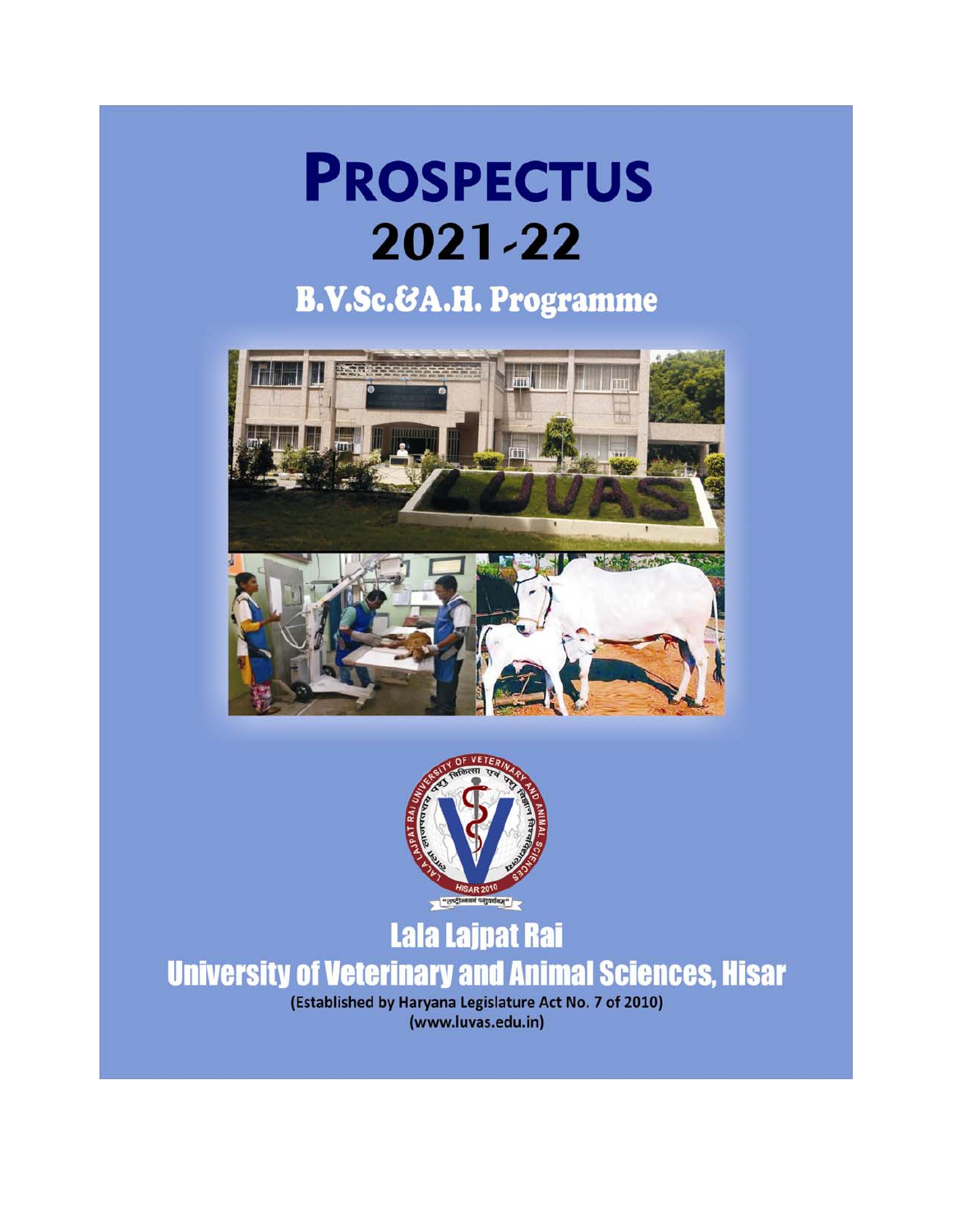## IMPORTANT DATES

## **B.V.Sc. & A.H. PROGRAMME (2021-22)**

- 1. Date of availability of Application Form on the 25.11.2021 University website **www.luvas.edu.in** for COVS, Hisar and affiliated private colleges.
- 2. Last date of submission of online Application Form **(excluding NRI)** :

|     | Without late fee          | 15.12.2021 |
|-----|---------------------------|------------|
| ii) | With late fee of Rs.600/- | 22.12.2021 |

3. Date of NEET(UG)-2021[except NRI]: (**12.09.2021)**

4. Counselling and Other Details: The schedule of online counselling/seat allotment and other details pertaining to admission shall be displayed on the university website **www.luvas.edu.in**

## 5. **For NRI Candidates:**

A. Last date of submission of online Application Form :

|     | Without late fee           | 15.12.2021 |
|-----|----------------------------|------------|
| ii) | With late fee of Rs. 600/- | 22.12.2021 |

Counselling and Registration Venue : **Vety. Auditorium/Committee Room, Dean, COVS**

## **Note: Fees and other charges shall have to be deposited by all the eligible candidates at the time of document checking and by NRI candidates at the time of counselling, otherwise the seat will be declared vacant.**

## **Application processing and Counselling fee (non-refundable):**

- Rs. 2800\*/- for GC/ESM/FF/PwD/EWS/Kashmiri Migrant/J&K Resident and Management Quota Seats of affiliated private colleges.
- Rs. 700\*/- for SC/ Deprived SC /BC Categories of Haryana State

Rs. 4000\*/- for NRI

**\* In addition, the candidates shall have to bear the actual Bank charges.** 

## **Important: Candidates are advised to keep visiting university website regularly for latest updates.**

For any query related to admission, please contact:

- **1. Registrar office: 01662-289764, 270164**
- **2. IIVER, Bahu Akbarpur, Rohtak: 7419550017, 7419650017**
- **3. Sanskaram College of Veterinary & Animal Science, Jhajjar: 8397970810, 01251-299328**

Email ID: **admissions@luvas.edu.in**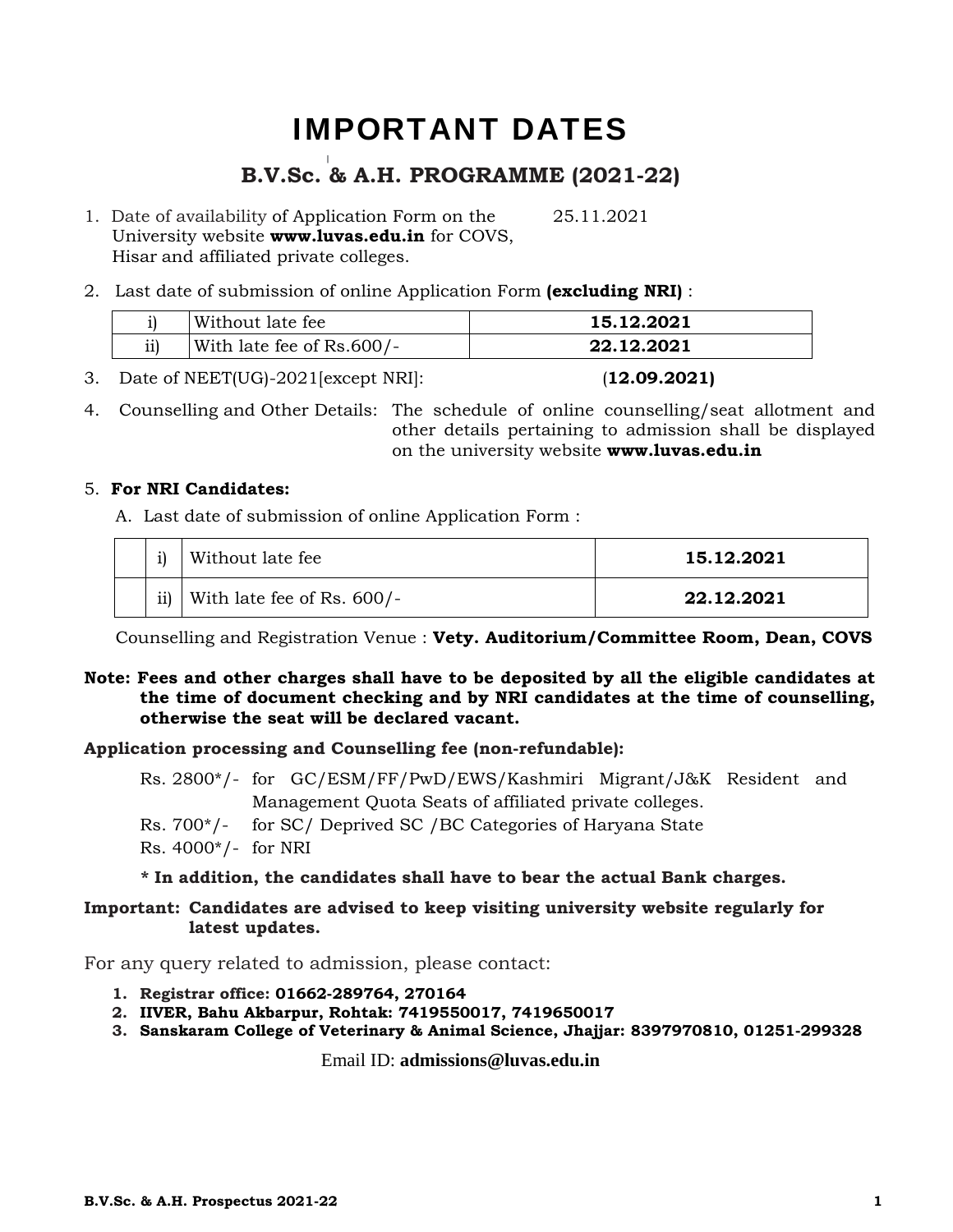## **IMPORTANT INSTRUCTIONS**

- 1. The application form will be available only on the university website **www.luvas.edu.in** The candidates seeking admission are to apply **online only**.
- 2. Read the prospectus carefully before filling up the application form.
- 3. The duly completed application form should be submitted online on or before the last date.
- 4. No column of application form should be left blank.
- 5. All entries, especially **category** for reservation benefits etc., should be properly filled in. **Once the application form is submitted, any change in category is not permissible.**
- 6. Online application form will be registered by the candidate with his/her mobile OTP. Therefore, candidate will use his/her own mobile number only.
- 7. BCA/BCB candidates must upload latest Income Certificate issued on or after 01.04.2021 alongwith category certificate. Similarly, EWS candidates must upload latest category certificate issued on or after 01.04.2021 and the same are to be produced in original at the time of counselling/document checking, otherwise their candidature for admission will not be considered in the respective category.
- 8. Once admitted, the candidate will not be allowed to shift from NRI category to General Category seats. **Fees waive off is not applicable to NRI applicants of either gender.**
- 9. At the time of document checking, the candidates must bring all the original documents, two sets of self attested photocopies of original documents and two 2.0"×2.0" size coloured photographs as uploaded on the application form.
- 10. Non-production of original and the self-attested photocopies of documents at the time of document checking on his/her turn shall make a candidate ineligible for admission. No request in this respect will be entertained.
- 11. **Attendance of the candidates in person at the time of document checking, medical examination and deposition of fees on due date is compulsory, otherwise their candidature will not be considered for admission.**
- 12. **Ragging** is banned with zero tolerance in the university. The university follows the UGC Regulations on Curbing the Menace of Ragging in Higher Educational Institutions, 2009 as well as the directions given by the Hon'ble Supreme Court in this regard. If any incidence of ragging comes to the notice of the university authority, strict action will be taken as per rules (Annexure-XV). Affidavits in this regard have to be submitted by the admitted candidates and their parents/guardians on the day of registration (Annexure-XVI and XVII).
- 13. The university has imposed a ban on the use of motorized vehicles in the hostels for which the admitted candidates shall have to submit an undertaking (Annexure-XIV).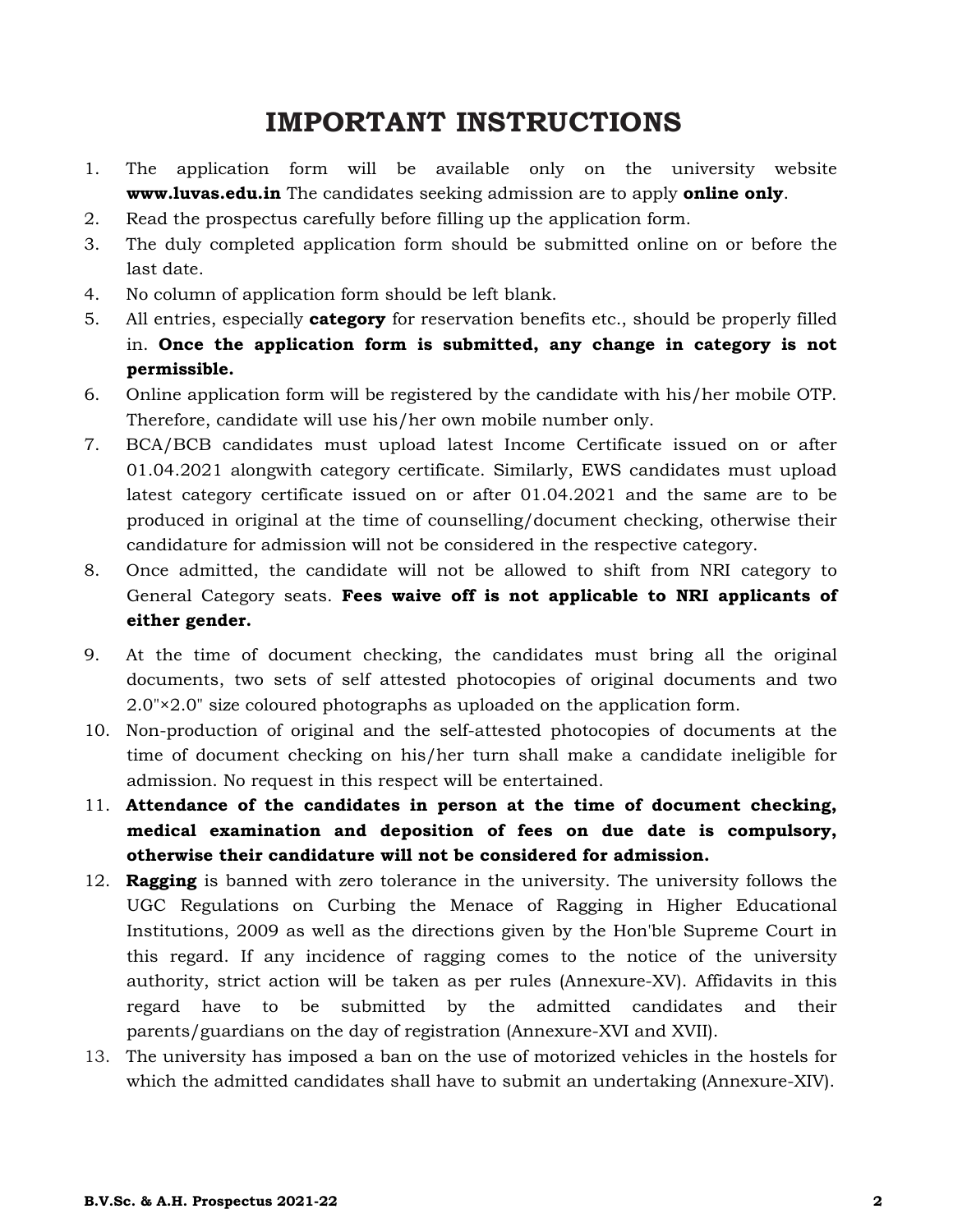## **CONTENTS**

| <b>CHAPTER</b> | <b>TITLE</b>                                                                                      | PAGE(S)        |
|----------------|---------------------------------------------------------------------------------------------------|----------------|
| I.             | INTERPRETATION OF RULES AND REGULATIONS                                                           | $\overline{A}$ |
| II.            | <b>INTRODUCTION</b>                                                                               | $5 - 7$        |
| III.           | RULES & REGULATIONS GOVERNING B.V.Sc. & A.H.<br><b>ADMISSION</b>                                  | $8-13$         |
| IV.            | <b>ADMISSION CAPACITY</b>                                                                         | $14 - 16$      |
| V.             | DETAILS OF FEES AND FINANCIAL ASSISTANCE                                                          | $17-19$        |
| VI.            | RULES AND REGULATIONS FOR ADMISSION TO B.V.Sc. & A.H.<br>PROGRAMME AT AFFILIATED PRIVATE COLLEGES | $20 - 23$      |
|                | ANNEXURES (I-XVIII)                                                                               | 24-47          |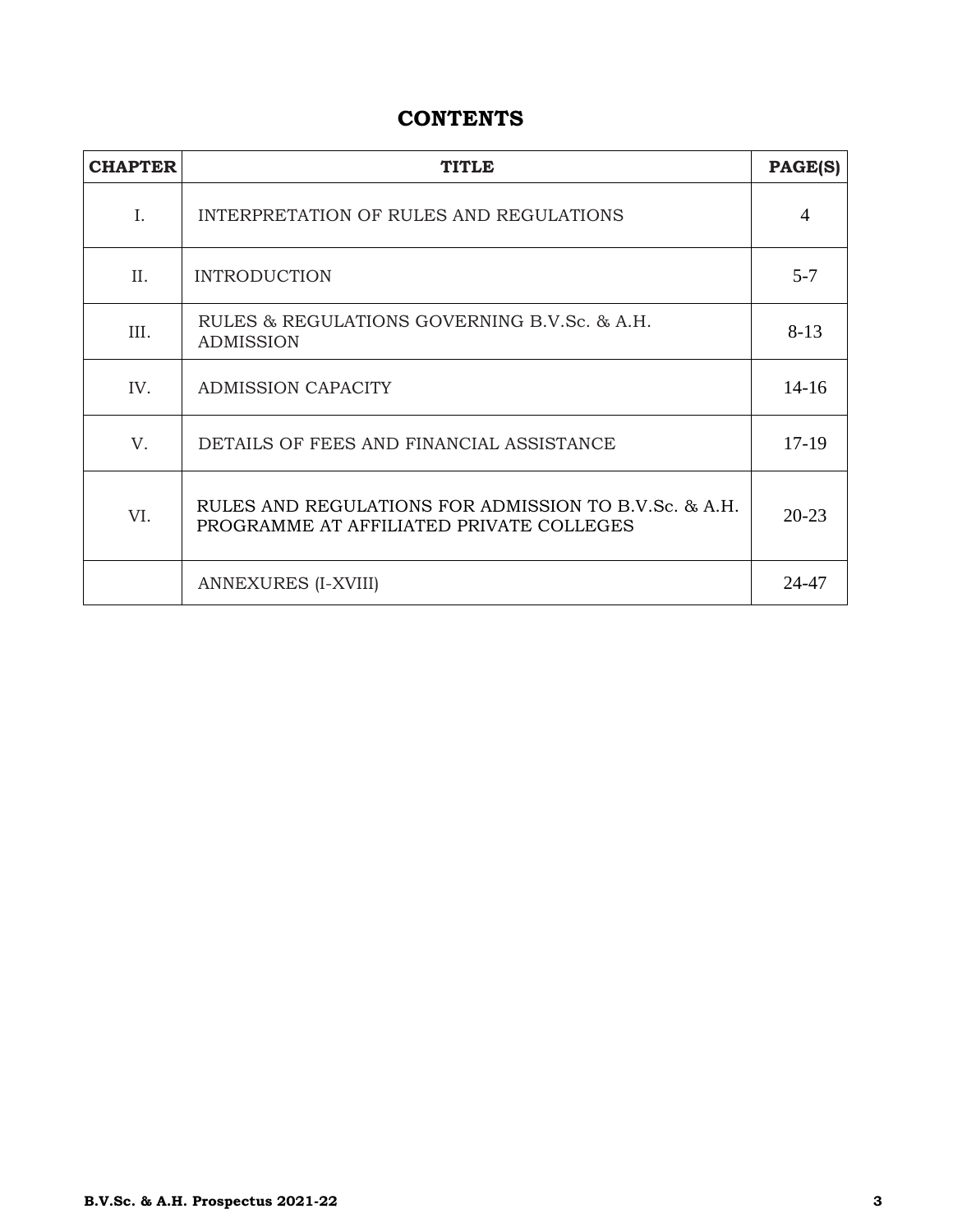#### **CHAPTER-I**

## **INTERPRETATION OF RULES AND REGULATIONS**

In the event of any inconsistency in the rules framed for admission policy or in the event of any clarification with respect to the rules, the matter shall be referred to the competent authority and the interpretation of the rules/guidelines as mentioned in the prospectus shall be final. The Vice-Chancellor is competent to eliminate any inconsistency and decide as to which provision shall take precedence over the others.

## **REMEDIES**

If an applicant has any grievance or is of the opinion that in his/her case, the rules framed for admission have not been followed, he/she may submit an application outlining clearly the grievance/deviation in his/her opinion to the Vice-Chancellor. The Vice-Chancellor shall consider the application in the light of relevant rules and the decision of the Vice-Chancellor in the matter shall be final. All grievances/disputes even if not covered under guidelines/rules mentioned in the prospectus will be resolved by the competent authority.

## **DISCLAIMER**

The statements made in this prospectus and all other informations contained herein are believed to be correct. However, the competent authority reserves the right to make additions and alterations in the regulations, conditions governing admissions, the code of conduct of students, requirements for the degree, fees and any other information or statement/rule contained in this prospectus at any time without notice. Competent authority may reduce or enhance the number of seats for reasons to be recorded in writing. No responsibility shall be accepted by the university for any hardship or expenses incurred by the candidates or any other person for such changes, additions, omissions or errors, no matter how these were caused.

#### **JURISDICTION**

Jurisdiction for all disputes will be at Hisar.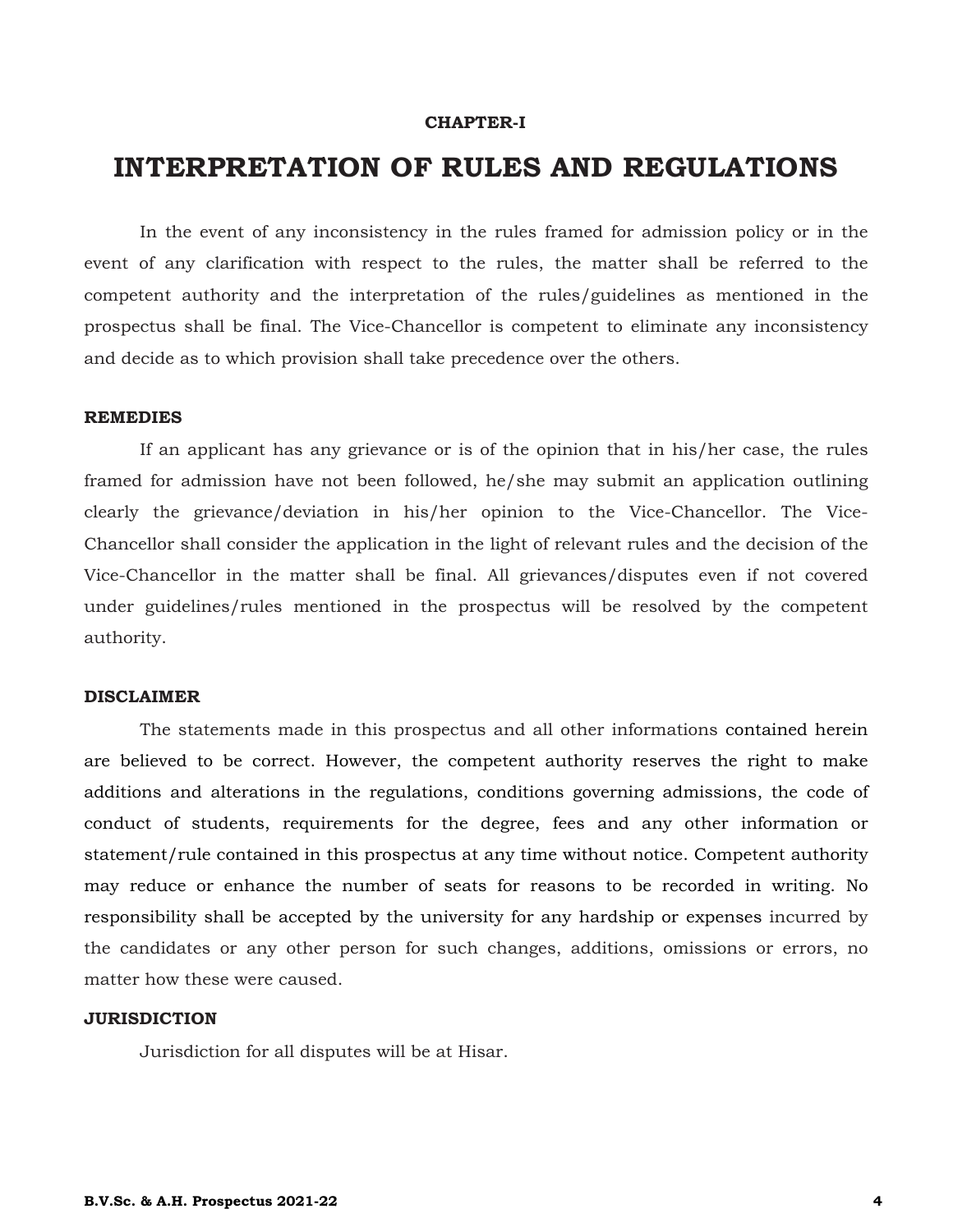#### **CHAPTER-II**

## **INTRODUCTION**

#### **MEANING AND SCOPE OF THE PROSPECTUS**

It is a brief compilation of information and not an exhaustive detail of all the regulations made by the competent authority in this regard. The provisions of the prospectus are in the shape of guidelines which are available to the applicants seeking admission and do not in any manner limit the power of any competent authority in making additional regulations regarding the admission of the candidates in the university from time to time.

Admissions are made in accordance with the admission rules/guidelines. Since it is not possible to mention detailed procedure and guidelines in the prospectus, admission rules are to be read with the instructions issued/to be issued from time to time with the approval of the Academic Council/competent authority.

#### **COMPETENT AUTHORITY**

The original jurisdiction to make regulations regarding the admission of the students in the university is vested in the Academic Council of Lala Lajpat Rai University of Veterinary and Animal Sciences, Hisar. The provisions as reproduced in the prospectus or the guidelines as provided in this prospectus shall not make precedence over the power of the Academic Council as provided in Section 15 and the power of the Vice-Chancellor as contained in Section 21 and any of the provisions of Haryana Legislative Act No. 7 of 2010 and the subsequent Statutes framed by the university from time to time.

The provisions or guidelines provided in the prospectus are not final and are subject to modifications made by the competent authority under the Act & Statutes and if superseded by such decision by the competent authority, the latter will prevail and the information given in the prospectus shall stand modified to that extent automatically.

#### **THE UNIVERSITY**

The university was established by Haryana Government (Haryana Legislative Act No. 7 of 2010) on 7th April, 2010. The university has been catering to the needs of Haryana pertaining to livestock health and production since Ist December, 2010. The university has the following objects: -

- (a) to impart education in different branches of Veterinary, animal sciences, fishery sciences and allied sciences as it may determine from time to time;
- (b) to further advancement in learning and research in Veterinary, animal sciences, fishery sciences and other allied sciences and to undertake extension of such specialized knowledge to the needy people;
- (c) to undertake study in marketing strategies of live-stock and live-stock products, conservation of live-stock breeds and wild animals;
- (d) to liaison and establish vital linkage with the concerned Departments of Animal Husbandry, Fisheries and Dairy Development of the State Government and Union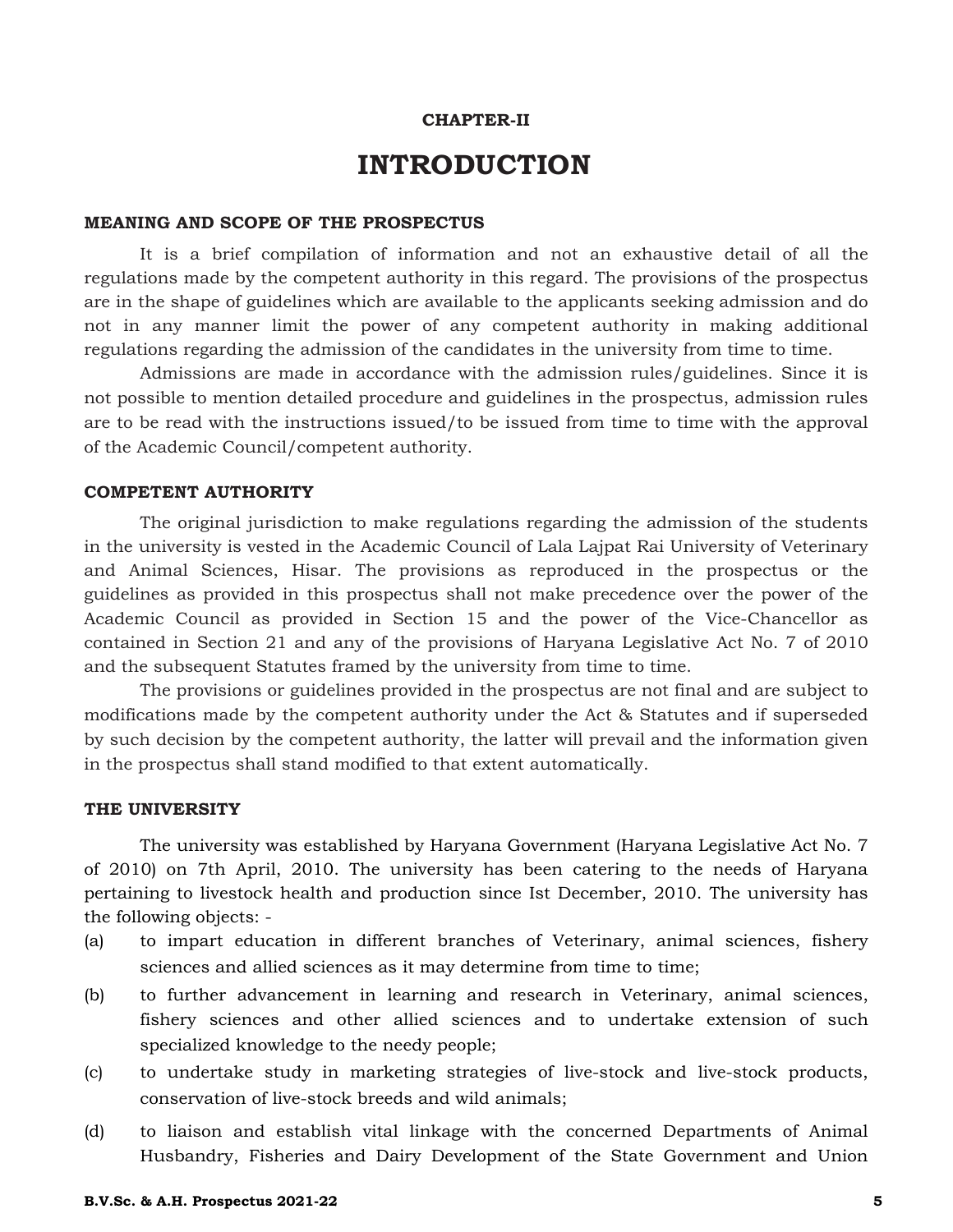Government, National and International Research Institutes specialized in the field of Veterinary, animal sciences, fishery sciences and allied sciences with a view to keep abreast of the latest technology;

- (e) to raise level of Veterinary study to international standards; and
- (f) such other objects, as the Board may determine, from time to time.

The university enforces the Minimum Standard of Veterinary Education Degree Course (B.V.Sc. & A.H.) Regulations, 2016 and amendments thereof of the Veterinary Council of India (VCI). The successful completion of B.V.Sc. & A.H. programme entitles the graduate for registration with the Haryana State Veterinary Council / Veterinary Council of India as a registered practitioner.

#### **UNIVERSITY CAMPUS**

The main campus of the university is situated at Hisar in the CCS HAU Campus at a distance of about 172 KM North-West of Delhi on National Highway No.9 (Old 10) and is 2 KM from the railway station and 3 KM from the bus stand.

#### **COLLEGE OF VETERINARY SCIENCES (COVS)**

The college has a legacy from veterinary college at Lahore which was established in 1882. Initially, a camp veterinary college was established at Hisar in 1948. In 1970, it became a part of Haryana Agricultural University, Hisar. Now, it is the constituent college of Lala Lajpat Rai University of Veterinary and Animal Sciences, Hisar. The college is a centre of regional, national and international excellence for learning in animal health and production. It caters to the needs of Haryana and other adjoining states by carrying out teaching, research and extension education programmes.

The college has highly competent and experienced faculty with significant contributions in research and has won several national and international awards. This college has 18 Departments having excellent laboratory facilities and adequate infrastructure for the under-graduate and post-graduate teaching and research.

#### **LIBRARY AND INFORMATION SERVICES**

This university is presently sharing the library and information services of CCSHAU, Hisar. The students and teachers can buy books from the Bookshop at discounts ranging from 10 to 35% against a market discount structure of 10-15%. Photocopying service is provided at nominal rates. Video conferencing facility, multimedia library, internet lab, a number of e-journals etc. are the other facilities available in the library.

## **DIRECTORATE OF STUDENTS' WELFARE**

The Directorate is responsible for the welfare of students and helps in their counselling and placement, cultural and sports activities. Presently, Lala Lajpat Rai University of Veterinary and Animal Sciences, Hisar, with its own hostels, is sharing the students' welfare facilities of CCS HAU, Hisar.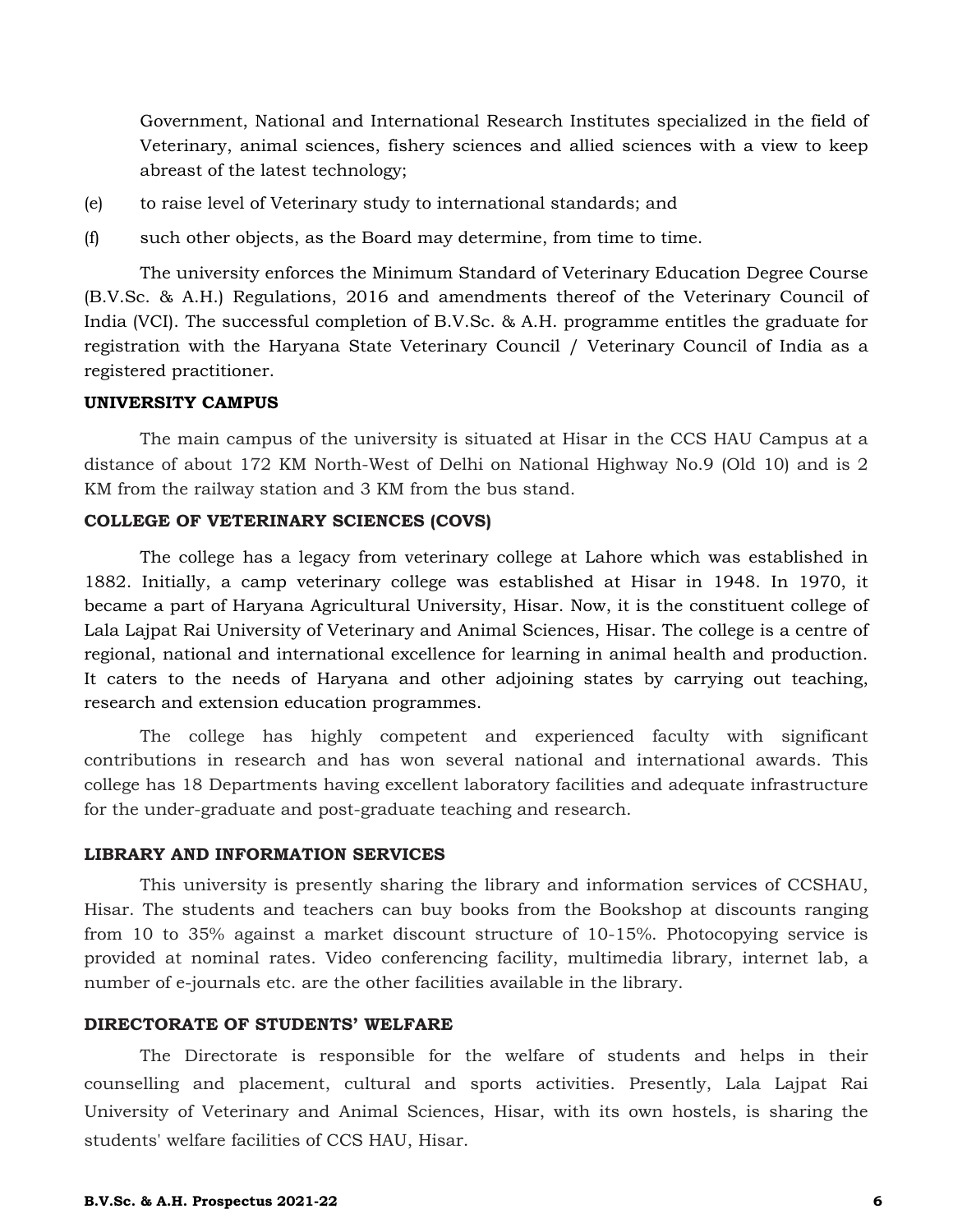#### i) **GIRI CENTRE FOR SPORTS ACTIVITIES**

The Giri Centre for students' sports activities is an outstanding feature being shared by the university. It has two indoor badminton courts, two indoor squash courts, hobby rooms, two multipurpose indoor gymnasiums. A synthetic track of international standard has also been provided in the athletic stadium.

#### ii) **HOSTEL FACILITIES**

Accommodation is provided in hostels where all the facilities such as gas connection, furniture, TV with cable connection, leading newspapers and magazines and solar water heating system are provided. All the hostels have EPABX phone facilities as well as incoming calls facilities. Two hostel wardens look after the management of each hostel. Every hostel has been provided with water coolers having aqua-guard for safe drinking water. The hostel messes are being run on co-operative basis.

#### iii) **CO-CURRICULAR ACTIVITIES**

The Directorate of Students' Welfare is also responsible for promotion of all the cocurricular activities such as sports, NCC, mountaineering, graphic arts, literary, music, dance, drama etc.

## iv) **STUDENTS' COUNSELLING AND PLACEMENT CELL**

The counselling and placement cell of the university provides information to the students on job opportunities, competitive examinations, scholarships/fellowships etc. It also conducts trainings/coaching classes for the entrance examinations, personality development and explores the job opportunities in the public and private sectors.

#### **MEDICAL FACILITIES**

There is a well-equipped hospital in the campus. The hospital has physicians, gynaecologist, surgeon and dentist. Medical aid is provided round the clock to the students, staff and other trainees.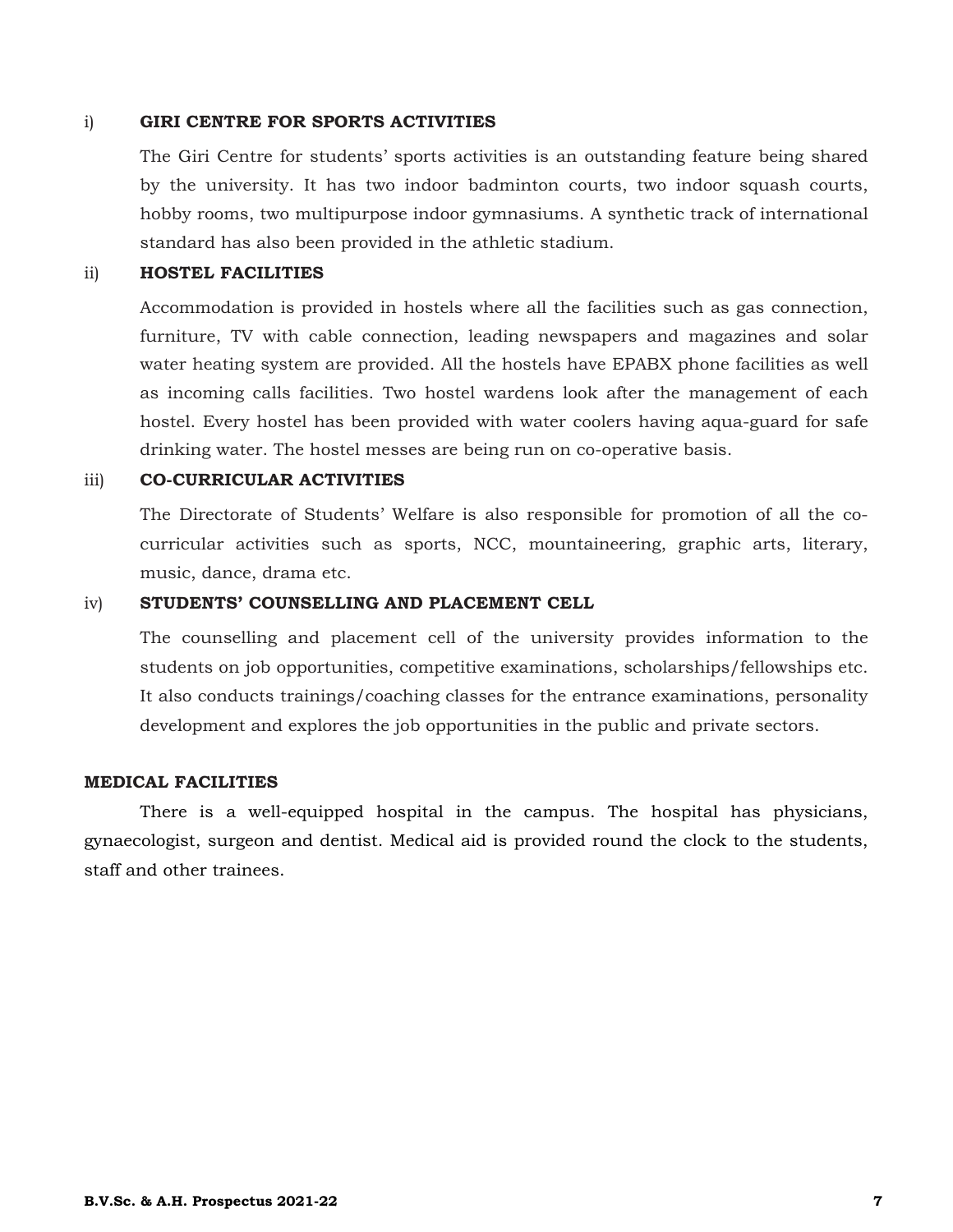#### **CHAPTER-III**

## **RULES AND REGULATIONS GOVERNING**

## **B.V.Sc. & A.H. ADMISSIONS**

## **1. ELIGIBILITY AND APPLICATION FORM**

- 1.1 The candidates under all categories must have passed in 10+2 examination and obtained a minimum of 50% marks (except SC category) in aggregate of English, Physics, Chemistry and Biology/Biotechnology subjects from a "recognized\*/ approved Board of School Education having equivalence by Council of Boards of School Education (COBSE), New Delhi/CBSE/ICSE and also by Board of School Education Haryana, Bhiwani". *As per Chief Secretary to Govt. of Haryana letter no. 22/129/2013-1GSIII dated 16.07.2014, the SC category candidates will be allowed a relaxation up to 5% of the requirement for General Category i.e. the SC candidates securing a minimum of 47.5% marks in aggregate of the four subjects mentioned above will be eligible to apply for admission.* No such relaxation will be applicable for management quota seats of Affiliated Private Colleges, except for Haryana domiciled candidates.
- 1.2 The candidates must have attained or will attain the age of 17 years as on  $31<sup>st</sup>$ December, 2021. Candidates attaining 17 years on 1<sup>st</sup> January 2022 or later will not be eligible. The upper age limit for candidates of all categories (**except SC and BC**) is 25 years as on  $31<sup>st</sup>$  December, 2021. This upper age limit shall be relaxed by a period of 5 years for the candidates of SC and BC categories of Haryana State. No such relaxation in the upper age will be applicable for management quota seats of Affiliated Private Colleges, except for Haryana domiciled candidates.
- 1.3 The list of Boards/Universities, un-recognized/un-approved/not found equivalent by Board of School Education, Haryana /C.B.S.E./ICSE and Council of Boards of School Education, New Delhi, is given at Annexure-I. Later on, if any other Board is not found equivalent for 10th and/or  $10+2$ , the certificate issued by such a board will be invalid and the candidates possessing such certificates will not be eligible for the admission. Inadvertently, if any such candidate is admitted, his/her admission shall be cancelled at any time by the Registrar besides disciplinary action as per rules.
- 1.4 In case result of the qualifying examination has been declared publicly but the certificate has not been issued by the concerned Board/University, such candidates shall have to produce a certificate (Annexure-XII) from the Head of the Institute last attended.
- 1.5 The last date for submission of online duly filled application form for all the seats of COVS, Hisar and affiliated private colleges on the website is given on page 1 of this prospectus.

<sup>(\*)</sup> Recognized board refers to that it should be a member of Council of Boards of School Education, New Delhi and must be created by an Act of State Legislature or Parliament.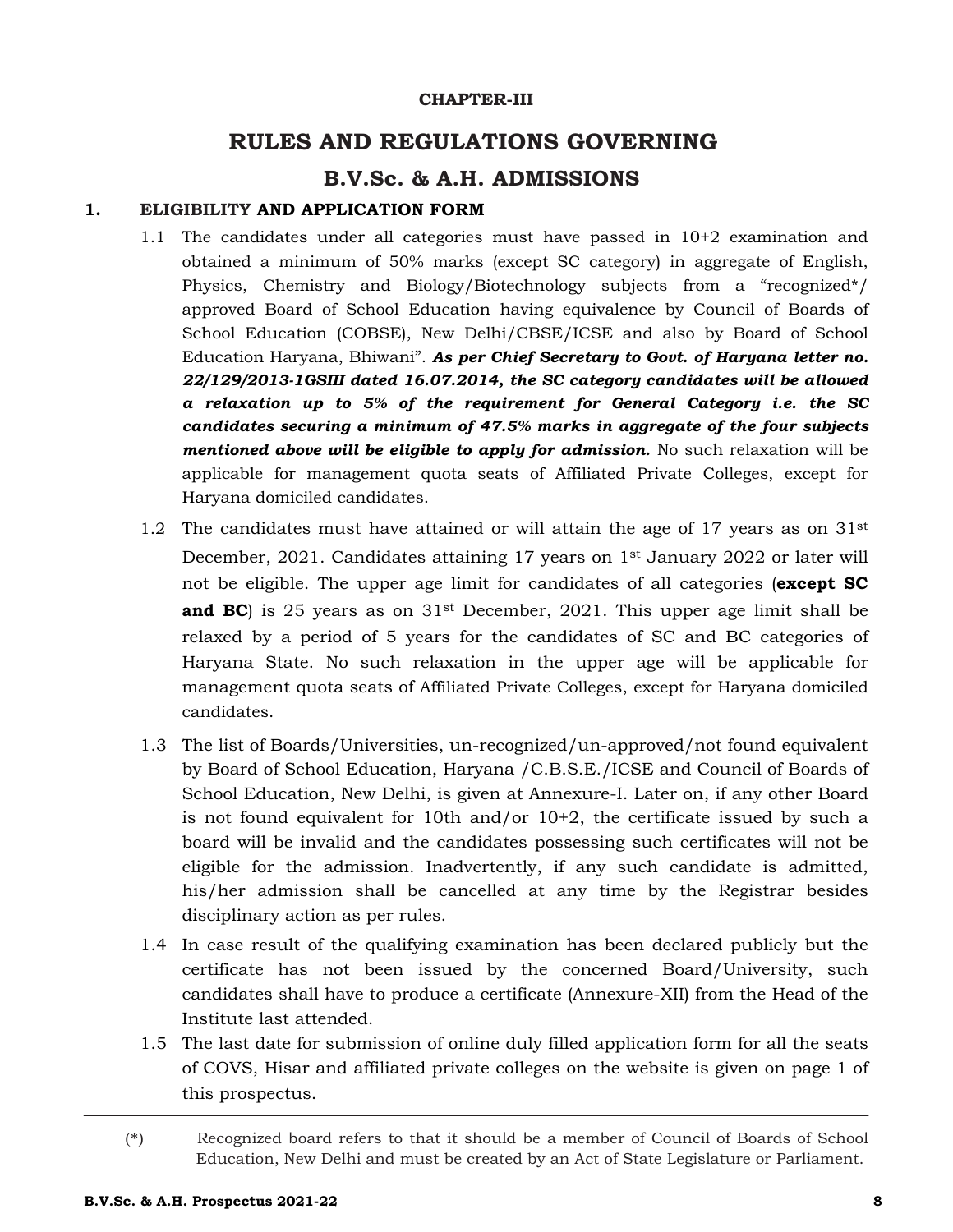- 1.6 The coloured 2.0" × 2.0" size photograph **(taken on or after 01-04-2021)** to be uploaded on the application form should depict the name of candidate and date of taking photo and it should be without cap and dark glasses (Annexure XVIII). If the 2.0"×2.0" size photograph is old or with cap or dark glasses or disfigured, the application form shall be rejected. The photograph should be as per NTA [NEET- (UG)-2021] specifications i.e. with white background and should cover 80% of face with ears clearly visible). Spectacles are allowed only if being used regularly.
- 1.7 For NRI candidates, the last date of submission of online application form is given on page 1 of this prospectus. They are also required to upload scanned copies of all the relevant documents required for the admission. The documents may be sent to the Registrar through email at the email address: **admissions@luvas.edu.in.**

## 2. **NEET(UG)-2021**

- 2.1 All candidates (except NRI & Foreign Nationals) seeking admission to B.V.Sc. & A.H. programme of COVS, Hisar as well as affiliated private colleges must appear in the NEET(UG)-2021 **to be conducted by National Testing Agency (NTA).** NEET(UG)-2021 is not applicable to NRI candidates and Foreign Nationals.
- 2.2 Applicants who have appeared in 10+2 or equivalent examination with required subjects (even if result is yet to be declared) may also apply, however, such candidates will be considered for admission on the basis of merit of NEET(UG)-2021 provided they fulfill the eligibility conditions as given under Rule 1 of this Chapter and production of all original documents at the time of document checking.

## **2.3** *Same marks in the NEET(UG)-2021 or otherwise :*

In case of two or more candidates scoring same marks in the NEET(UG)-2021, the *merit would be decided on the basis of percentage of aggregate marks obtained in the subjects of English, Physics, Chemistry and Biology/Biotechnology of 10+2 examination. If still, there is a tie then the candidate senior in age will be considered higher in the merit.* 

## **3. COUNSELLING-CUM-ADMISSION**

## **General Rules:**

- 3.1 The competent authority reserves the right to reject any application form for reasons to be recorded in writing.
- 3.2 The allocation of seats will be through online counselling and the details will be available on university website.
- 3.3 The candidates have to fill/lock their choice/preference of colleges at the time of counselling. Only the candidates who will fill/lock their choice/preference shall be eligible for allotment of seats in online/offline (physical) counselling. However, the candidates who will not fill/lock their choice/preference shall be considered in Mop-Up counselling, if any, on the basis of combined merit list.
- 3.4 The admissions on all the seats **(except NRI and Foreign Nationals)** of B.V.Sc. & A.H. programme at College of Veterinary Sciences (COVS), Hisar as well as affiliated private colleges will be made as per the Merit list to be prepared on the basis of marks obtained by the candidates in the NEET(UG)-2021 conducted by NTA*.* **All the state quota seats of B.V.Sc. & A.H. programme at COVS, Hisar**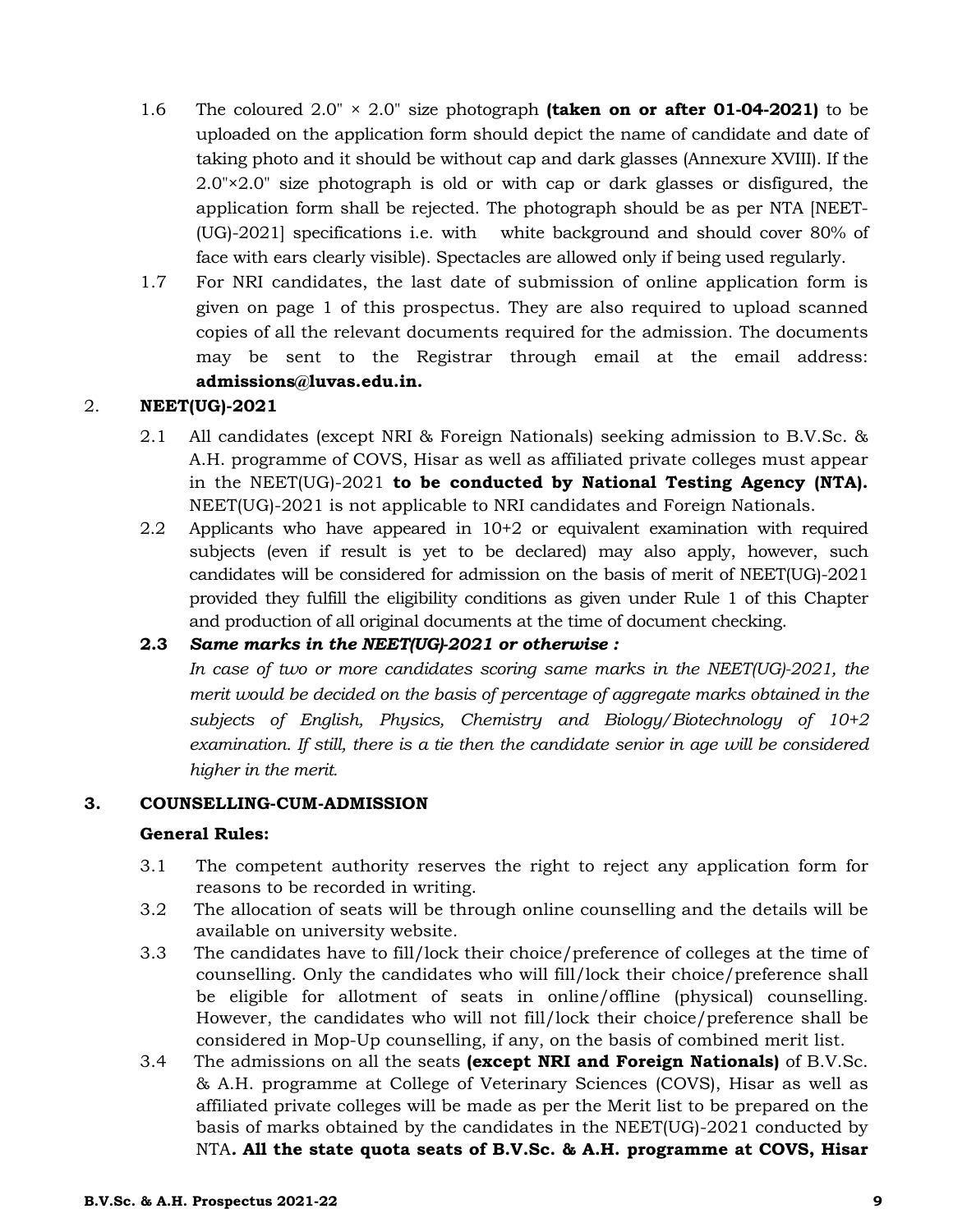**as well as at** affiliated private colleges **are only for Haryana resident candidates,** while for admission to the management quota seats of affiliated private colleges, the candidates from all over India including Haryana will be eligible, subject to fulfillment of eligibility conditions.

- 3.5 All the state quota seats of COVS, LUVAS as well as of affiliated private colleges will be filled up by roster system as indicated in letter no. 22/10/2013-1GSIII dated 15.07.2014 of Govt. of Haryana and instructions received from time to time from Govt. of Haryana.
- 3.6 Admission on Management Quota Seats of affiliated private colleges will be made on the basis of All India Merit List of NEET(UG)-2021 for which the candidates from all over the country including Haryana will be eligible.
- 3.7 *Admission on seats reserved for Kashmiri Migrants and J&K Residents at COVS, LUVAS, Hisar will be made on the basis of Merit List of NEET(UG)-2021.*
- 3.8 The candidates, who have been allotted seats as per the NEET(UG)-2021 merit list in the respective category, are to report for document checking and other admission formalities as per the schedule to be uploaded on the university website, in the **Auditorium of College of Veterinary Sciences, LUVAS, Hisar, failing which they will have no claim for admission. No separate letter in this connection shall be issued.**
- 3.9 The candidates shall have to pay fees and other charges there and then, otherwise the seat will be declared vacant. If any candidate after completion of admission formalities does not deposit the required fee, his/her candidature will be cancelled and he/she will not be eligible for subsequent online counselling(s). Also if any candidate remains absent at the time of document checking, medical examination and fee deposition, he/she will not be considered in the subsequent online counselling(s) even if he/she is higher in merit. Further, if a candidate refuses to accept admission on his/her turn, he/she shall lose his/her right of admission. He/she will not be considered for admission on the subsequent online counselling even if he/she is higher in merit. However, such candidate(s) may participate in physical counselling(s), if any. No sliding will be done in Mop-up physical counselling, if any.
- 3.10 **The candidates are required to produce all the original documents, two recently taken photos and two sets of self-attested photocopies of documents etc. as per rule 3.13 of this Chapter, at the time of document checking, failing which they shall be refused admission.** The original documents of the admitted candidates shall be retained by Registrar's office and temporarily provided to the candidate on a written request for a week or up to one day before the subsequent counselling, whichever is earlier and if not returned back by the date committed, admission of that candidate shall stand automatically cancelled and seat will be declared vacant. These documents will be returned to the candidates after the completion of verification process.

## **The Admission Committee for COVS, LUVAS, Hisar will be as under:-**

| 1. Dean, College of Veterinary Sciences, LUVAS, Hisar   | Chairman |
|---------------------------------------------------------|----------|
| 2. Registrar, LUVAS, Hisar                              | Member   |
| 3. One Professor to be nominated by the Vice-Chancellor | Member   |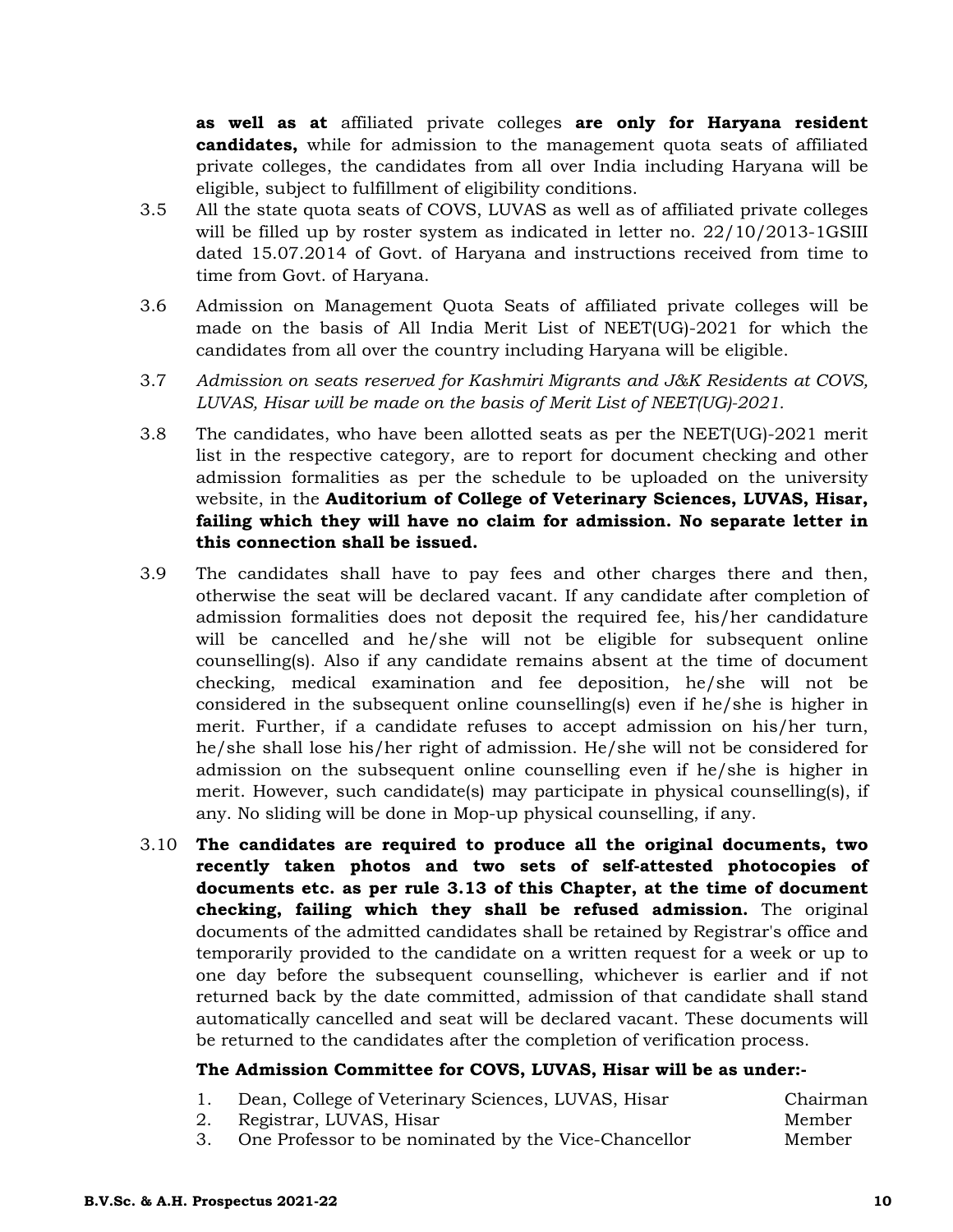3.11 The candidates shall get themselves medically examined from Senior Medical Officer at the University Hospital, CCS HAU, Hisar. If found medically fit, deposit the medical fitness certificate alongwith the required fee **on the same**  day in the o/o Dean, COVS. The medically unfit candidates will not be admitted. The admission of those candidates, who fail to complete any of the admission formalities (as mentioned under 3.12) shall stand cancelled and on the request of the candidate the dues paid shall be refunded as per rules.

## **3.12 The completion of admission process involves the followings:**

- i) Checking and submission of all the original documents along with selfattested photocopies, in person, as indicated under the rule 3.13 at the time of document checking.
- ii) Medical fitness certificate
- iii) Deposition of fees and other charges.
- 3.13 Original and two sets of self-attested photocopies of the following documents are required to be deposited in person with the Admission Committee at the time of document checking and **failure to produce any of the original documents shall make the candidate ineligible for the admission.**
	- i) Matric Certificate with Date of Birth and father's/mother's name and 10+2 certificate from Board of School Education, Haryana/C.B.S.E./I.C.S.E./any other Board considered approved/equivalent as member by COBSE, New Delhi. If any certificate is found fake or not equivalent by any of the above Boards, admission will be cancelled and legal action initiated. In case result has been declared publicly but the certificate of qualifying examination has not been issued by the concerned Board/University, such candidates shall have to produce a certificate (Annexure-XII) from the Head of the institute last attended.
	- ii) Admit Card issued by the concerned Education Board for 10+2 final examinations.
	- iii) Score Card depicting marks obtained in NEET(UG)-2021 examination.
	- iv) Haryana Resident Certificate (Annexure-II), if required.
	- v) Character Certificate from the institute last attended.
	- vi) The applicants who have passed the qualifying examination earlier and if there is a gap of more than one year from the date of declaration of result of the previous examination (other than the pursuit of studies in an institution/college) shall give a self undertaking regarding their non-enrolment in any institution (Annexure-XIII). Similarly, the applicants who have passed the qualifying examination as private candidates will also have to submit undertaking in this regard.
	- vii) Relevant certificate if the benefit of reserved category is being claimed  $(Annexure-III/IV/VV/VI/VII/VII/IVIIX/X/XI)$  as the case may be). The candidates claiming reservation under BCA/BCB categories are required to submit latest Income Certificate (Annexure-VII) issued by the competent authority on or after 01.04.2021 alongwith category certificate (Annexure-VI). Similarly, the EWS category candidates are required to submit the latest category certificate issued by the competent authority on or after 01.04.2021 as per Annexure-VIII.
	- viii) Aadhaar Card.
	- ix) Candidates claiming admission against the seats for Kashmiri Migrants are required to submit the Kashmiri Migrant Certificate issued by the competent authority.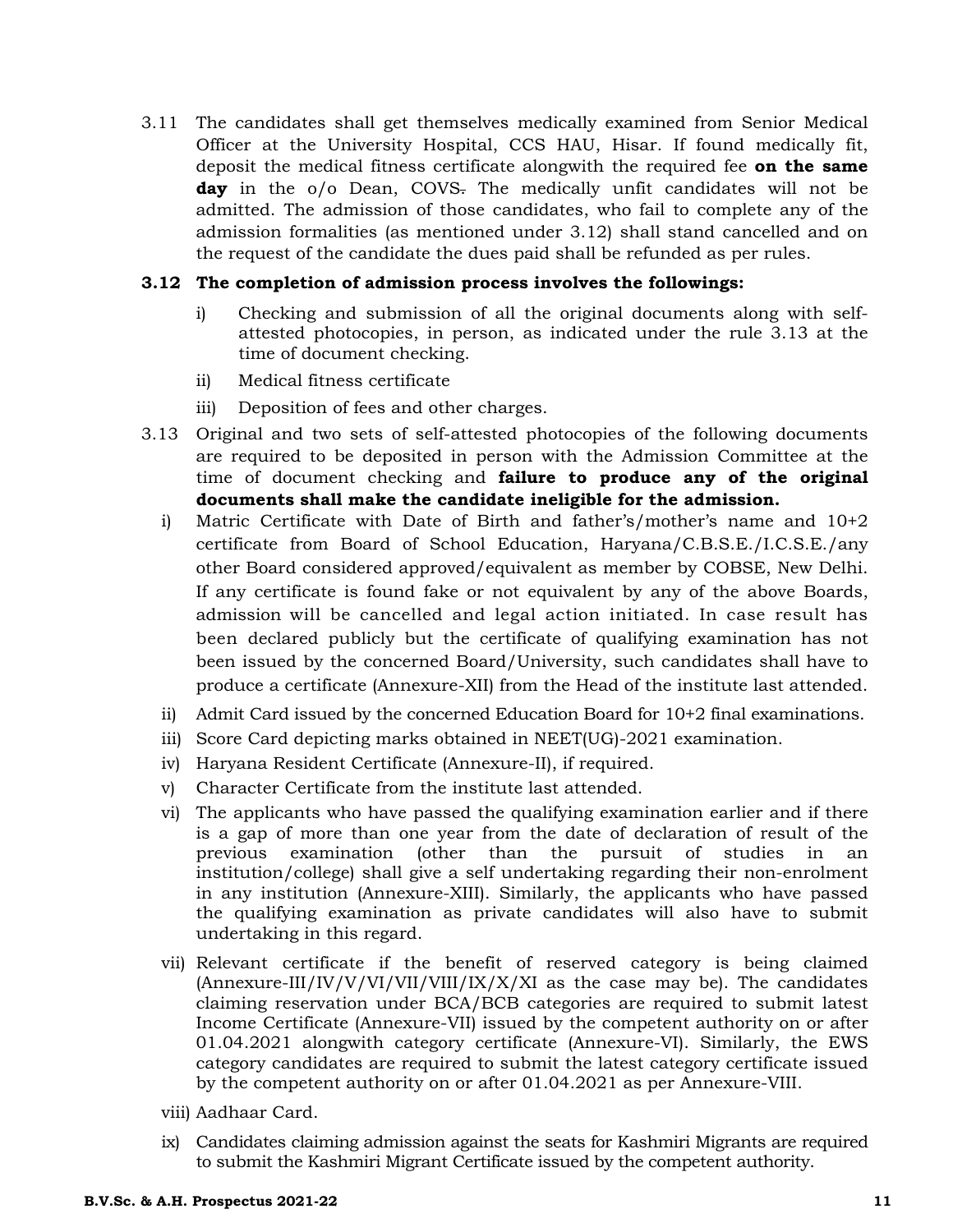- x) Candidates belonging to Jammu & Kashmir are required to submit Jammu & Kashmir resident certificate issued by the competent authority.
- xi) The candidates must bring at the time of counselling two coloured 2.0"×2.0" size same photographs with NTA {NEET(UG)-2021} specifications as uploaded on application form.
- 3.14 The applications of those candidates who are not admitted even during the cut off date shall be destroyed after six months barring those related to court cases, if any.
- 3.15 Record related to admission process/counselling shall be destroyed after six months of last counselling/cut off date except that related to any pending court case.

#### **4. Admission against Veterinary Council of India (VCI) seats**

The admission on 15% seats as per nominations of the VCI shall be made upto the date prescribed by the VCI subject to the fulfilment of minimum eligibility conditions prescribed by the University.

#### **5. Admission against NRI Seats**

- i) The NRI and their children/wards only will be considered for admission under this category.
- ii) The admission will be made on merit of 10+2 without requirement of appearing in the NEET(UG)-2021.
- iii) Minimum eligibility requirements for this programme are the same as for the general category candidates. Candidates applying under the NRI category are required to submit a copy of their certificate/transcript/marks sheet indicating grades and percentage of marks, duly verified and certified by the Indian Embassy/High Commission in that Country, if possible, stating that such examination is equivalent to the qualifying examination  $(10+2)$  of Indian Boards/Universities. The syllabi of the courses studied at 10+2 level alongwith website address of the institute/school should also be uploaded with the application form. The relevant documents may also be sent to Registrar, LUVAS, Hisar through email **(admissions@luvas.edu.in)**. They are also required to obtain the requisite equivalence certificate from Registrar, LUVAS by paying a non-refundable processing fee of US \$450 or equivalent in Indian Currency, from their NRI account maintained in India, in cash or in the shape of a Bank Draft drawn in favour of the Registrar, Lala Lajpat Rai University of Veterinary and Animal Sciences, Hisar, payable at any Scheduled Bank at Hisar. The decision of LUVAS in respect of equivalence certificate will be final.
- iv) Candidate must have completed 12 years' school system with Physics, Chemistry, Biology/Biotechnology and English as the core subjects, which is equivalent to 10+2 of Indian School Education. He/She must have studied in English medium or should submit documentary evidence of proficiency in English language.
- v) The University Admission Fee and College Development Fund (CDF) may be paid in US Dollars or equivalent Indian Currency from the bank account of NRI maintained in India. All other types of fees, hostel dues and other charges shall remain the same as applicable to the Indian/Haryana residents.
- vi) The candidates seeking admission on the basis of NRI status are required to produce duly attested and verified photocopies of NRI/citizenship certificate, eligibility document and passport or any other valid document.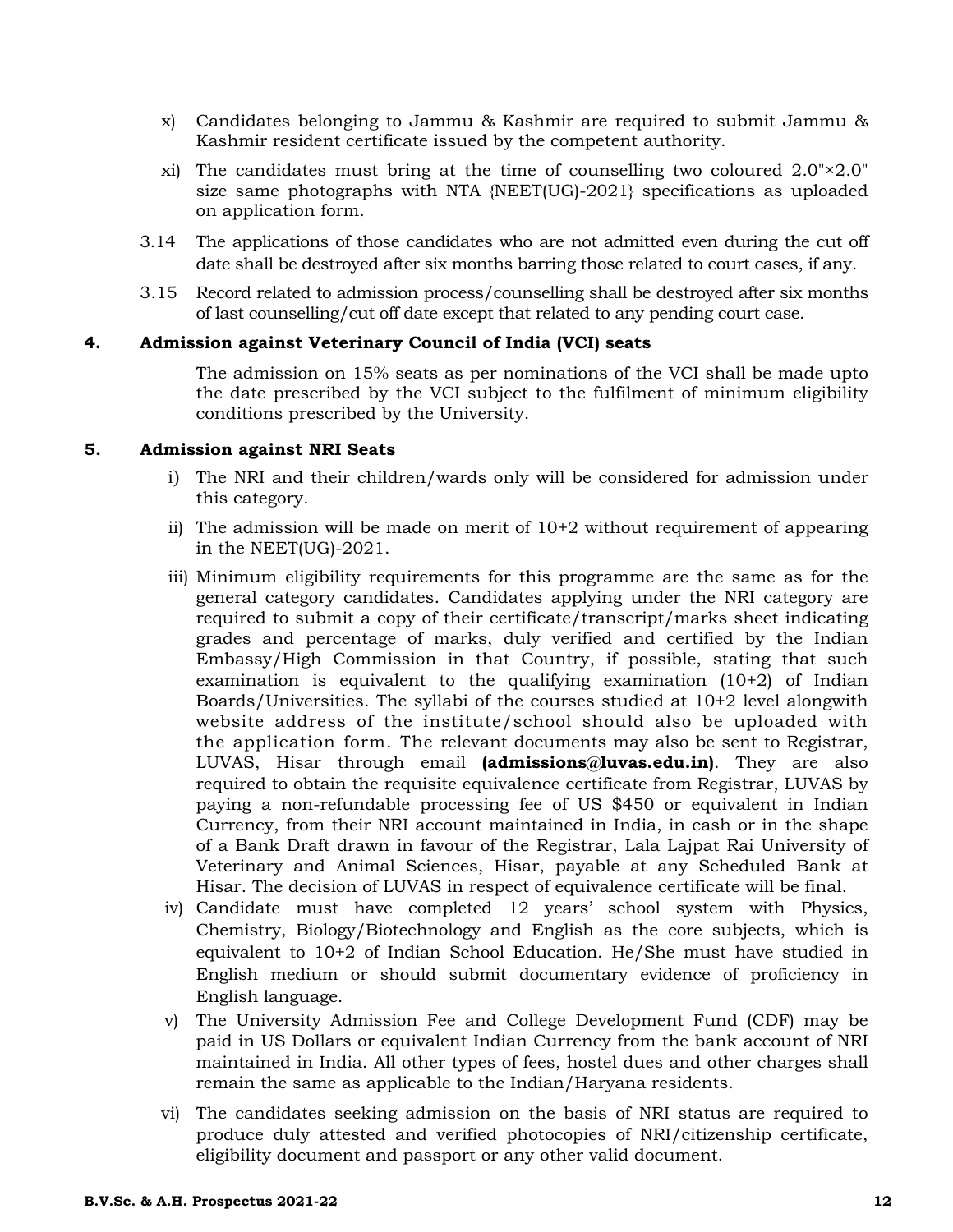vii) The admission under NRI category for the above programme is primarily for the candidates having ancestral background in Haryana provided they fulfil other conditions. However, in the event of vacant seats after admitting them, NRI candidates who have already applied from other Indian states will be considered.

## **6. Admission of wards of regular employees of LUVAS**

i) One seat is earmarked for the wards of regular employees of LUVAS (preferably to the ward of deceased employee who dies in-service) against the seat, if remains vacant under NRI/J&K/Kashmiri migrant category. However, the applicant will have to fulfill all other eligibility conditions applicable for general category seats (Endst No. Reg/A-1/2021/1643-1678 dated 22.05.2021).

## **7. Rules and regulations for admission of Foreign Nationals (other than NRI)**

- i) Admission of foreigners shall be decided on the basis of documents received through the Competent Authority.
- ii) The candidates from foreign countries will be admitted against the additional seats without appearing in the NEET(UG)-2021, subject to approval by the Veterinary Council of India. Their admission will be regulated by the Indian Council of Agricultural Research, New Delhi or Government of India or Government of Haryana. They will be admitted only if they have valid student visa. They must be declared medically fit on examination by a Doctor authorized by the Indian Embassy in the country from where they wish to seek admission. They should have full medical insurance before their admission in the University.
- iii) The candidate must have studied in English medium or should submit documentary evidence of proficiency in English language.
- **Note:** i) Bank collection charges of Rs.800/- will be charged extra if the bank draft is not payable at any branch of a Scheduled Bank at Hisar.
	- ii) Other charges as applicable shall be charged in Indian currency.
- **8.** A candidate aggrieved by any decision of the Admission Committee/Registrar may appeal within three days to the Vice-Chancellor, who will examine the application with reference to the rules and regulations. **Decision of the Vice-Chancellor, in the matter, shall be final.**

## **Note:**

- 1. Short duration has been provided for appeal as a time bound schedule is to be followed to complete the admissions.
- 2. Admission to B.V.Sc.&A.H. programme of the University will be made by the Registrar. The Registrar shall accordingly register the students after payment of the prescribed fees and other charges. If it is found, at any time, that a candidate has obtained admission to this programme by misrepresentation/concealment of facts or that candidate has availed some benefit which was not due to him/her or if a candidate has been admitted due to an error, the Registrar may cancel his/her admission to this programme.
- 3. Admission remains provisional. Documents submitted by the candidates shall be checked/got verified/re-verified from the concerned Board/University at any time during course of the study. If, at any stage, any certificate is found fake or not equivalent by Board of School Education, Haryana/CBSE/ICSE/any other Board considered approved/equivalent as member of COBSE, New Delhi, admission will be cancelled and legal action initiated.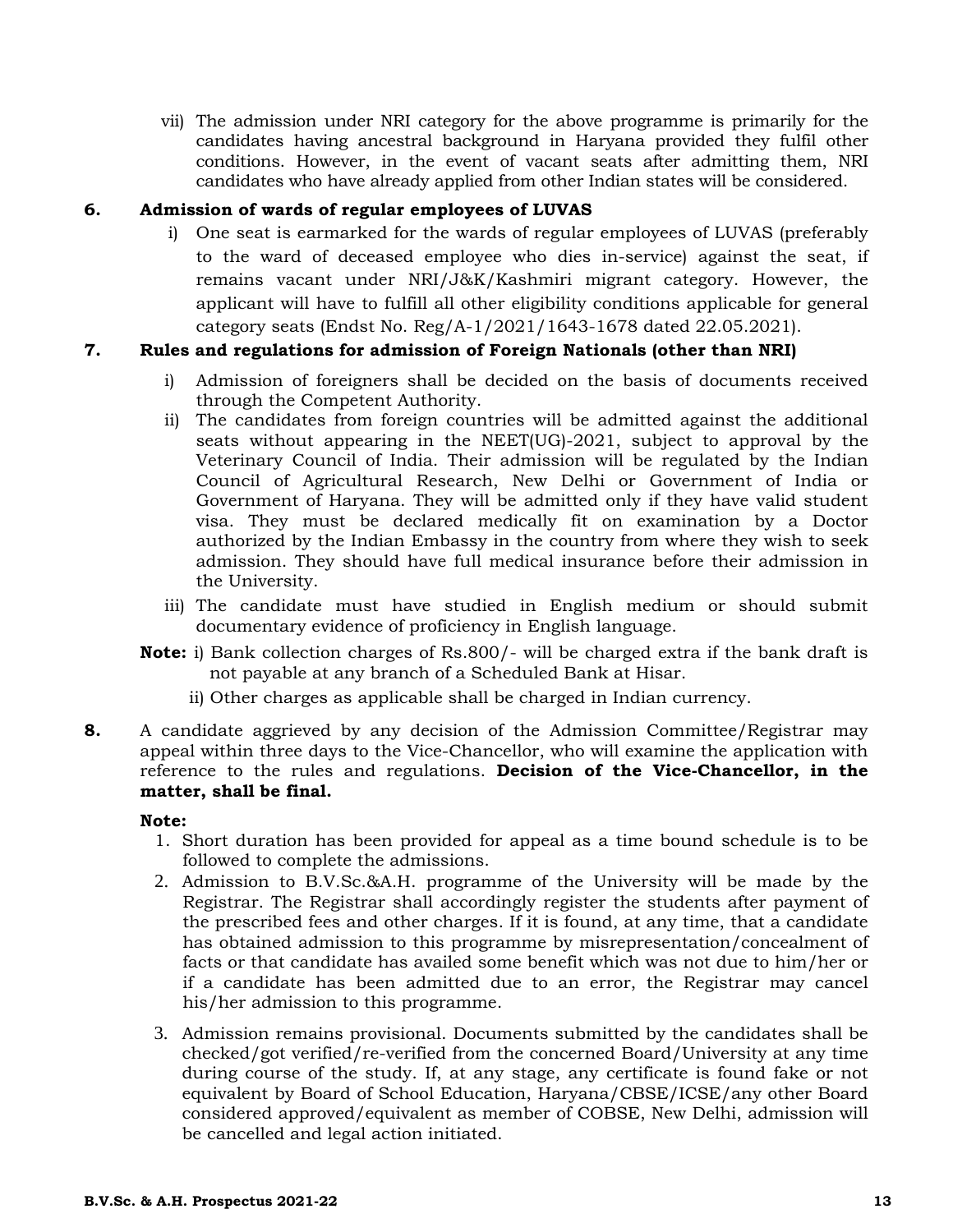## **CHAPTER-IV ADMISSION CAPACITY (B.V.Sc. & A.H.) at COVS, HISAR**

**1**. Tentative number of seats for **B.V.Sc. & A.H.** programme at COVS, Hisar for the academic session 2021-22 are given as below:

| <b>For Haryana</b><br><b>Residents</b> | <b>For Veterinary</b><br><b>Council of India</b><br>(VCI) | For wards of Kashmiri<br>For Jammu &<br>Migrants / Non-migrant<br>Kashmir<br>Kashmiri Pandits /<br>residents**<br>Kashmiri Hindu Families*<br>*** |        | For NRI              |
|----------------------------------------|-----------------------------------------------------------|---------------------------------------------------------------------------------------------------------------------------------------------------|--------|----------------------|
| 60                                     | 12                                                        | 03                                                                                                                                                | 03 *** | 02 $^{\ast\ast\ast}$ |

**\*** Waiving off domicile requirements for Kashmiri Migrants only, Kashmiri Pandits/Kashmiri Hindu Families (Non-Migrants) living in Kashmir Valley need domicile certificate.

- **\*\*\*** Candidates from Jammu & Kashmir: The Principal Secretary to Govt. Haryana, Department of Higher Education has notified vide memo no. 23/09-2017 Coordination (3) dated 01.06.2017 that the State Govt. of Haryana has decided to provide the following concessions to the students belonging to Jammu & Kashmir for their admission in the colleges and universities of Haryana:
- i) Relaxation in cut-off percentage upto 10% subject to minimum eligibility requirements.
- ii) Increase in intake capacity upto 5% course-wise.
- iii) Reservation of at least one seat in merit in quota in technical/professional institutions.
- **\*\*\*** One seat for the wards of regular employees of LUVAS (preferably to ward of deceased employee, who dies in-service) against the seat, if remains vacant under NRI/J&K/Kashmiri migrant category.
- **2** Foreign nominees of Govt. of Haryana, Govt. of India fellowship holders or Indian Council for Cultural Relations under Cultural Relations Exchange Programme from foreign countries may be admitted against additional seats provided they fulfill the minimum eligibility conditions prescribed by the university as well as subject to permission by Veterinary Council of India.
- **3.** Distribution of seats: Admission against the seats to be filled in with the candidates having Haryana Resident Certificate will be according to the State Govt. reservation policy as notified by Govt. of Haryana, General Administration Department, General Services – III Branch vide its no. 22/10/2013-IGS-III dated 15.07.2014 for admission in Government/Government aided Educational/ Technical/ Professional institutions as detailed below:

| 1)   | <b>Scheduled Castes</b>               | 20%          | $6*+6=12$ seats |
|------|---------------------------------------|--------------|-----------------|
| ii)  | Backward Classes (A)                  | 16%          | 09 seats        |
| iii) | Backward Classes (B)                  | $11\%$       | 06 seats        |
| iv)  | <b>Economically Weaker Sections</b>   | $10\%$ of GC | 03 seats        |
| V)   | Persons with Disability (PwD)         | 03%          | 01 seat         |
| vi)  | General Category of Haryana Residents |              | $28+1**$ seats  |

<sup>\*</sup> *As per notification issued vide no. Leg.15/2020 dated 15.05.2020 issued by Law and Legislative Department Govt. of Haryana, fifty percent of the 20% seats reserved for Scheduled Castes for admission in any Government educational institution shall be set aside for candidates belonging to deprived Scheduled Castes (as per Annexure-IV).* 

 *Where a seat set aside for candidate from deprived Scheduled Castes for admission in Government educational institutions is not filled up in any academic year due to nonavailability of candidate of deprived Scheduled Castes possessing the requisite qualifications, the same shall be made available to candidate of Scheduled Castes.*

**\*\* For ESM/FF candidates (one seat from Gen. Category) and this seat has been reserved as per roster rule**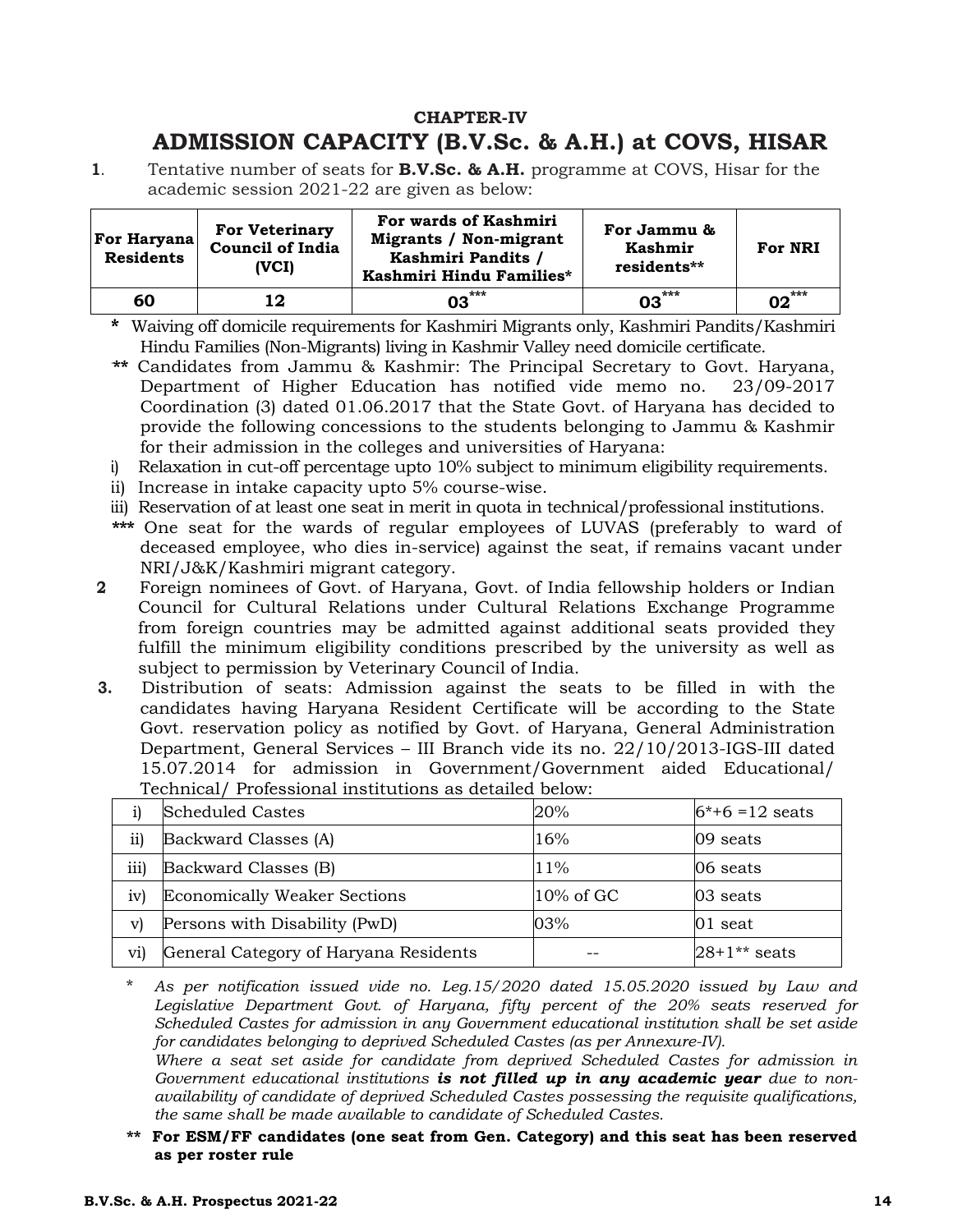Three percent (3%) horizontal reservation is provided to Ex-servicemen (ESM) and their dependents in the first instance or dependents of Freedom Fighters (FF) by providing reservation within reservation of 1% of General category, 1% out of Scheduled Castes and 1% from Backward Classes categories for admissions to the various educational institutions of the Government and Government aided institutes located in Haryana. As far as block allocation in Block A and Block B of Backward Class categories is concerned, year wise rotational system will be adopted. For example, if Block A of Backward Classes is given seat in the Academic year 2020, the other block i.e. Block B of Backward classes will be given seat in the next academic year i.e. 2021, if becomes due and so on (Vide letter No.22/10/2013-1GSIII Chandigarh, dated 28.02.2013 issued by the Government of Haryana). For this purpose, a roster has been maintained with effect from the academic year 2011-12. Fraction of each year shall be carried forward till total comes to one, then one seat shall be indicated in the Prospectus and admission on this seat will be made on the basis of inter-se merit of ESM and FF candidates.

- **Note:** (i) Candidates claiming reservation under Backward classes shall have to submit, at the time of document checking latest Income Certificate (Annexure-VII) issued on or after 01.04.2021 by the competent authority along with Backward Class Certificate (Annexure-VI). The children of person(s) having gross annual income of upto 6 lakh rupees shall get the benefit of reservation in admission. The sections of the Backward Classes earnings above 6 lakh rupees per annum shall be considered as creamy layer.
	- (ii) Candidates claiming reservation under Deprived Scheduled Castes as per Annexure-IV, shall have to submit, at the time of document checking, Deprived Scheduled Caste Certificate (Annexure-V) issued by the competent authority.
	- (iii) Candidates claiming reservation under Economically Weaker Sections (As per Govt. of Haryana letter no.  $22/12/2019$ -IGS-III dated  $25<sup>th</sup>$  February, 2019) shall have to submit the Income and Asset Certificate issued by the competent authority on or after 01.04.2021 at the time of document checking as per Annexure-VIII.
	- (iv) If reserve category seats remain vacant due to any reason, the same will be filled up by the reserve category candidates during physical counseling.
	- (v) In case, the candidates are not available in one particular block of BC, the seats shall be filled up from the candidates of other block of BC during next physical Counselling.
	- (vi) In the event of the quota reserved for persons with disability remaining unutilized due to non-availability of suitable handicapped candidates, it may be offered preferably to the Ex-servicemen and their wards and the dependents of freedom fighters in that order to the extent of 1% each to these categories.
	- (vii) In case the seat(s) remain(s) vacant in NRI/J&K Resident/Kashmiri Migrant Categories due to non-availability of eligible candidates, one seat will be filled up by the wards of regular employees of LUVAS (preferably by the ward of deceased employee who dies in-service) during physical counselling.
	- (viii) In case the seat(s) still remain(s) vacant in NRI/J&K Resident/Kashmiri Migrant/VCI Categories due to non-availability of eligible candidate(s), the same will be converted in the State Quota seat(s) as per roster/reservation policy and will be filled up during physical Counselling.
	- (ix) Seat reserved for any category in State quota still remains vacant that shall be converted to open (General) quota and shall be filled up on the basis of combined merit list in Mop-up Counselling. No sliding will be done in Mop-up (Final) counselling.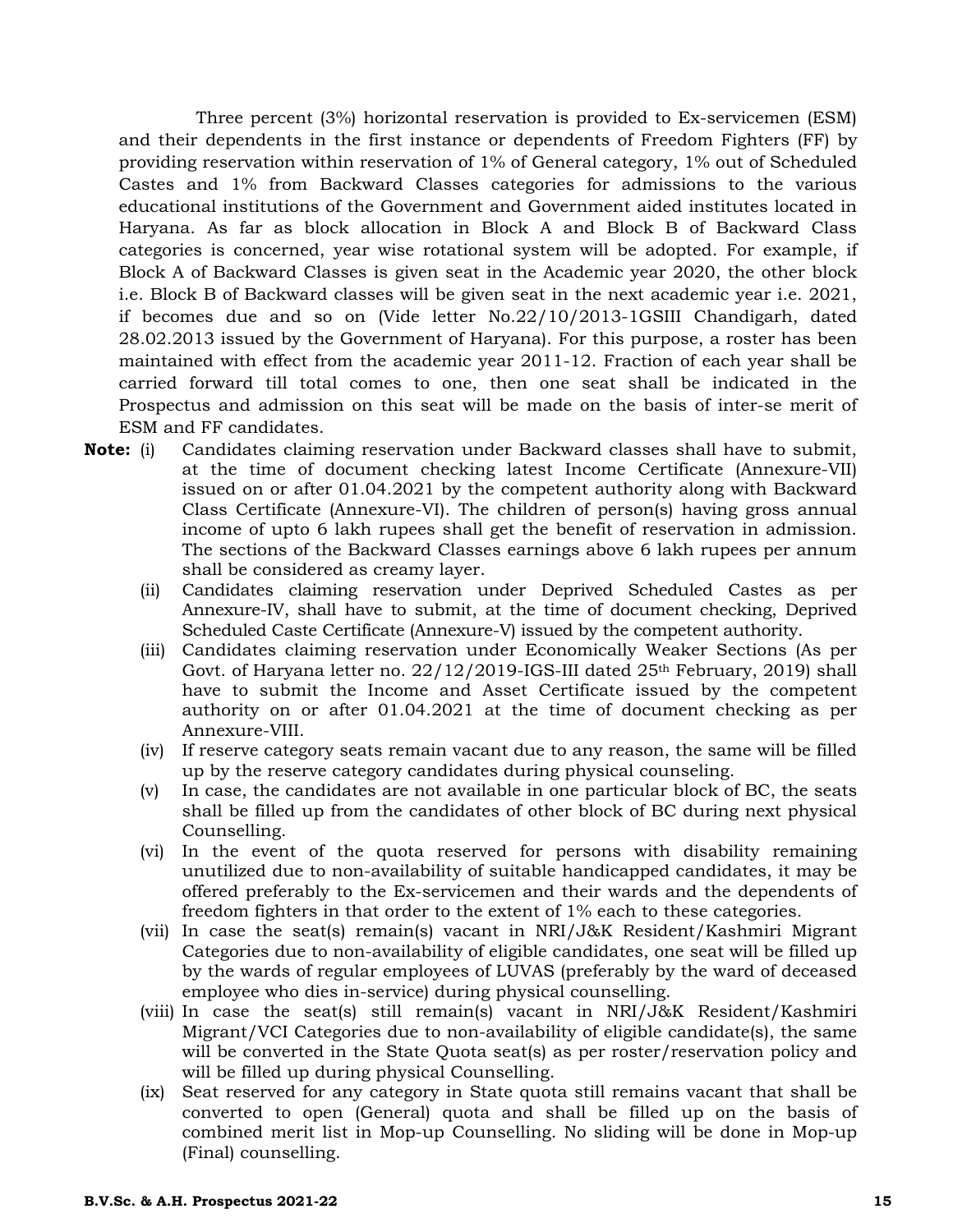#### **4. CRITERIA FOR ADMISSION AGAINST THE SEATS RESERVED FOR EX-SERVICEMEN:**

The seats under this category will be filled up, irrespective of the merit in the entrance test, on the basis of following priorities approved by the Govt. of Haryana:

The Govt. of Haryana, General Administration Department, General Services-III Branch vide its no. 22/10/2013-1GSIII dated 10<sup>th</sup> August, 2017 has decided to adopt the contents of letter no. 6(1)/2017-D(Res-II) dated 19.05.2017 circulated by Govt. of India, Ministry of Defence, Department of Ex-Serviceman Welfare D(Res-II) intimating that the following priorities for reservations or preferences to the wards of Armed Forces personnel shall be applied by States/UTs/Central/State Universities/ Autonomous Institutions for admission in medical/professional/non-professional courses:-

- Priority-I : Widows/Wards of Defence personnel killed in action.
- Priority-II : Wards of disabled in action and boarded out from service.
- Priority-III : Widows/Wards of Defence personnel who died while in service with death attributable to military service.
- Priority-IV : Wards of disabled in service and boarded out with disability attributable to military service.
- Priority-V : Wards of Ex-servicemen who are in receipt of Gallantry Awards:
	- (i) Param Vir Chakra
	- (ii) Ashok Chakra
	- (iii) Sarvottam Yudh Seva Medal
	- (iv) Maha Vir Chakra
	- (v) Kirti Chakra
	- (vi) Uttam Yudh Seva Medal
	- (vii) Vir Chakra
	- (viii) Shaurya Chakra
	- (ix) Yudh Seva Medal
	- (x) Sena, Nau Sena, Vayu Sena Medal
	- (xi) Mention-in-Despatches

Priority-VI : Wards of Ex-servicemen

## **5. DEFINITION OF PERSONS WITH DISABILITY**

"Applicant having permanent disability of not less than 40%, provided the applicant is otherwise fit for a veterinarian's duty". Such applicant will have to bring a certificate (Annexure-IX) from the Chief Medical Officer of the District to which the candidate belongs.

Such candidates will also have to appear before the medical board of LUVAS for determining the percentage of disability and for assessment whether they are fit to carry out duties of a veterinarian despite being handicapped. The finding of the university board shall be final, superseding the certificate already submitted by the applicant. VCI regulations shall be followed for admission under this category. The applicant should not suffer from the followings:

A candidate shall not be allowed admission to B.V.Sc. & A.H. degree course including those admitted under 15% reserved quota of the Veterinary Council of India if he/she suffers any of the disabilities in physical fitness as listed below:

- i) Disability of total body including disability of chest/spine more than 50%,
- ii) Disability of lower limb of more than 50%,
- iii) Disability of upper limb,
- iv) Visually handicapped candidates and those with hearing disability,
- v) Candidate with progressive diseases like Myopathies etc.,
- vi) Disabilities which otherwise would interfere in the performance of the duties of a Veterinarian.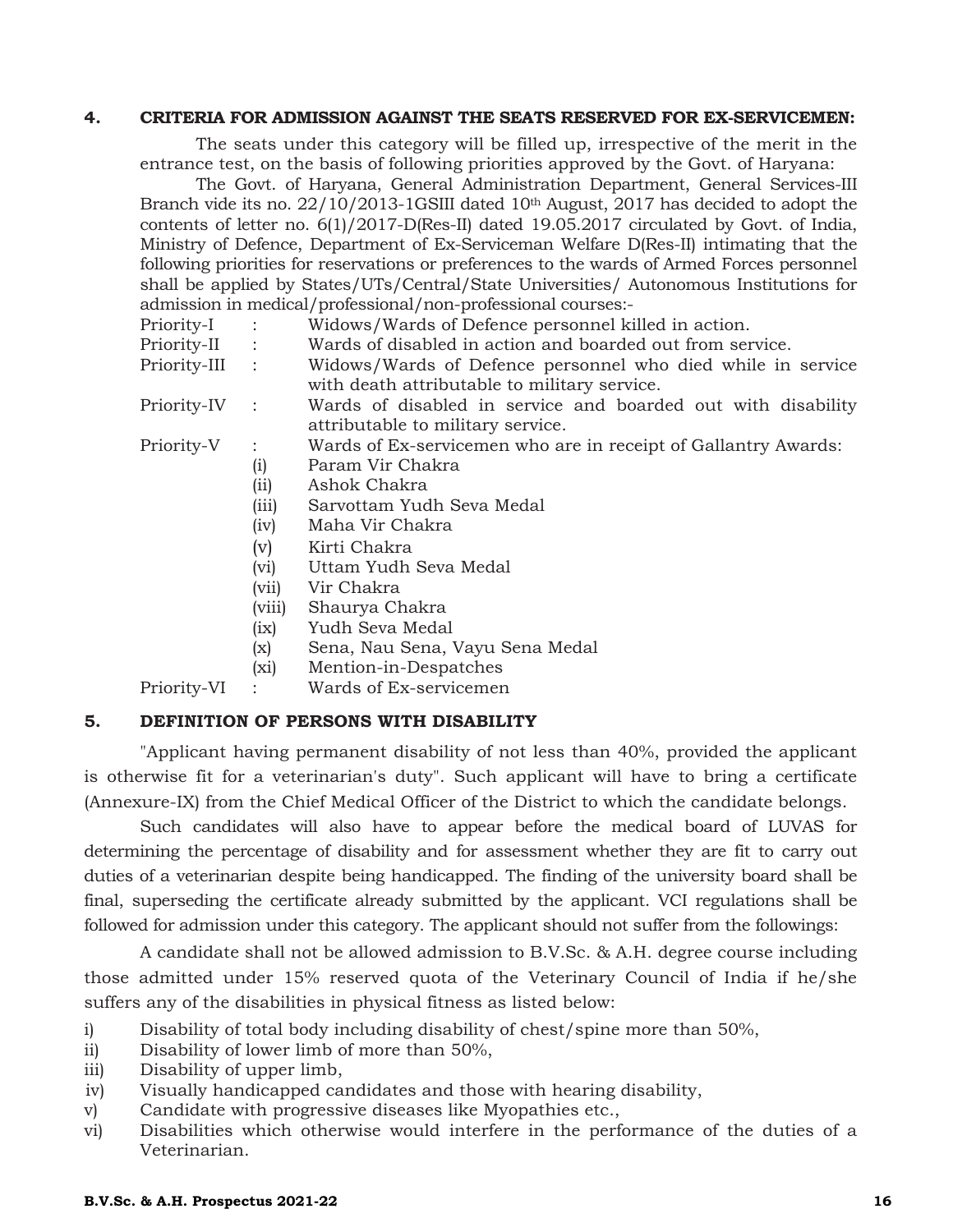#### **CHAPTER-V**

#### **DETAILS OF FEES AND FINANCIAL ASSISTANCE (B.V.Sc.&A.H.) OF COVS, LUVAS, HISAR**

| Sr.<br>No.     | <b>Detail</b>                                            | 1st Year       | 2 <sup>nd</sup> Year | 3rd Year       | 4 <sup>th</sup> Year | Internship     |
|----------------|----------------------------------------------------------|----------------|----------------------|----------------|----------------------|----------------|
| $\mathbf{1}$   | Univ. admission fee                                      | 1700           | $\overline{0}$       | $\mathbf{0}$   | $\overline{0}$       | $\mathbf{0}$   |
| $\sqrt{2}$     | <b>College Security</b>                                  | 1500           | $\overline{0}$       | $\overline{0}$ | $\overline{0}$       | $\mathbf{0}$   |
| 3              | Library Security                                         | 2000           | $\overline{0}$       | $\overline{0}$ | $\overline{0}$       | $\overline{0}$ |
| $\overline{4}$ | <b>Identity Card</b>                                     | 100            | $\overline{0}$       | $\overline{0}$ | $\overline{0}$       | $\overline{0}$ |
| 5              | Blazer                                                   | 1300           | $\overline{0}$       | $\overline{0}$ | $\overline{0}$       | $\overline{0}$ |
| 6              | Placement<br>Counselling<br>and<br>Fund                  | $\mathbf{0}$   | $\mathbf{0}$         | $\overline{0}$ | 1500                 | $\overline{0}$ |
| 7              | Internship Registration charges                          | $\overline{0}$ | $\overline{0}$       | $\overline{0}$ | $\overline{0}$       | 5000           |
| $\,8\,$        | College Development Fund                                 | 8200           | 8200                 | 8200           | 12300                | 8200           |
| 9              | College Admission fee                                    | 1500           | 1200                 | 1200           | 1800                 | 1200           |
| 10             | Examination fee                                          | 3000           | 3000                 | 3000           | 3000                 | $\overline{0}$ |
| 11             | Library fund**                                           | 200            | 200                  | 200            | 300                  | 200            |
| 12             | Medical fund**                                           | 150            | 150                  | 150            | 225                  | 150            |
| 13             | Sports & Youth Welfare Fund                              | 350            | 350                  | 350            | 525                  | 350            |
| 14             | Laboratory fee                                           | 5500           | 5500                 | 5500           | 8250                 | 5500           |
| 15             | Shiksha<br>Amritya<br>Personal<br><b>Accident Policy</b> | 120            | 120                  | 120            | 240                  | 120            |
| 16             | Tuition fee *                                            | 22000          | 22000                | 22000          | 33000                | $\mathbf{0}$   |
| 17             | <b>NCC</b>                                               | 100            | 100                  | 100            | $\Omega$             | $\overline{0}$ |
| 18             | Amalgamated fund                                         | 3500           | 3500                 | 3500           | 5250                 | 3500           |
| 19             | Student aid fund                                         | 250            | 250                  | 250            | 375                  | 250            |
| 20             | Club charges (sports/CCA)                                | 450            | 450                  | 450            | 675                  | $\overline{0}$ |
| 21             | Student Welfare fund                                     | 250            | 250                  | 250            | 375                  | 250            |
| 22             | Red Cross                                                | 200            | 200                  | 200            | 300                  | 200            |
|                | <b>TOTAL</b>                                             | 52370          | 45470                | 45470          | 68115                | 24920          |
|                | <b>HOSTEL FEE</b>                                        |                |                      |                |                      |                |
| 1.             | <b>Hostel Security</b>                                   | 2700           | $\mathbf{0}$         | $\overline{0}$ | $\Omega$             | $\mathbf{0}$   |
| 2.             | Hostel Maintenance                                       | 500            | 500                  | 500            | 750                  | 500            |
| 3.             | Utensil, crockery & breakage                             | 300            | 300                  | 300            | 450                  | 300            |
| 4.             | Room rent                                                | 700            | 700                  | 700            | 1050                 | 700            |
| 5.             | Common room fund                                         | 600            | 600                  | 600            | 900                  | 600            |
| 6.             | Electricity charges **                                   | 3000           | 3000                 | 3000           | 4500                 | 3000           |
|                | <b>Total</b>                                             | 7800           | 5100                 | 5100           | 7650                 | 5100           |
|                | <b>Grand Total</b>                                       | 60170          | 50570                | 50570          | 75765                | 30020          |

#### \* **No Tuition Fee for:**

- a) Persons with Physical Disability of either gender of Haryana residents except NRI/VCI/Migrated /J&K Resident/Kashmiri Migrant/Foreign National candidates.
- b) Haryana resident female students except NRI/VCI/Migrated /J&K Resident/Kashmiri Migrant/ Foreign National candidates.
- \*\* or actual as per CCS HAU, Hisar
	- **Note** 1.Cooler Charges: Rs.2000/- extra. 2.Mess Security: Rs.6000/- extra.
		- 3. Migration fee: Rs.25000/- extra at the time of migration.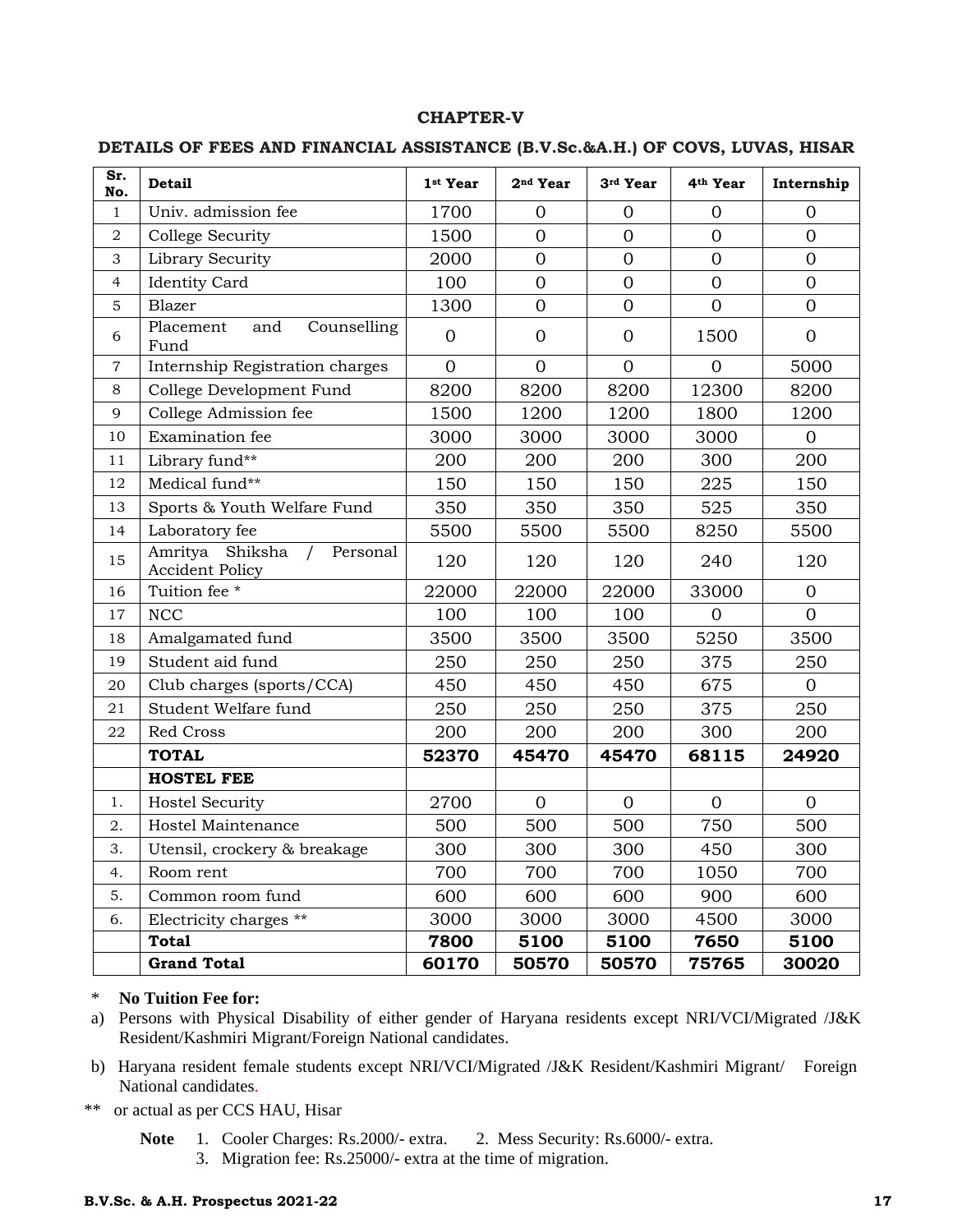## **DETAILS OF FEE STRUCTURE FOR NRI STUDENTS**

|            | University<br><b>Admission fee</b><br>(US\$) | <b>Annual CDF</b><br>(US\$) | <b>Internship Registration</b><br><b>Charges</b><br>(US\$) |
|------------|----------------------------------------------|-----------------------------|------------------------------------------------------------|
| 1st year   | 4800                                         | 7700                        |                                                            |
| 2nd year   |                                              | 7700                        |                                                            |
| 3rd year   |                                              | 7700                        |                                                            |
| 4th year   |                                              | 11550                       |                                                            |
| Internship |                                              | 7700                        | 2000                                                       |

#### **Note :**

- 1. Bank collection charges of Rs.800/- will be charged extra, if the bank draft is not payable at any branch of a scheduled bank at Hisar.
- 2. NRI is to pay University admission fee, CDF and Internship registration charges in US\$ or equivalent in Indian Currency from their NRI account maintained in India.
- 3. All other types of fees, hostel dues and other charges for NRI candidates shall remain the same as applicable to the Indian/Haryana Residents.

## **OTHER FOREIGN STUDENTS**

| Institutional Economic Fee from $ i\rangle$ |                 | SAARC Nationals shall be chargeable as            |
|---------------------------------------------|-----------------|---------------------------------------------------|
| Foreign Nationals (sponsored by             |                 | prescribed by the Govt. of India/ ICAR/State      |
| ICAR under Cultural Exchange                |                 | Govt. from time to time;                          |
| Programme and GOI Fellowship                | $\overline{11}$ | Candidates sponsored by GOI under Nepal Aid       |
| holders)                                    |                 | Fund shall be chargeable as prescribed by the     |
|                                             |                 | Govt. of India/ICAR/State Govt. from time to time |
|                                             |                 | and expenses will be met by the sponsoring        |
|                                             |                 | Ministry/Ministry of External Affairs.            |

## **REFUND POLICY**

The fees paid at the time of counselling i.e. at the time of fresh admission shall be refunded according to the following table:

| Sr. No | <b>Situation</b>                                                                                                                                                                                                                                                                                                 | Refund                      |
|--------|------------------------------------------------------------------------------------------------------------------------------------------------------------------------------------------------------------------------------------------------------------------------------------------------------------------|-----------------------------|
| 1.     | Request of the candidate received up to one day<br>before the last counselling and if seat is filled up<br>by the university.<br>(The first seat to be filled up in subsequent counselling will<br>be considered against the seat vacated by the candidate who<br>is higher in merit in same category and so on) | Entire fees less Rs.6000/-. |
| 2.     | Request of the candidate received after the last No refund (except refundable<br>counselling.                                                                                                                                                                                                                    | security deposits).         |
| 3.     | Sliding of the candidate from one college to<br>another or sliding from one kind of seat to Difference of fees, if any.<br>another kind of seat in same college.                                                                                                                                                 |                             |
| 4.     | If the candidate has deposited the fee in advance<br>but could not get admission on the day of Entire Fees.<br>counselling due to any reason                                                                                                                                                                     |                             |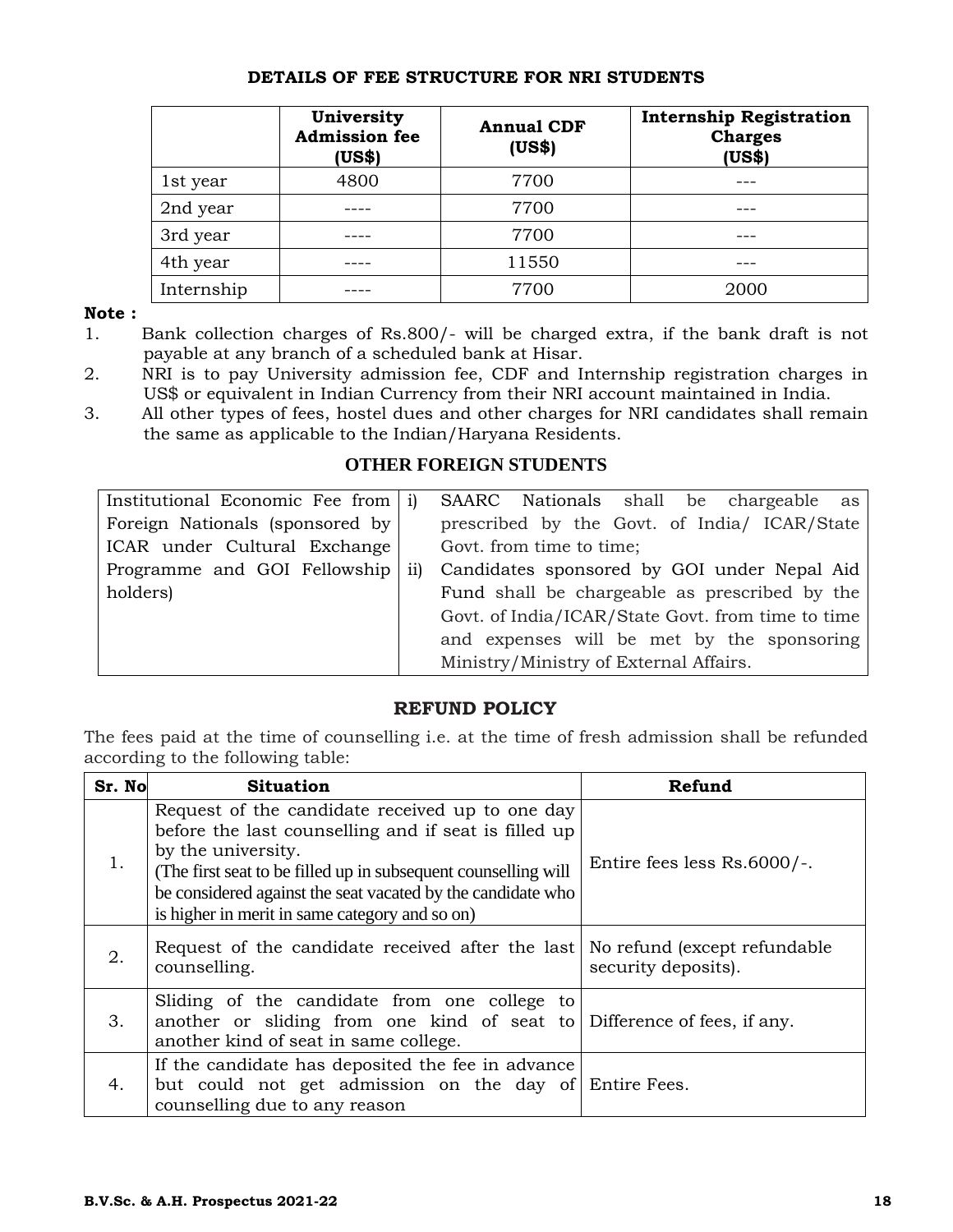#### **NUMBER AND VALUE OF SCHOLARSHIPS/STIPENDS AT COVS, LUVAS, HISAR**

The Scholarships/Stipends shall be awarded only to the candidates possessing Haryana Resident Certificate admitted only in COVS, LUVAS, Hisar against Haryana Resident seats on the basis of the merit list prepared (for admission) in accordance with the rules relating to award of Scholarships and Stipends by the University as given in University Calendar Vol. II.

**The Scholarship/Stipend will not be awarded to a Haryana Resident of either gender admitted against Migration/VCI/NRI seats.**

## i) **Scholarship for UG students**

**The scholarships/ stipends shall be awarded to the B.V.Sc. & A.H. students admitted against Haryana Resident seats only and their merit will be prepared on the basis of the NEET(UG)-2021.** The University awards merit scholarship every month to a student as prescribed for Haryana resident only. This scholarship is, however, offered to only 25% of those students who have been admitted against the Haryana Resident seats.

## ii) **ICAR Scholarship**

The Indian Council of Agricultural Research Awards National Talent Scholarship  $\omega$ Rs.1000/ - per month on merit to UG students only, based on the Entrance Test on All India basis conducted by ICAR, provided the candidate opts to pursue studies in any State Agricultural/Veterinary University located outside the state of his/ her domicile and subject to other rules and regulations of ICAR.

iii) Financial assistance is also granted to the needy students out of Students Aid Fund for purchase of books or payment of fees etc.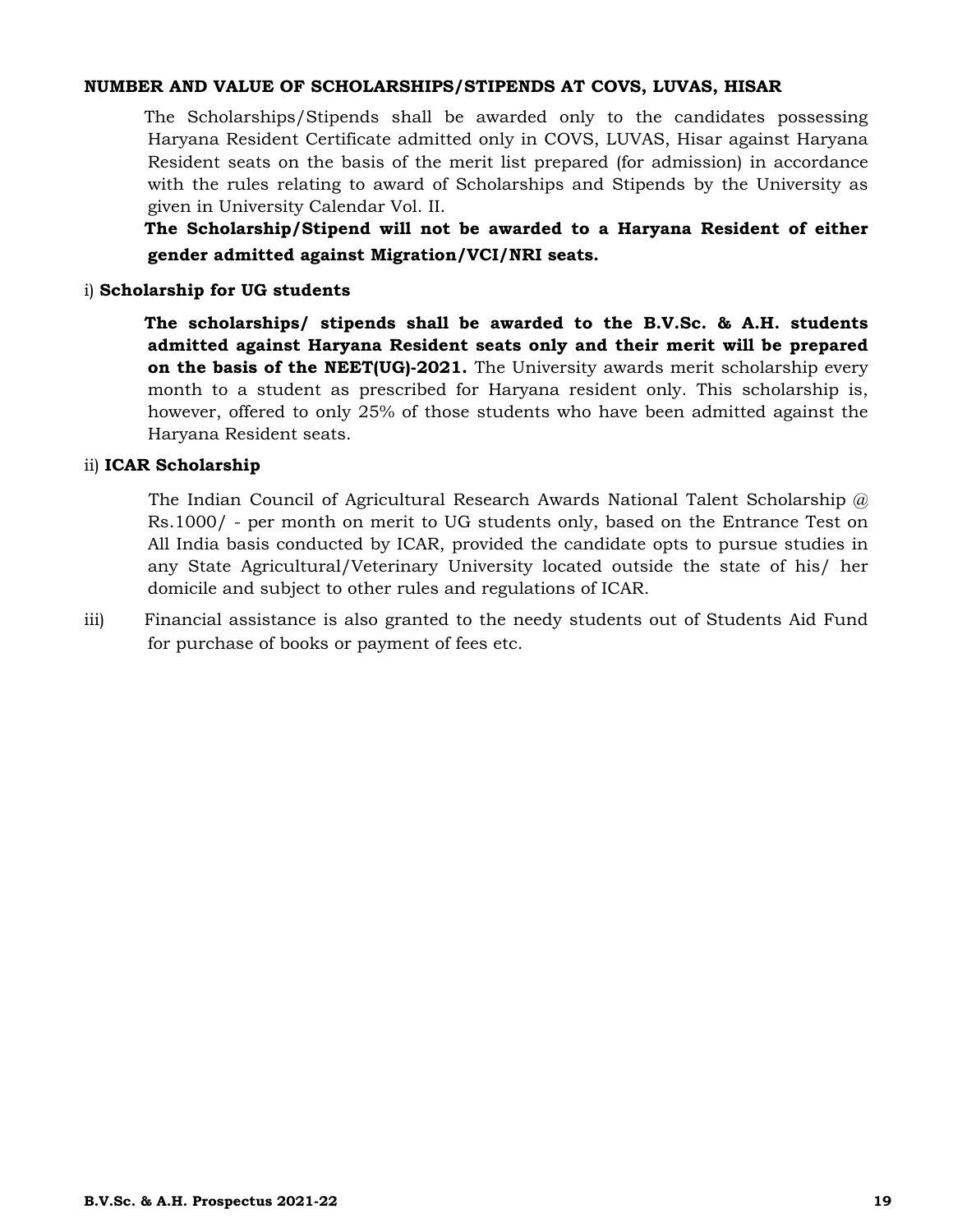## **CHAPTER-VI**

## **RULES AND REGULATIONS FOR ADMISSION TO B.V.Sc.&A.H. PROGRAMME AT AFFILIATED PRIVATE COLLEGES**

The admission to B.V.Sc.& A.H. programme at affiliated private colleges shall be based on merit list of the NEET(UG)-2021 to be conducted by NTA. *There will be no entrance test for NRI candidates.* 

*List of Affiliated Private Colleges:* 

| Sr.No. | <b>Name of College</b>                                                                                 |  |  |  |  |  |
|--------|--------------------------------------------------------------------------------------------------------|--|--|--|--|--|
|        | International Institute of Veterinary Education & Research (IIVER), Bahu<br>Akbarpur, Rohtak (Haryana) |  |  |  |  |  |
| 2.     | Sanskaram College of Veterinary & Animal Science (SCVAS), Kheri Taluka,<br>Patauda, Jhajjar (Haryana)  |  |  |  |  |  |

**Note:** If any other affiliated private college(s) get permission for admission from Central Govt./Veterinary Council of India before the counseling, admissions on seats of those colleges will also be made in this academic year.

1. A total number of 80 seats have been allotted to each affiliated private colleges as per detail given below:

| Sr.<br>no. | Type of Seat                                      | <b>IIVER</b> , Bahu<br>Akbarpur,<br>Rohtak | Sanskaram<br>College of<br>Veterinary &<br>Animal Science,<br>Jhajjar |
|------------|---------------------------------------------------|--------------------------------------------|-----------------------------------------------------------------------|
| (i)        | $(50\%)$<br>State quota seats                     | 28                                         | 40                                                                    |
| (ii)       | <b>VCI</b> Seats                                  | 12                                         |                                                                       |
| (iii)      | Management quota seats (50%) including 15% NRI so | 40                                         | 40                                                                    |

## **Note: The seats remaining vacant under any of the quota (State or Management) are non-transferable.**

2. **Distribution of seats:** Admission against state quota seats from amongst the candidates having Haryana Resident Certificate will be according to the reservation policy of the Haryana Government as per detail given below:

| Sr. No. | Category                                 | Reservation (%) IIVER, Rohtak SCVAS, Jhajjar |                      |                                           |
|---------|------------------------------------------|----------------------------------------------|----------------------|-------------------------------------------|
| (i)     | <b>Scheduled Castes</b>                  | 20%                                          |                      | $(2*+3=05 \text{ seats})$ (4*+4=08 seats) |
| (ii)    | Backward Classes (A)                     | 16%                                          | $(04 \text{ seats})$ | $(06 \text{ seats})$                      |
| (iii)   | Backward Classes (B)                     | 11%                                          | $(03 \text{ seats})$ | $(04 \text{ seats})$                      |
| (iv)    | Economically weaker sections             | $10\%$ of GC                                 | $(01$ seat)          | $(02 \text{ seats})$                      |
| (v)     | Persons with disability (PwD)            | 3%                                           | Nil                  | $(01$ seat)                               |
| (vi)    | General Category of Haryana<br>Residents |                                              | 15                   | 19                                        |

## **Note : 1. There will be no such reservation/distribution for management quota seats. 2. For management quota seats, the Haryana domiciled SC and BC candidates will get the same relaxation as the candidates applying under state quota seats.**

*\* As per notification issued vide no. Leg.15/2020 dated 15.05.2020 issued by Law and Legislative Department Govt. of Haryana, fifty percent of the 20% seats reserved for*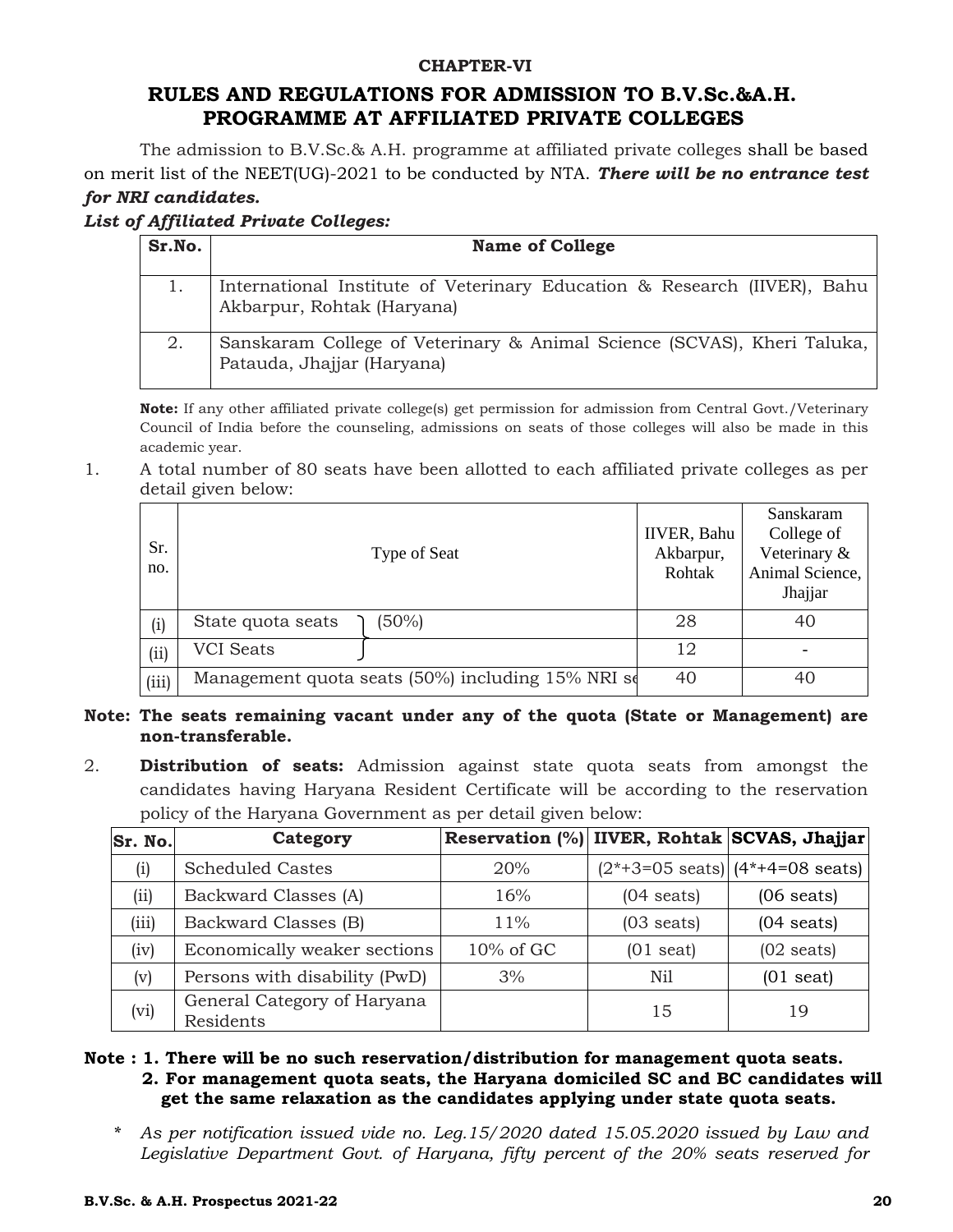*Scheduled Castes for admission in any Government educational institution shall be set aside for candidates belonging to deprived Scheduled Castes (as per Annexure –IV).* 

*Where a seat set aside for candidate from deprived Scheduled Castes for admission in Government educational institutions is not filled up in any academic year due to non-availability of candidate of deprived Scheduled Castes possessing the requisite qualifications, the same shall be made available to candidate of Scheduled Castes.* 

Three percent (3%) horizontal reservation is provided to Ex-servicemen/ Freedom Fighters and their dependents by providing reservation within reservation of 1% of General category, 1% out of Scheduled Castes and 1% from Backward Classes categories for admissions to the various educational institutions of the Government and Government aided institutes located in Haryana. As far as block allocation in Block A and Block B of Backward Class categories is concerned, year wise rotational system will be adopted. For example, if Block A of Backward Classes is given seat in the Academic year 2020, the other block i.e. Block B of Backward classes will be given seat in the next academic year i.e. 2021 if becomes due and so on (Vide letter No.22/10/2013-1GSIII Chandigarh, dated 28.02.2013 issued by the Government of Haryana). For this purpose, a roster has been maintained with effect from academic year 2014-15. Fraction of each year shall be carried forward till total comes to one, then one seat shall be indicated in the prospectus and admission on this seat will be made on the basis of inter-se merit of ESM and FF candidates.

- **Note:** (i) Candidates claiming reservation under Backward classes shall have to submit, at the time of document checking latest Income Certificate (Annexure-VII) issued on or after 01.04.2021 issued by the competent authority alongwith Backward Class Certificate (Annexure-VI). The children of person(s) having gross annual income of upto 6 lakh rupees shall get the benefit of reservation in admission. The sections of the Backward Classes earnings above 6 lakh rupees per annum shall be considered as creamy layer.
	- (ii) Candidates claiming reservation under Deprived Scheduled Castes as per Annexure-IV, shall have to submit, at the time of document checking Deprived Scheduled Caste Certificate (Annexure-V) issued by the competent authority.
	- (iii) Candidates claiming reservation under Economically Weaker Sections (As per Govt. of Haryana letter no. 22/12/2019-IGS-III dated 25<sup>th</sup> February, 2019) shall have to submit the Income and Asset Certificate issued by the competent authority on or after 01.04.2021 at the time of document checking as per Annexure-VIII.
	- (iv) If reserve category seats remain vacant due to any reason, the same will be filled up by the reserve category candidates during physical counseling.
	- (v) In case, the candidates are not available in one particular block of BC, the seats shall be filled up from the candidates of other block of BC during next physical Counselling.
	- (vi) In the event of the quota reserved for persons with disability remaining unutilized due to non-availability of suitable handicapped candidates, it may be offered preferably to the Ex-servicemen and their wards and the dependents of freedom fighters in that order to the extent of 1% each to these categories.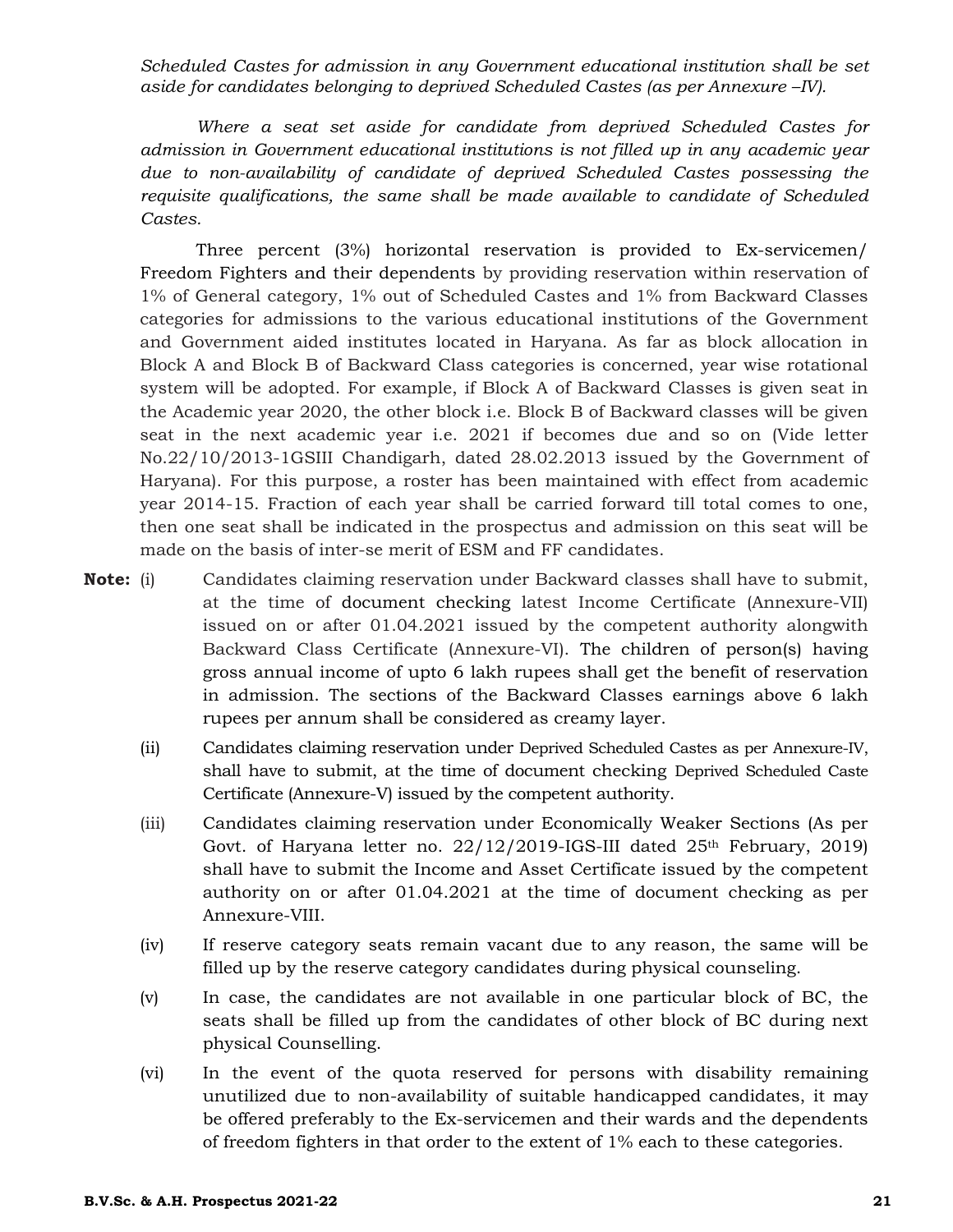- (vii) In case the seat(s) remain(s) vacant in VCI Categories due to non-availability of eligible candidate(s), the same will be converted in the State Quota seat(s) as per roster/reservation policy and will be filled up during physical Counselling.
- (viii) Seat reserved for any category in State quota still remains vacant that shall be converted to open (General) quota and shall be filled up on the basis of combined merit list in Mop-up Counselling. No sliding will be done in Mop-up (Final) counselling.
- 3. Admission to the state quota seats is only for Haryana resident candidates while for admission to the management quota seats, the candidates from all over India (including of Haryana Domicile) will be eligible, subject to fulfillment of eligibility conditions.

## 4. **Admission to all the seats (except NRI) will be made on the basis of the inter-se merit of the candidates in the NEET(UG)-2021 to be conducted by NTA.**

- 5. Admission against State Quota Seats will be made as per the State Merit list and against Management Quota Seats as per the All India Merit list to be prepared on the basis of marks obtained by the candidates in NEET(UG)-2021.
- 6. NRI seats shall be filled up as per the guidelines laid down in para 5 of Chapter-III of the prospectus. Seats remaining vacant from NRI quota will be filled up under the management quota.
- 7. Document checking, fee deposition, registration and all other formalities, related to admission for State Quota, Management Quota and NRI seats will be held at LUVAS, Hisar. The details of counselling related schedule and process shall be displayed on the university website later on.
- 8. The Admission Committee for all types of seats of affiliated private colleges will be as under:

| (i)   | The Registrar, LUVAS                                             | Chairman |
|-------|------------------------------------------------------------------|----------|
| (ii)  | Dean / Principal of Private College                              | Member   |
| (iii) | A nominee of the Vice-Chancellor, LUVAS                          | Member   |
| (iv)  | A nominee of Dean, College of Veterinary Sciences, LUVAS         | Member   |
| (v)   | Representative of Principal Secretary, Dept. of Animal Husbandry |          |
|       | and Dairying, Haryana not below the rank of Class-I Officer      | Member   |
| (vi)  | One teacher of Private College                                   | Member   |

9. The fee structure for State as well as Management quota seats (including NRI seats) will be as per decision of the Govt. of Haryana. The fee structure for IIVER, Bahu Akbarpur, Rohtak and Sanskaram College of Veterinary & Animal Science (SCVAS), Kheri Taluka, Patauda, Jhajjar as decided by State Govt. vide Endst No. 4129-AH-4- 2021/7031 dated 12.11.2021 and No. 6097(CFMS)-AH-4-2021/7275 dated 22.11.2021 respectively is given as below: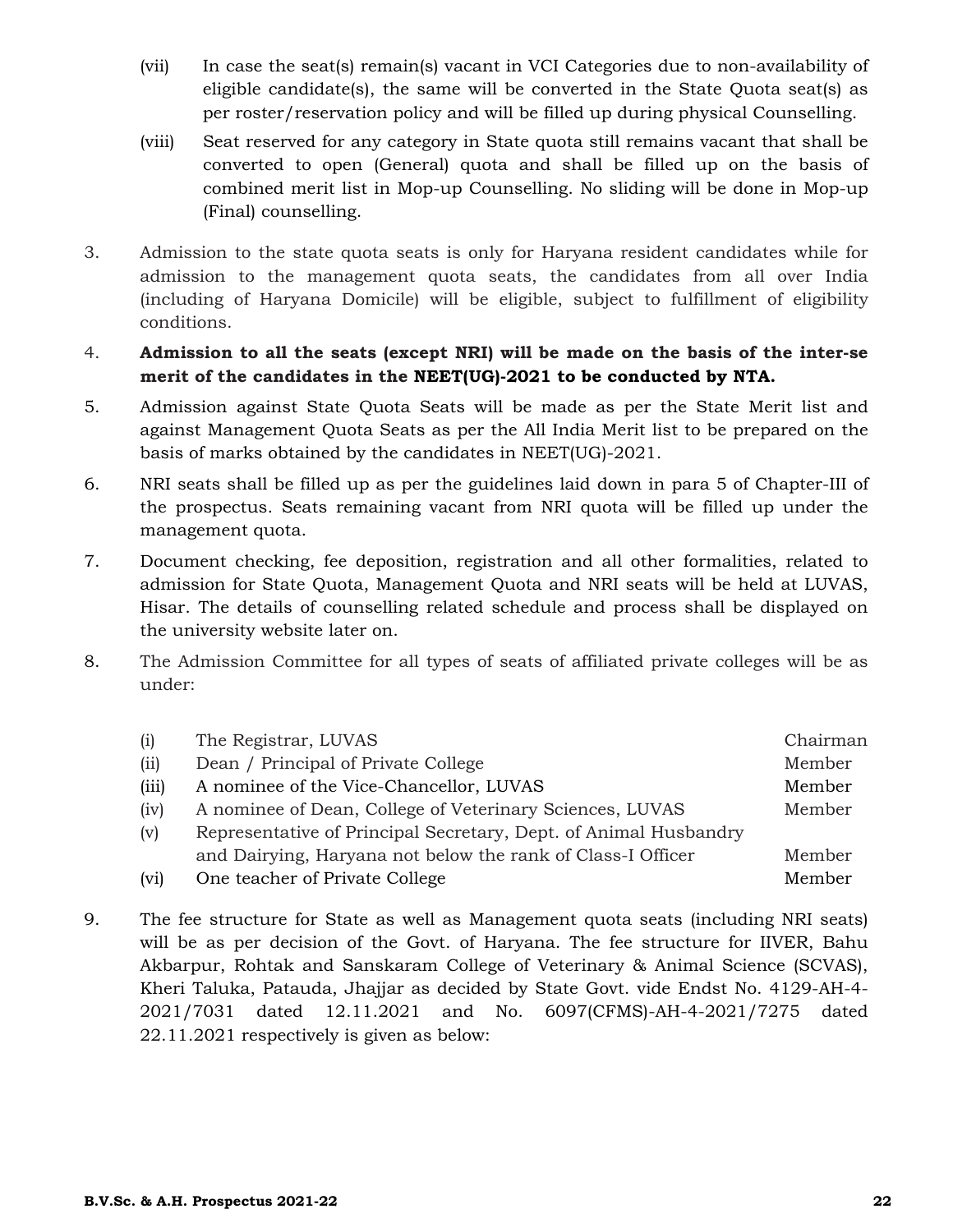## **Fee Structure for B.V.Sc. & A.H. course in IIVER, Bahu Akbarpur, Rohtak and Sanskaram College of Veterinary & Animal Science, Jhajjar**

|                  |                                                  | Item Sr. No. Fee/Funds                                                                       | Amount (Rs.)          | <b>Remarks</b>                         |
|------------------|--------------------------------------------------|----------------------------------------------------------------------------------------------|-----------------------|----------------------------------------|
| А.               | To be paid at the time of admission (Refundable) |                                                                                              |                       |                                        |
|                  |                                                  |                                                                                              | (One time only)       |                                        |
|                  | $\overline{1}$                                   | <b>College Security</b>                                                                      | 100000.00             | $\overline{a}$                         |
|                  | $\overline{2}$                                   | <b>Library Security</b>                                                                      | 2000.00               |                                        |
|                  |                                                  | Note: Securities will be refunded at the time of completion of degree/leaving the institute. |                       |                                        |
| $\overline{B}$ . |                                                  |                                                                                              | <b>Annual Charges</b> |                                        |
|                  | $\overline{1}$                                   | <b>Univ. Admission Fee</b>                                                                   | 1700.00               | Only one time at the time of admission |
|                  | $\overline{2}$                                   | Univ. Registration Fee                                                                       | 8000.00               | Only one time at the time of admission |
|                  | $\overline{3}$                                   | Univ. Administrative Charges                                                                 | 5000.00               |                                        |
|                  | 4                                                | <b>Identity Card</b>                                                                         | 100.00                | Only one time at the time of admission |
|                  | $\overline{5}$                                   | Blazer                                                                                       | 1300.00               | Only one time at the time of admission |
|                  | $\overline{6}$                                   | <b>College Development Fund</b>                                                              | 8200.00               | For NRI -7700 US\$                     |
|                  | $\overline{7}$                                   | <b>College Admission Fee</b>                                                                 | 1500.00               |                                        |
|                  | $\overline{8}$                                   | <b>Examination Fee</b>                                                                       | 3000.00               |                                        |
|                  | 9                                                | <b>Library Fund</b>                                                                          | 200.00                |                                        |
|                  | 10                                               | <b>Medical Fund</b>                                                                          | 150.00                | $\overline{a}$                         |
|                  | 11                                               | Sports and Youth Welfare Fund                                                                | 350.00                |                                        |
|                  | $\overline{12}$                                  | Laboratory Fee                                                                               | 5500.00               |                                        |
|                  | 13                                               | Amaritya Shiksha Yojna and<br>Personal Accident Insurance                                    | 120.00                |                                        |
|                  | 14                                               | <b>Tuition Fee</b>                                                                           |                       |                                        |
|                  |                                                  | (a) Management Quota                                                                         | 5,59,000.00           | $\overline{\phantom{a}}$               |
|                  |                                                  | (b) State Quota                                                                              | 5,59,000.00           | $\overline{a}$                         |
|                  |                                                  | (c) NRI Quota                                                                                | 8,800 (U.S. \$)       |                                        |
|                  | 15                                               | Amalgamated Fund                                                                             | 3500.00               | $\overline{\phantom{0}}$               |
|                  | 16                                               | Students Aid Fund                                                                            | 250.00                |                                        |
|                  | 17                                               | Club Charges (Sports/CCA)                                                                    | 450.00                | $\overline{a}$                         |
|                  | 18                                               | <b>Students Welfare Fund</b>                                                                 | 250.00                | $\overline{\phantom{0}}$               |
|                  | 19                                               | <b>Red Cross</b>                                                                             | 200.00                |                                        |

- 10. The fee structure, security and other charges etc. in respect of affiliated private colleges shall be made applicable w.e.f. the date before or after the admissions of the candidates as per orders of the Hon'ble Court or the State Government as the case may be.
- 11*. All other relevant rules/regulations/conditions/guidelines etc. w.r.t. eligibility, Application form, procedure of counselling/admission etc. as given in different Chapters of this Prospectus will also be applicable, wherever necessary.*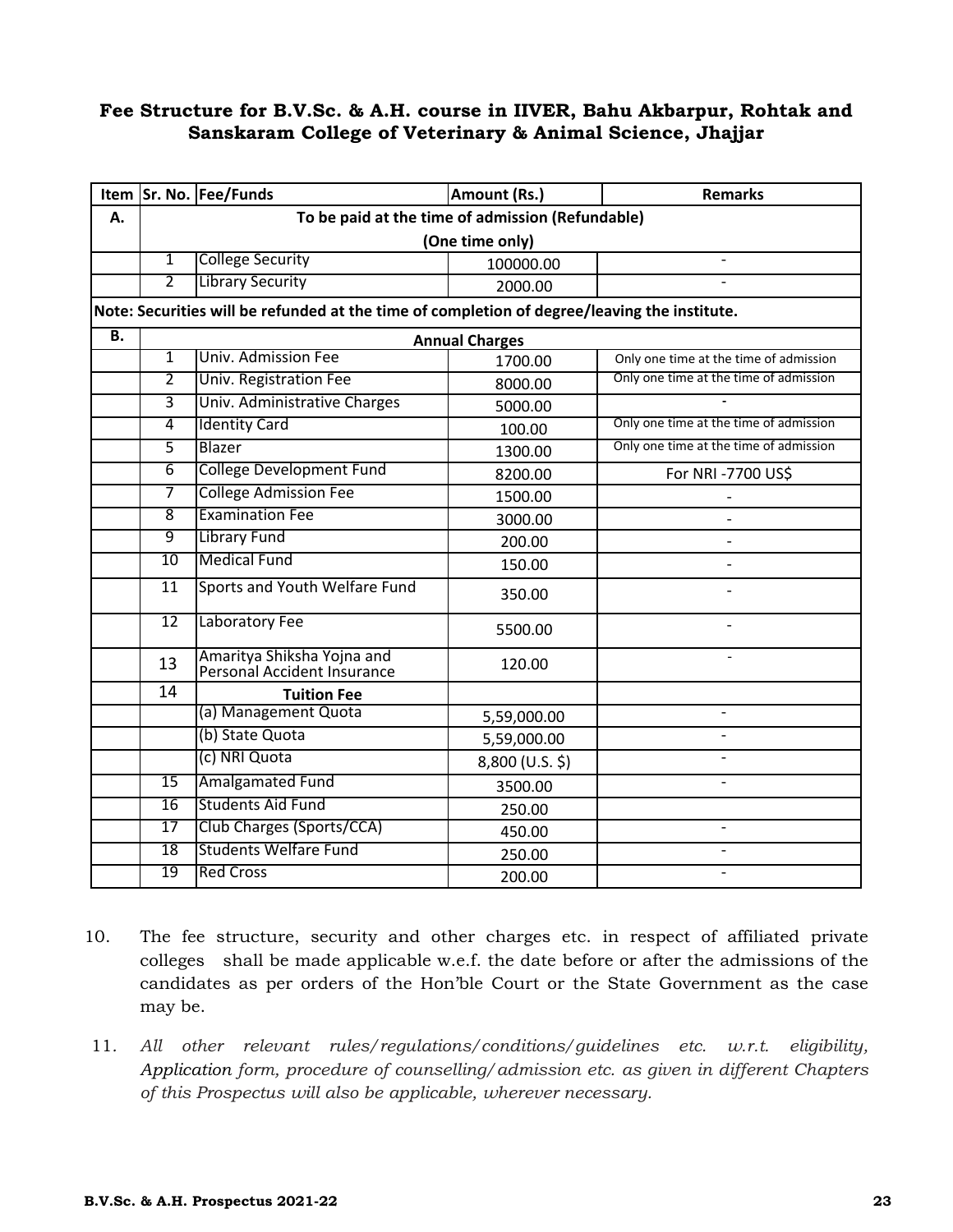## **ANNEXURE-I**

## **De-recognized Boards/Universities**

## **List of Not-recognized/De-recognized/Fake Boards**

- 1. All India Board of Secondary Education, Delhi, Bhawan No. 700, Gali No. 17, Gopalpur Village (Timarpur), P.O. Azadpur, Delhi-110019
- 2. All India Board of Secondary Education, Gazipur.
- 3. Bhartiya Shiksha Parishad (U.P.) Open Vishwavidyalaya, Lucknow (U.P.).
- 4. Board of Adult Education & Training, Office 1, Aliganj (Kasturba Nagar), Kotla Mubarakpur, New Delhi- 110003
- 5. Board of Higher Secondary Education, Delhi
- 6. Bombay Hindi Viyapeeth, Bombay.
- 7. Board of Secondary Education Madhya Bharat, Gwalior
- 8. Board of Secondary Education, Karkardooma, Delhi
- 9. Central Board of Higher Education, East Patel Nagar, New Delhi
- 10. Central Board of Higher Education, Uttam Nagar, New Delhi.
- 11. Council of Secondary Education, Mohali
- 12. Delhi Open School, Delhi
- 13 Delhi Vishwa-Vidyapeeth, 233, Tagore Park, Model Town, Delhi
- 14. Gandhi Hindi Vidyapeeth, Prayag, Allahabad (U.P.)
- 15. Hindi Sahitya Sammelan, Allahabad
- 16. Hindi Sahitya Sammelan, Prayag (Allahabad), U.P.
- 17. Indian Education Council of U.P., Lucknow (U.P.)
- 18. Jamia Islamia, Lucknow.
- 19. Kesarwani Vidyapith, Jabalpur, M.P.
- 20. Takshila Kendriya Vishwavidyala, Uttam Nagar, New Delhi
- 21. Uttar Madhyama and Purva Madhyama from Gurukul, Jhajjar.
- 22. Uttar Pradesh Vishwavidyala, Kosi Kalan, Mathura (U.P.)
- 23. Uttar Pradesh Vishwavidyapeeth, Kosi Kalan, Mathura (U.P.)
- 24. Varanaseya Sanskrit Vishwavidyalaya Varanasi (Uttar Pradesh)/Jagat Puri, Delhi.
- 25. Any other Board not-recognized/declared de-recognized/fake/not equivalent by COBSE, New Delhi/State Govt./CBSE/Haryana Board of School Education, Bhiwani.

## **List of De-Recognized Universities**

- 1. ADR-Centric Juridical University, ADR House, 8J, Gopala Tower, 25 Rajendra Place, New Delhi.
- 2. Amritsar University, Amritsar (Punjab).
- 3. Arya University, Srinagar (Jammu & Kashmir).
- 4. Badaganvi Sarkar World Open University Education Society, Gokak, Belgaum, Karnataka.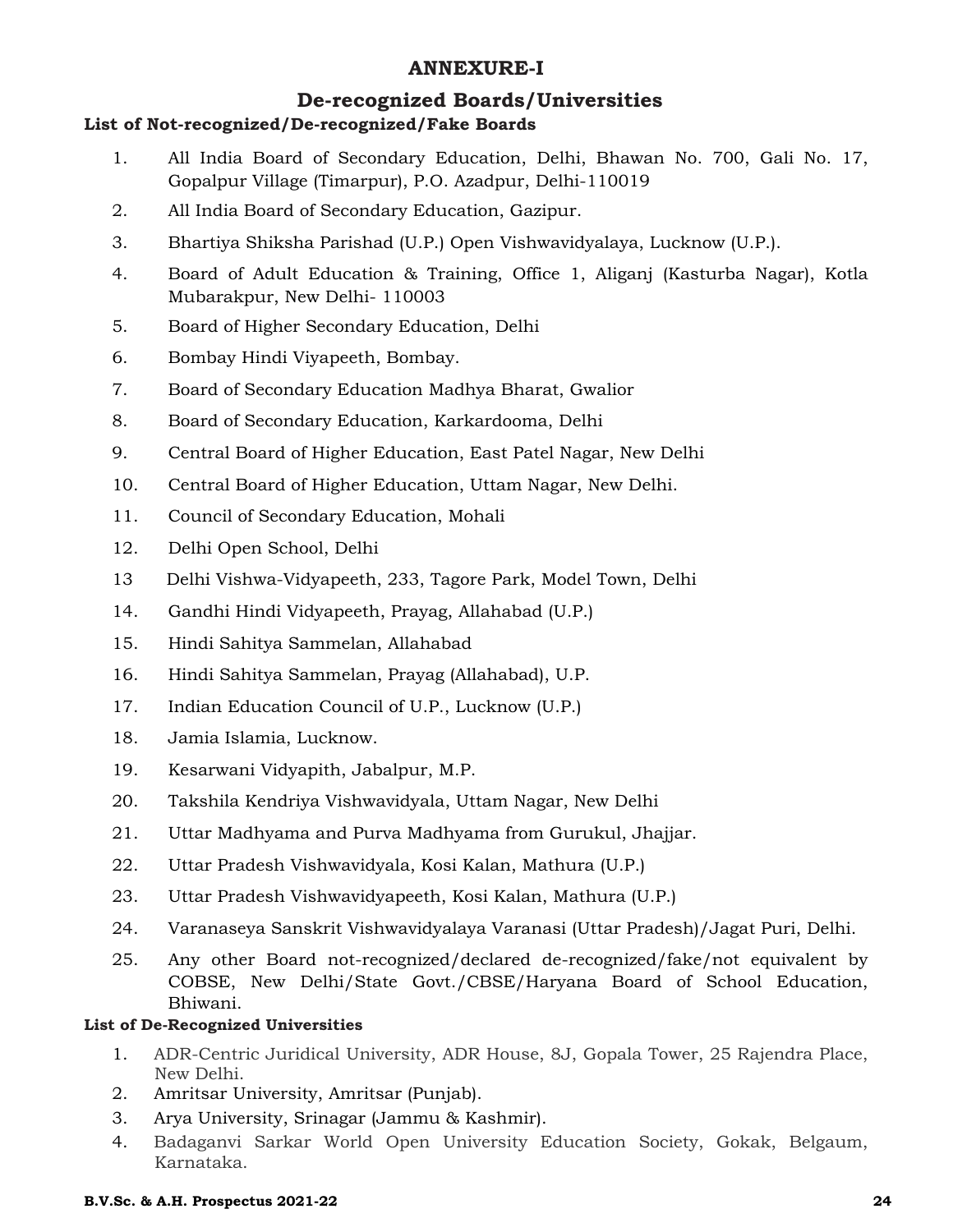- 5. Bible University, Ambur (North Arcot).
- 6. Blobe University of Science, Kumbaronam.
- 7. Commercial University Ltd., Darya Ganj, Delhi.
- 8. D.D.B. Sanskrit University, Putur, Trichi, Tamil Nadu.
- 9. Eastern Orthodox University, Ambur (North Arcot).
- 10. Gandhi Hindi Vidyapith, Prayag, Allahabad, Uttar Pradesh
- 11. Gurukul Vishwavidyala, Vridanvan, Uttar Pradesh
- 12. Indian Institute of Alternative Medicine, Kolkatta.
- 13. Indian Institute of Science and Engineering, New Delhi
- 14. Indraprastha Shiksha Parishad, Institutional Area, Khoda,Makanpur,Noida Phase-II, Uttar Pradesh
- 15. Institute of Alternative Medicine and Research,8-A, Diamond Harbour Road, Builtech inn, 2nd Floor, Thakurpurkur, Kolkatta
- 16. Maharana Pratap Shiksha Niketan Vishwavidyalaya, Pratapgarh U.P.)
- 17. Maharishi Valmiki National University, Delhi
- 18. Mahila Gram Vidyapith/Vishwavidyalaya (Women University), Prayag, Allahabad (U.P).
- 19. Maithili University/Vishwavidyalaya, Darbhanga, Bihar.
- 20. Nababharat Shiksha Parishad, Anupoorna Bhawan, Plot No. 242, Pani Tanki Road, Shaktinagar, Rourkela
- 21. National University of Electro Complex Homeopathy, Kanpur (U.P.)
- 22. National University, Nagpur
- 23. Netaji Subhash Chandra Bose University (Open University), Aligarh (U.P.)
- 24. North Orissa University of Agriculture & Technology, Odisha
- 25. Raja Arabia University, Nagpur.
- 26. Self Culture University, Kizhanattam, Kerla
- 27. Shrimati Mahadevi Verma Open University, Mughal Sarai (U.P.)
- 28. Sree Narayan Open University, Quilon (Kerala)
- 29. St. John's University, Kizhanattam, Kerala.
- 30. Testator Research University, Bodihaya, Ranur (Tamil Nadu).
- 31. United Nations University, Delhi.
- 32. University Newjerusalem, Kathuparamba, Cannore (Kerala).
- 33. Urdu University, Motia Park, Bhopal
- 34. Uttar Pradesh Vishwavidyalaya, Kosi Kalan, Mathura, Uttar Pradesh
- 35. Varanaseya Sanskrit Vishwavidyalaya, Varanasi (UP) Jagatpuri, Delhi
- 36. Viswakarma Open University for Self-Employment, Rozgar Sewasadan, 672, Sanjay Enclave, Opp. GTK Depot, Delhi
- 37. Vocational University, Amritsar.
- 38. Vocational University, Delhi
- 39. Western University of Kapurthala
- 40. World Social Work University, Perunguzhi (Kerala).
- 41. Any other University not recognized/declared de-recognized/fake by UGC/State Govt./AIU.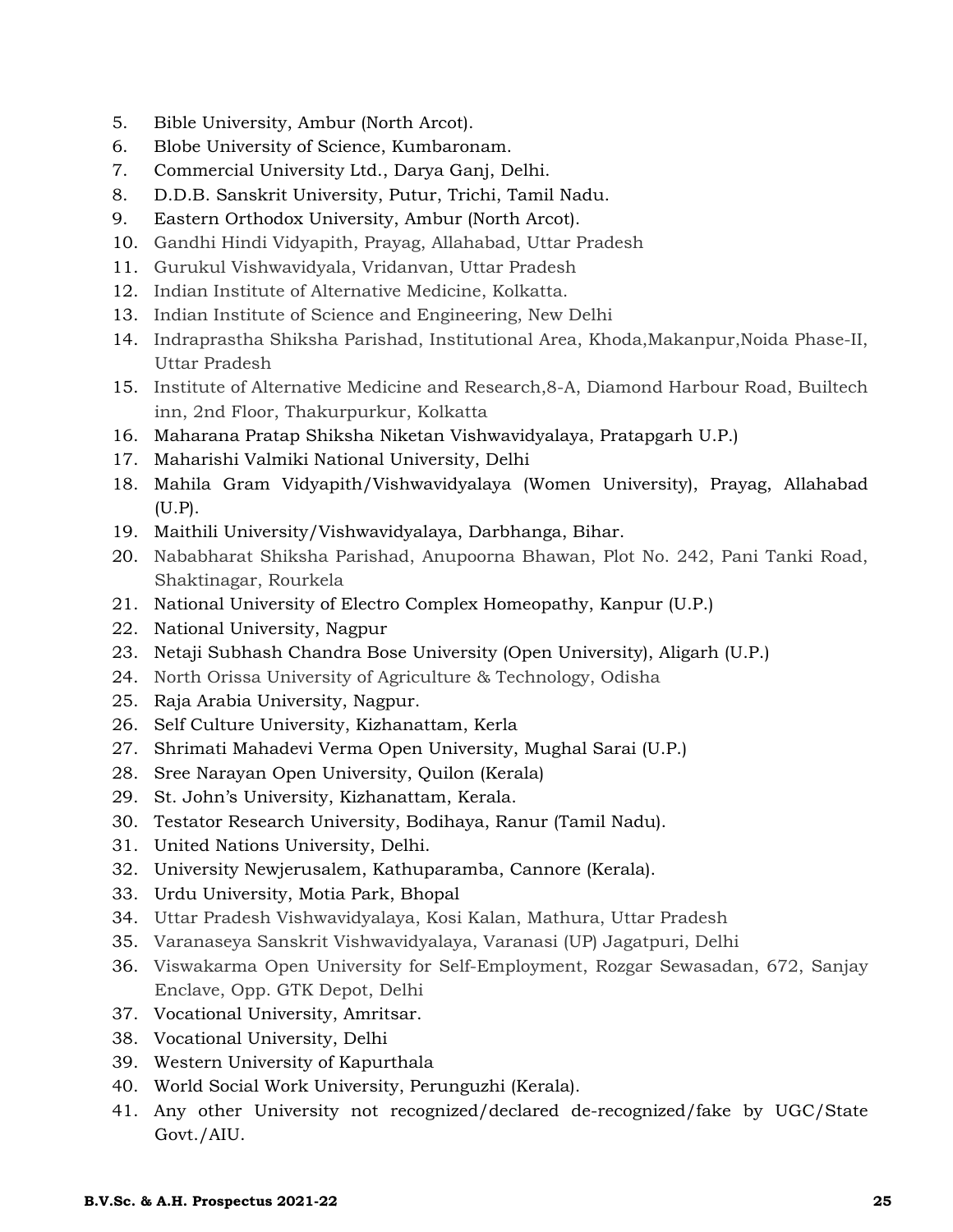## **Note : Use the Annexure (s) to type the relevant proforma fresh on separate sheet for submission at the time of counselling**

## **ANNEXURE-II**

## **HARYANA RESIDENT CERTIFICATE**

**(For bonafide Residents of Haryana only)**

| Chief Secretary, Haryana letter $No.62/17/95-6$ GSI dated 3.10.96 and letter No. 62/27/ |  |
|-----------------------------------------------------------------------------------------|--|
|                                                                                         |  |

| No    | (Signature of the competent authority) |
|-------|----------------------------------------|
| Date: |                                        |
|       | Designation                            |
|       | (with legible office seal)             |

- i) The competent authorities to issue Haryana Resident Certificate will be as per State Govt. letter No. 22/28/2003-3 G. S. III dated 30.01.2004.
- ii) The Haryana Resident applicants, who have studied as regular student and passed their qualifying examination (10+2) alongwith matric examination from the recognized Boards/Institutes located in Haryana are not required to produce Haryana Resident Certificate.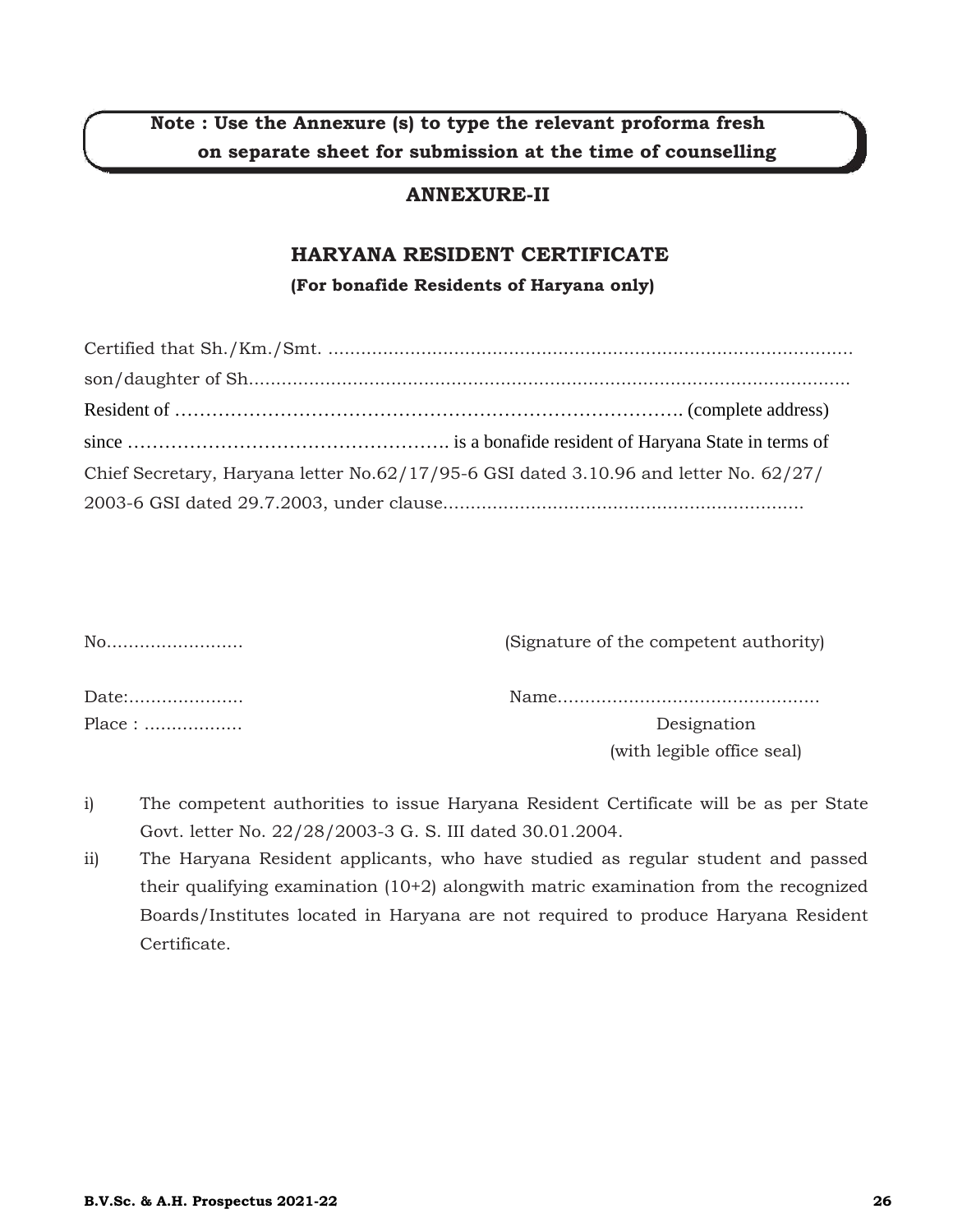## **ANNEXURE-III**

**(Haryana Government)**

Certificate Sr. No. ………../Year …………./ Teh. ………..

#### Photo of Applicant to be attested by the issuing authority

## **SCHEDULED CASTE CERTIFICATE**

|         | (Scheduled Castes) Order, 1950.                                                      |  |                                                     |                                          | which is recognized as a Scheduled Caste/Scheduled Tribe under the Constitution      |
|---------|--------------------------------------------------------------------------------------|--|-----------------------------------------------------|------------------------------------------|--------------------------------------------------------------------------------------|
|         |                                                                                      |  |                                                     |                                          | (Applicable in the case of person who have migrated from other State/Union Territory |
|         | Administration.)                                                                     |  |                                                     |                                          |                                                                                      |
|         | This Certificate is issued on the basis of the Scheduled Caste Certificate issued by |  |                                                     |                                          |                                                                                      |
|         |                                                                                      |  |                                                     |                                          |                                                                                      |
|         |                                                                                      |  |                                                     |                                          |                                                                                      |
|         |                                                                                      |  |                                                     |                                          | <sub>of</sub>                                                                        |
|         |                                                                                      |  |                                                     |                                          |                                                                                      |
|         |                                                                                      |  |                                                     |                                          | caste which is recognized as Scheduled Caste/                                        |
|         |                                                                                      |  |                                                     |                                          |                                                                                      |
|         | Shri/Smt./Kumari                                                                     |  |                                                     |                                          | and/or his/her family ordinarily                                                     |
|         |                                                                                      |  |                                                     |                                          |                                                                                      |
|         |                                                                                      |  |                                                     |                                          |                                                                                      |
|         |                                                                                      |  |                                                     | Signature with seal of Issuing Authority |                                                                                      |
|         |                                                                                      |  |                                                     |                                          |                                                                                      |
|         |                                                                                      |  |                                                     |                                          |                                                                                      |
|         | Place                                                                                |  | Address with                                        |                                          |                                                                                      |
|         | Date                                                                                 |  |                                                     | Telephone No. with code                  |                                                                                      |
| $\circ$ | <b>Issuing Authority:</b>                                                            |  | Tehsildar -cum-Executive Magistrate,                |                                          |                                                                                      |
|         |                                                                                      |  | Naib Tehsildar-cum-Executive Magistrate             |                                          |                                                                                      |
|         |                                                                                      |  | Head of Department in case of Government employees. |                                          |                                                                                      |
| $\circ$ | Strike out the paragraph which is not applicable.                                    |  |                                                     |                                          |                                                                                      |

For instructions refer to www.csharyana.gov.in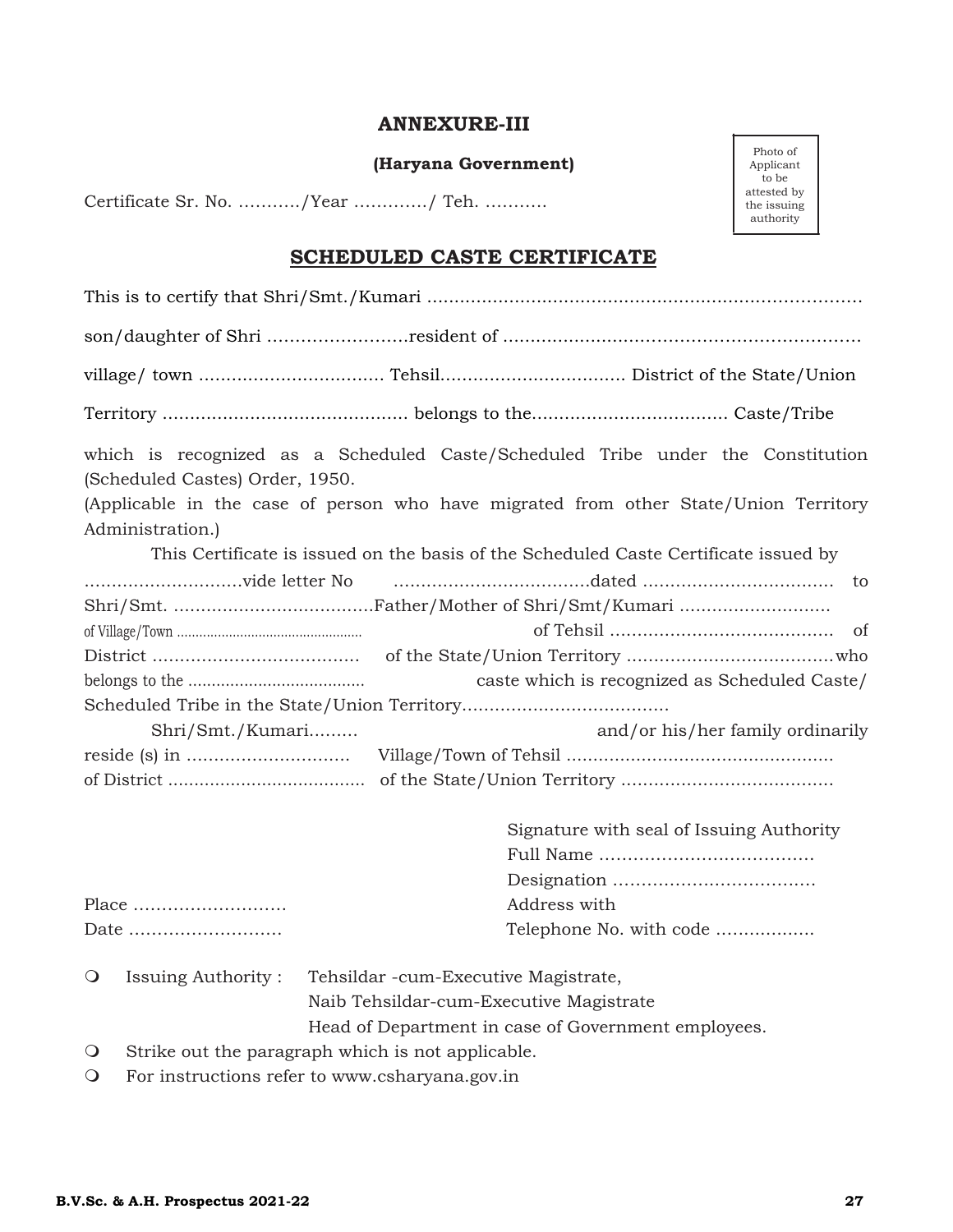## **Annexure-IV List of Deprived Schedule Castes**

- Ad Dhanni
- Balmiki
- Bangali
- Barar, Burar, Berar
- 5 Batwal, Barwala
- 6 Bauria, Bawaria
- Baziga r
- Bhanjra
- Chanal
- Dagi
- Darain
- Deha , Dhaya, Dhca
- Dhanak
- Dhogri , Dh angri , Siggi
- Dumna, Mahasha , Doom
- Gagra
- Gandhila, Gandil Gondola
- Kabirpanthi, Jul aha
- Khatik
- Kori , Koli
- Mar ija, Marecha
- 22 Mazhabi, Mazhabi Sikh
- Mcgh, Meghwal
- Nat, Badi
- Od
- Pasi
- Perna
- Pherera
- San hai
- San hal
- Sansi, Bhedkut, Manesh
- Sansoi
- Sapel a, Sapera
- Sarera
- Sikligar, Bariya
- Sirki band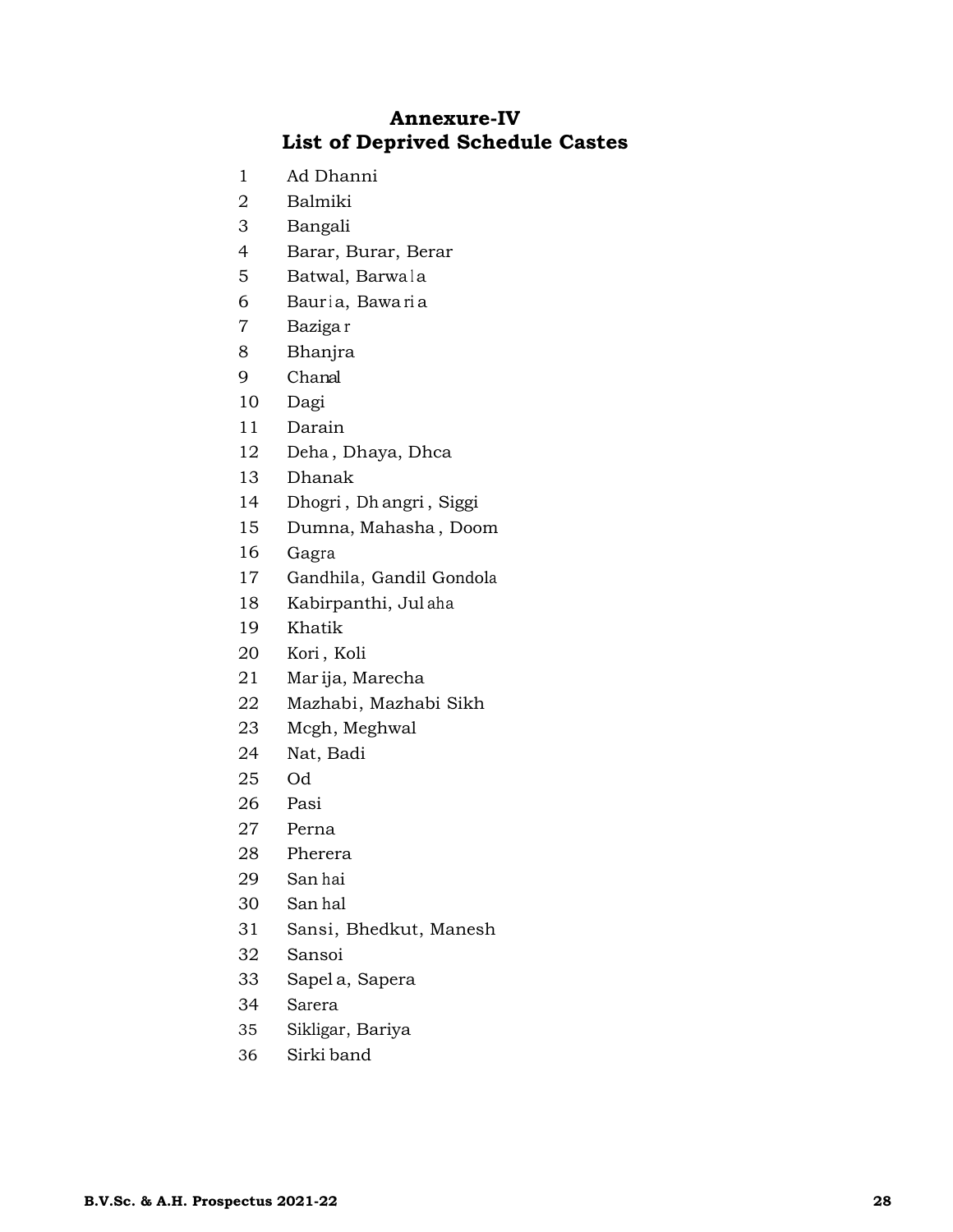## **Annexure-V**

## **Haryana Government**

## **Deprived Scheduled Castes Certificate**

| This is to certify that Mr./Mrs.                                                    |                |               |  |
|-------------------------------------------------------------------------------------|----------------|---------------|--|
| son/daughter/o Sh.                                                                  | resident       | <sub>of</sub> |  |
| Teh.                                                                                | District       |               |  |
| of the Haryana State belongs to the                                                 | caste which is |               |  |
| recognized as Scheduled Castes under the Constitution (Scheduled Castes) order 1950 |                |               |  |
| and this caste has been declared as Deprived Scheduled Caste by the Government of   |                |               |  |
| Haryana vide Gazzette Notification No. Leg./15/2020 dated 15.05.2020.               |                |               |  |

 This certificate is being issued to him/her on the basis of verification of Naib Tehsildar/Tehsildar.

Signature \_\_\_\_\_\_\_\_\_\_\_\_\_\_\_\_\_\_\_\_\_

Name \_\_\_\_\_\_\_\_\_\_\_\_\_\_\_\_\_\_\_\_\_\_\_\_\_

Rubber Stamp of Naib Tehsildar/Tehsildar

Dated \_\_\_\_\_\_\_\_\_\_\_\_\_ Place \_\_\_\_\_\_\_\_\_\_\_\_\_\_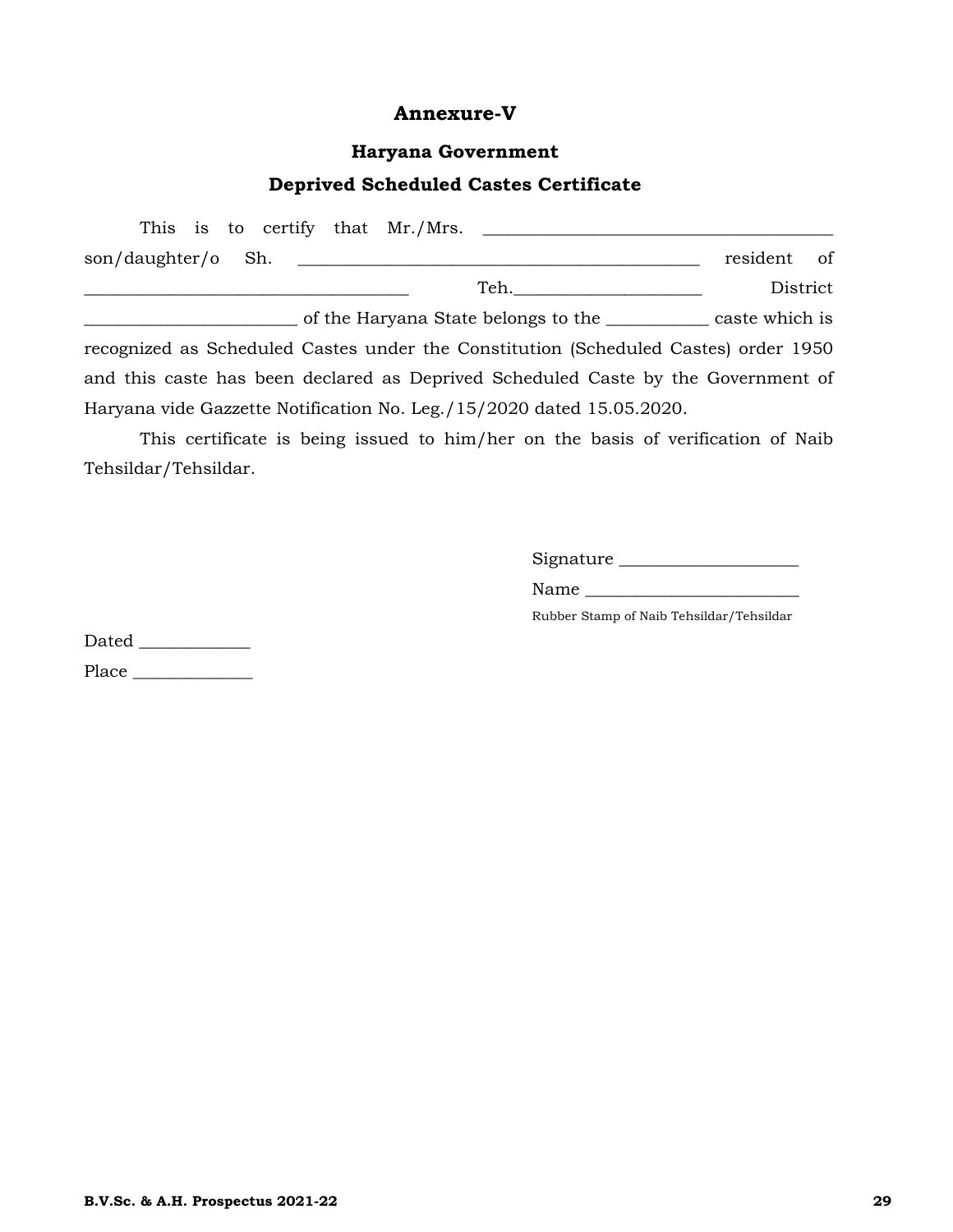## **ANNEXURE-VI**

#### **(Haryana Government)**

Certificate Sr. No. ………../Year …………./ Teh. ………..

## **BACKWARD CLASS CERTIFICATE**

|                                                              | son/daughter   |
|--------------------------------------------------------------|----------------|
|                                                              |                |
|                                                              | belongs to the |
| Caste. This caste is mentioned in the State list of BC Block |                |

## **(Applicable in the case of person who have migrated from other State/**

## **Union Territory Administration.)**

2. This Certificate is issued on the basis of the Backward Class Certificate issued by …………………………………………. Vide letter No. …………….. dated …………… to Shri/Smt. ……………………….. Father/ Mother of Shri/ Smt./ Kumari …………………… of Village/ Town …………………. Tehsil ………..District ………… of State/ Union Territory …………….. who belongs to the …………………. Caste which is recognized as Backward Class in the State/ union Territory ……………..

## **(The applicant shall submit an affidavit that he/she falls/does not fall in creamy layer)**

| Shri/Smt./Kumari | and/or his/her family ordinarily reside (s) in |                        |
|------------------|------------------------------------------------|------------------------|
|                  | Tehsil                                         | District of the State/ |

Union Territory ......................

4. This is to certify that he/she does not belong to the person/section (Creamy layer) as per State Govt. letter No. 170-SW(1)-95 dated 7-6-1995, No. 22/36/2000-3GS-III dated 09.08.2000 and No. 213-SW(1)-2010 dated 31.08.2010.

Signature with seal of Issuing Authority

Full Name …………………………………..

Designation …………………………….….

Place …………………………. Address with

Hisar …………………………. Telephone No. with code …………………

Issuing Authority : Tehsildar -cum-Executive Magistrate,

Naib Tehsildar-cum-Executive Magistrate

Head of Department in case of Government employees

- · Strike out the paragraph which is not applicable.
- For instructions refer to www.csharyana.gov.in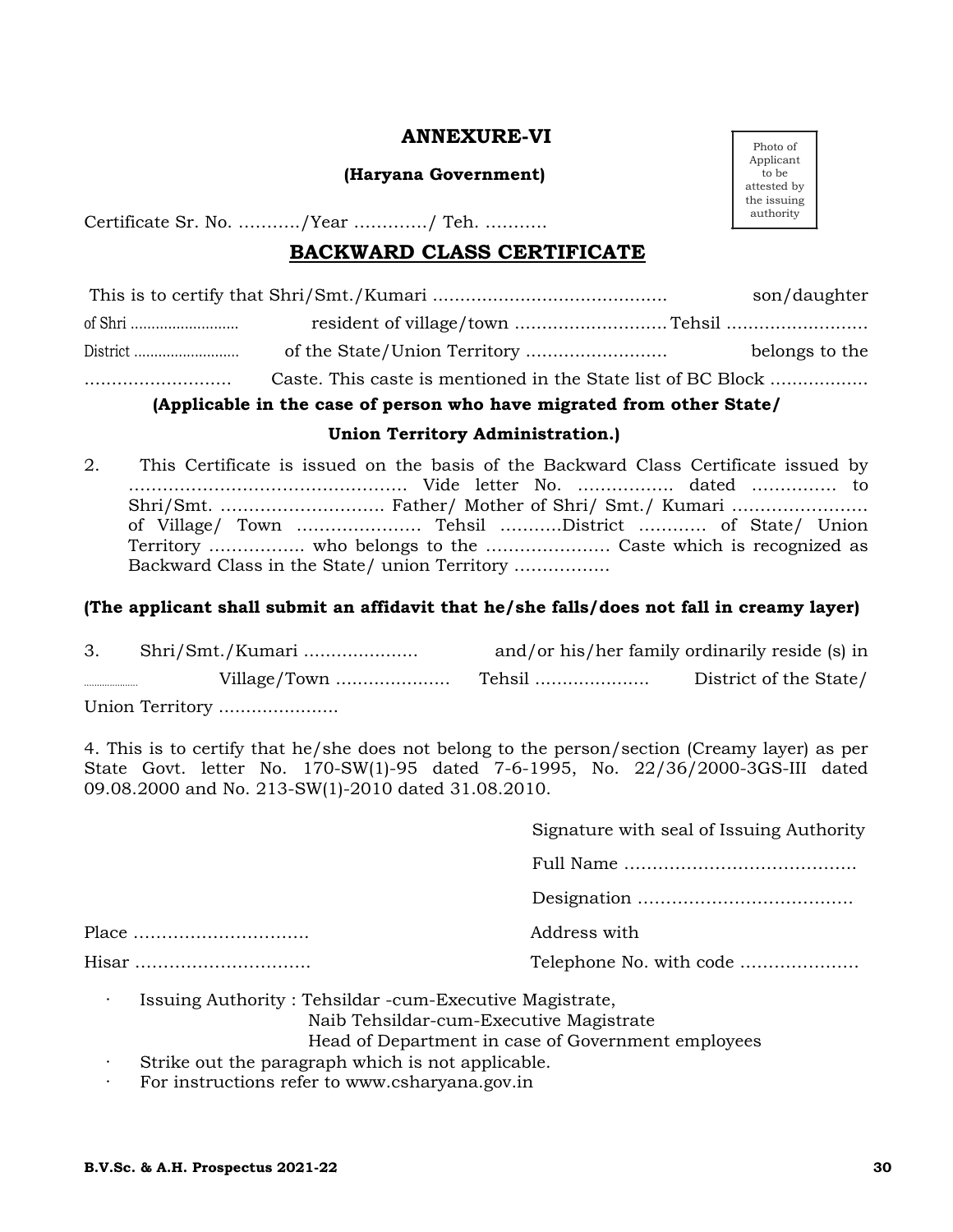## **ANNEXURE-VII**

## **INCOME CERTIFICATE**

## **(For Backward Class Category Candidates)**

| Photo of  |
|-----------|
| Candidate |

| Sarpanch/Patwari etc. |  |  |  |
|-----------------------|--|--|--|

No.

Date

Place

·

Tehsildar/Naib Tehsildar

(Signature with seal)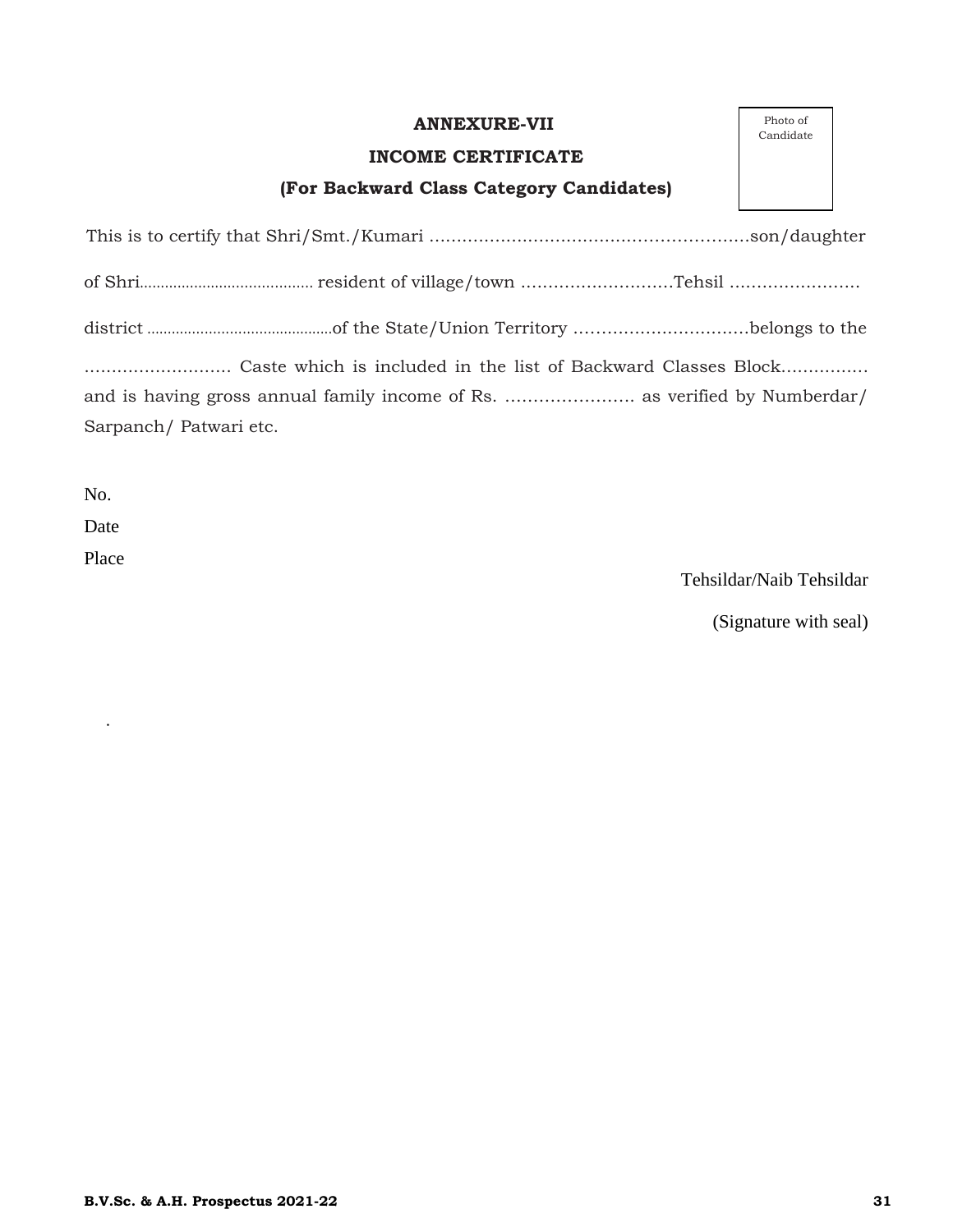## **ANNEXURE-VIII**

## **Government of Haryana (Name & Address of the authority issuing the certificate) (ECONOMICALLY WEAKER SECTIONS)**

#### **INCOME AND ASSET CERTIFICATE**

Certificate No. ………………………. Date …………………….

## **VALID FOR THE YEAR…………………….**

 This is to certify that Shri/Smt./Kumari ……………………………. Son/daughter/wife of ………………………. is permanent resident of ………………………, Village/Street ……………, Post office …………………….., District ……………………….., Pin Code ……………………….. whose photograph is affixed below and attested below belongs to Economically Weaker Sections, since the gross annual income**\*** of his/her family**\*\*** is below Rs. 6 lakh (Rupees Six Lakh only) for the financial year ...............

 It is further certified that his/her family does not own or possess any of the following assets**\*\*\*** :

- II. 5 acres of agricultural land and above;
- III. Residential flat of 1000 sq. ft. and above;
- IV. Residential plot of 100 sq. yards and above is notified municipalities;
- V. Residential plot of 200 sq. yards and above in areas other than the notified municipalities.
- VI. Total immovable assets owned are valued at Rs. One Crore or more.
- 2. Shri/Smt./Kumari …………………. Belongs to the caste which is not recognized as a

Scheduled Caste, Backward Classes (Block-A and Backward Classes (Block-B).

Signature with seal of Office Name

Designation

Recent Passport size attested photograph of the applicant

\*Note 1: Income means income from all sources i.e. salary, agriculture, business, profession etc.

- \*\*Note 2: The terms "Family" for this purpose will include the person, who applies for benefit of reservation, his/her parents, spouse as well as children and siblings below the age of 18 years.
- \*\*\*Note 3: The property held by a "Family" in different locations or different places/cities are to be clubbed while applying the land or property holding test to determine EWS status.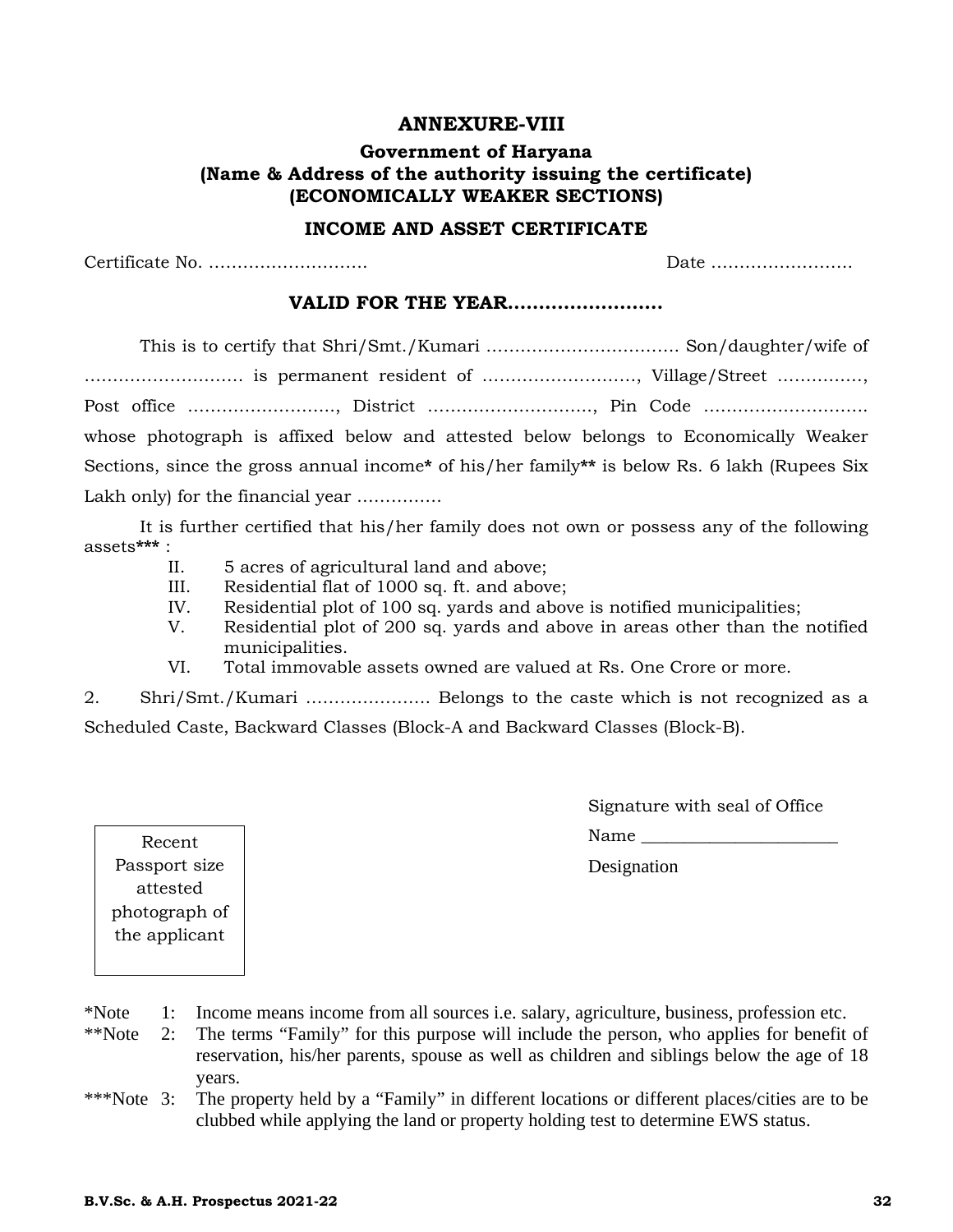## **ANNEXURE-IX**

## **PERSONS WITH DIFFERENTLY ABLED CERTIFICATE**

|                                                                                           | appeared before the District Medical Board for medical check up. On medical examination, |
|-------------------------------------------------------------------------------------------|------------------------------------------------------------------------------------------|
|                                                                                           |                                                                                          |
| condition) and thus he/she is a person with disability. His/Her percentage of handicap is |                                                                                          |
|                                                                                           |                                                                                          |

Certified that the above named applicant is not suffering from any of the following physical disabilities:

- a. Disability of total body including disability of chest/spine more than 50%,
- b. Disability of lower limb of more than 50%,
- c. Disability of upper limb,
- d. Visually handicapped and/or with hearing disability,
- e. Progressive diseases like Myopathies etc.,
- f. Disabilities which otherwise would interfere in the performance of the duties of a Veterinarian.

Signature Name ................................

Place :........................ Chief Medical Officer Dated :........................ of Distt. to which

the applicant belongs (legible seal)

The attested copy of the medical report duly signed by the members of the medical board is to be enclosed with this certificate, otherwise the certificate shall not be considered valid. The candidate will have to undergo medical examination with medical board of the university as well.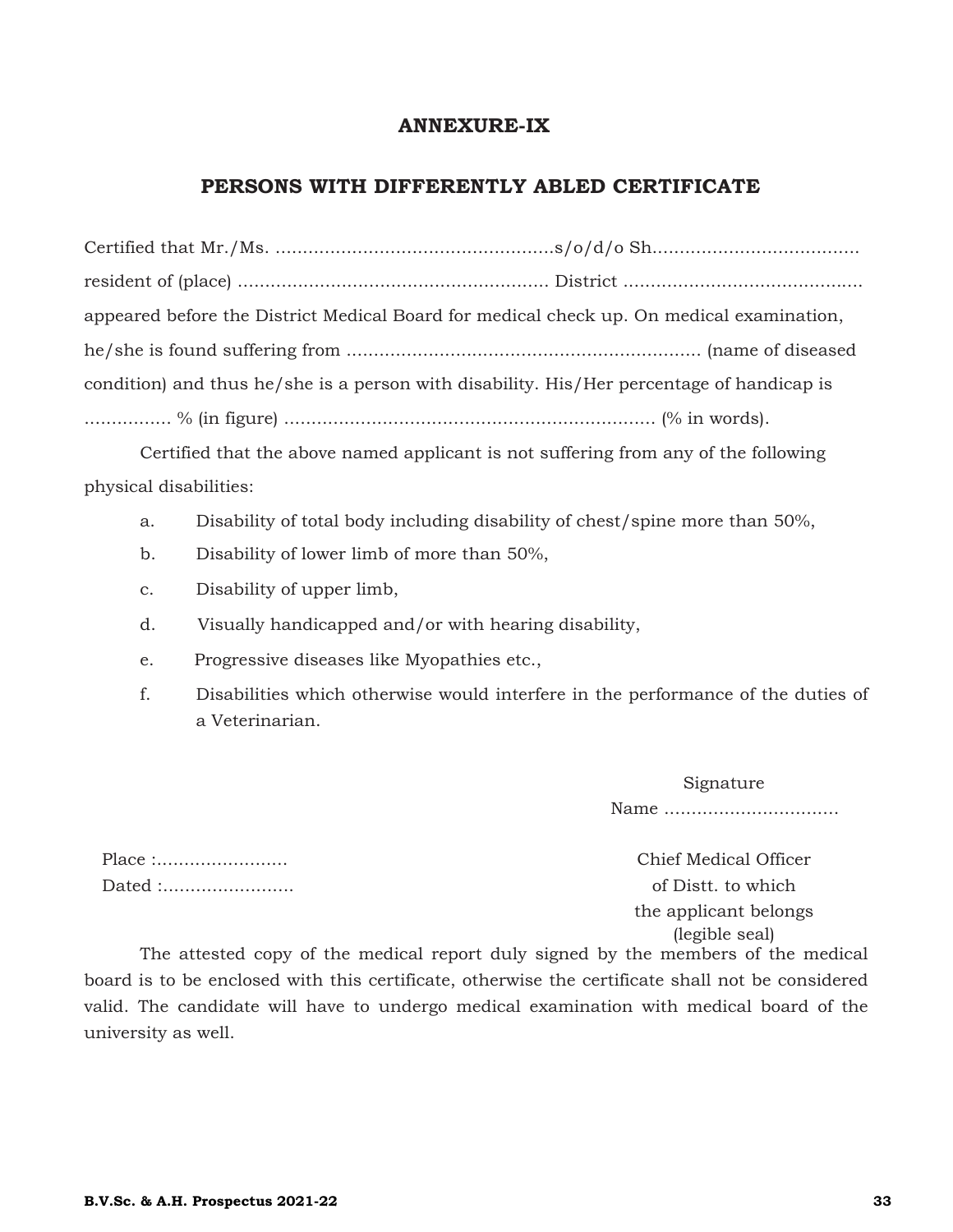## **ANNEXURE-X**

## **ESM CERTIFICATE**

## **(Certificate to be furnished in support of claim for ESM and their Wards alongwith Retirement/Pension Book)**

Certified that Sh ..............................................husband/father of......…….............................. (name of the applicant) is/was an Ex-serviceman and his wife/son/daughter is entitled for the benefit of reservation of seats for admission to B.V.Sc. & A.H. programme in the LUVAS, Hisar. His detailed particulars are as under:

- 1. Name of Ex-Military person ......................................................……………………..
- 2. Father's name ...............................................………………………………………........
- 3. Whether (give details):

| Priority-I     | $\sim$ $\sim$ $\sim$        | Widows/Wards of Defence personnel killed in action.                                                         |
|----------------|-----------------------------|-------------------------------------------------------------------------------------------------------------|
| Priority-II :  |                             | Wards of disabled in action and boarded out from service.                                                   |
| Priority-III : |                             | Widows/Wards of Defence personnel who died while in service<br>with death attributable to military service. |
| Priority-IV    | $\dddot{\phantom{1}}$       | Wards of disabled in service and boarded out with disability<br>attributable to military service.           |
| Priority-V     | $\ddot{\phantom{a}}$        | Wards of Ex-servicemen who are in receipt of Gallantry Awards:                                              |
|                | (i)                         | Param Vir Chakra                                                                                            |
|                | (ii)                        | Ashok Chakra                                                                                                |
|                | (iii)                       | Sarvottam Yudh Seva Medal                                                                                   |
|                | (iv)                        | Maha Vir Chakra                                                                                             |
|                | (v)                         | Kirti Chakra                                                                                                |
|                | (vi)                        | Uttam Yudh Seva Medal                                                                                       |
|                | (vii)                       | Vir Chakra                                                                                                  |
|                | (viii)                      | Shaurya Chakra                                                                                              |
|                | (ix)                        | Yudh Seva Medal                                                                                             |
|                | (x)                         | Sena, Nau Sena, Vayu Sena Medal                                                                             |
|                | $(x_i)$                     | Mention-in-Despatches                                                                                       |
| Priority-VI    | $\mathcal{L} = \mathcal{L}$ | Wards of Ex-servicemen                                                                                      |
| Place :        |                             | Signature                                                                                                   |
|                |                             |                                                                                                             |

Name ............................

Dated :.......................... Secretary Zila Sainik Board to which ESM belongs (Seal of the above authority)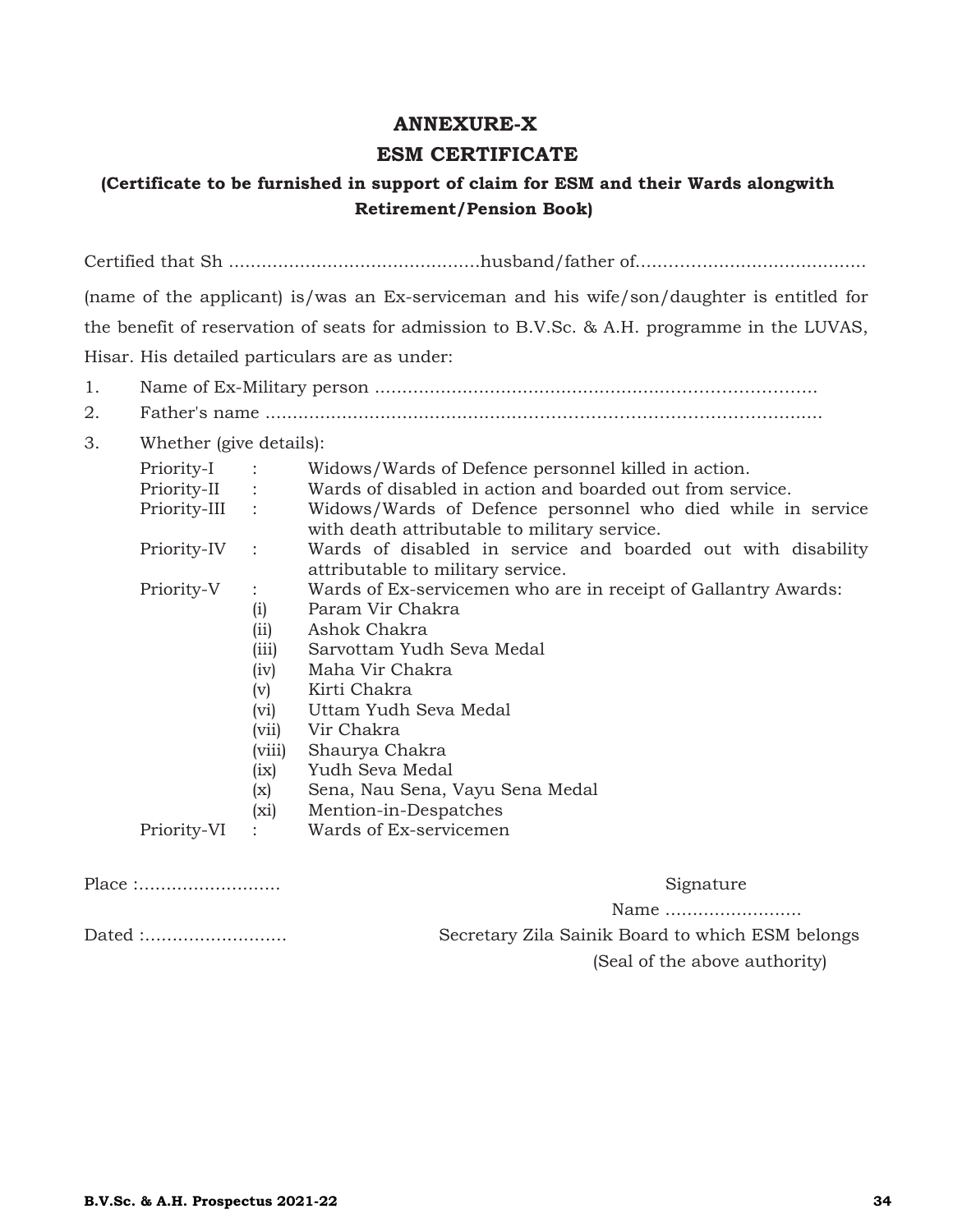## **ANNEXURE-XI**

## **CERTIFICATE TO BE FURNISHED BY CHILDREN /GRAND CHILDREN OF FREEDOM FIGHTERS**

| address), a Freedom Fighter of Haryana is/was father /mother /grandfather /grandmother of |
|-------------------------------------------------------------------------------------------|
|                                                                                           |
|                                                                                           |
|                                                                                           |

Signature

Name ............................... Place :.............................. Deputy Commissioner of concerned Dated :.............................. district of Haryana (with legible seal)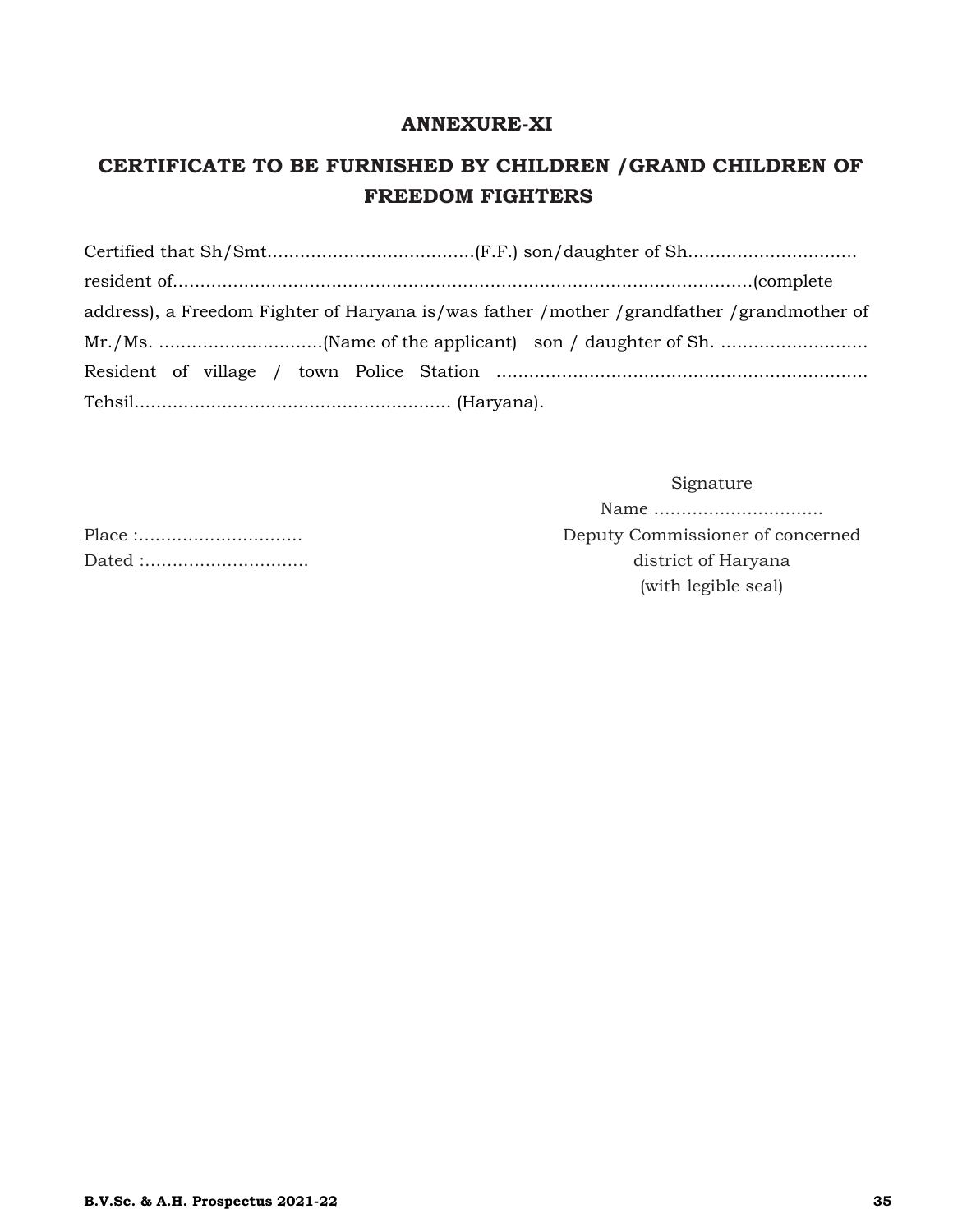## **ANNEXURE - XII CERTIFICATE BY HEAD OF THE INSTITUTION (For non-availability of Detailed Marks Sheet)**

| which is a recognized institution and has passed the $10+2$ examination with the subjects       |  |  |              |
|-------------------------------------------------------------------------------------------------|--|--|--------------|
|                                                                                                 |  |  | conducted by |
|                                                                                                 |  |  |              |
|                                                                                                 |  |  |              |
| the Detailed Marks Certificate of the student has not been issued by the Board till the date of |  |  |              |
| issue of this certificate.                                                                      |  |  |              |

Subject-wise marks obtained are given as below:

| Sr. No. | Subject        | <b>Marks Obtained</b> | <b>Maximum Marks</b> |
|---------|----------------|-----------------------|----------------------|
| 1.      | Physics        |                       |                      |
| 2.      | Chemistry      |                       |                      |
| 3.      | <b>Biology</b> |                       |                      |
| 4.      | English        |                       |                      |
|         |                |                       |                      |

Permanent residential address of the candidate, as recorded in the school record, is as under:-

.............................................................................................................. ..............................................................................................................

Date : ............... Signature of Principal Place : ............... ( with Rubber stamp)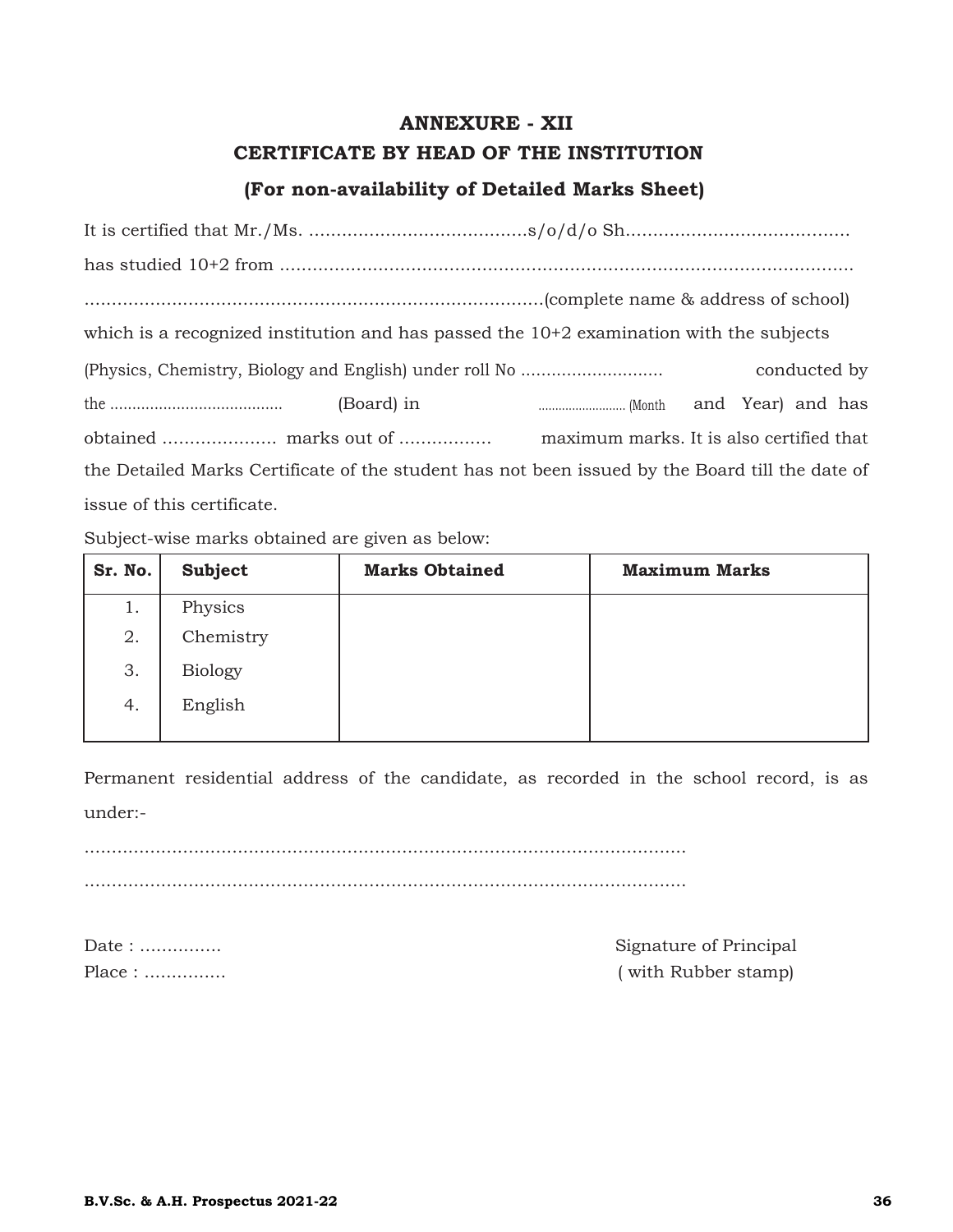## **ANNEXURE-XIII**

## **SELF UNDERTAKING OF GAP IN STUDY PERIOD**

|    | (full address to be given) do hereby solemnly declare and affirm as under:             |  |
|----|----------------------------------------------------------------------------------------|--|
| 1. | That I have passed___________ examination* held in ______________________________ from |  |
|    | $\qquad \qquad \text{(school/college)}.$                                               |  |
| 2. | That I have not joined any college/institution after passing __________examination*.   |  |
|    | OR.                                                                                    |  |
|    |                                                                                        |  |
|    |                                                                                        |  |
|    | joining the B.V.Sc.&A.H. programme.                                                    |  |
|    | * Indicate the latest examination passed.                                              |  |
| ∩  | That I have nover been convicted for eny offence by eny count of low and there is      |  |

2. That I have never been convicted for any offence by any court of law and there is no criminal proceeding pending against me during the above said gap period.

Signature of candidate

Note : Strike out whichever is not applicable.

Verification :

I, the above named candidate do hereby declare that the above contents are true and correct to the best of my knowledge and belief and nothing has been concealed therein.

Signature of candidate

Place : Date :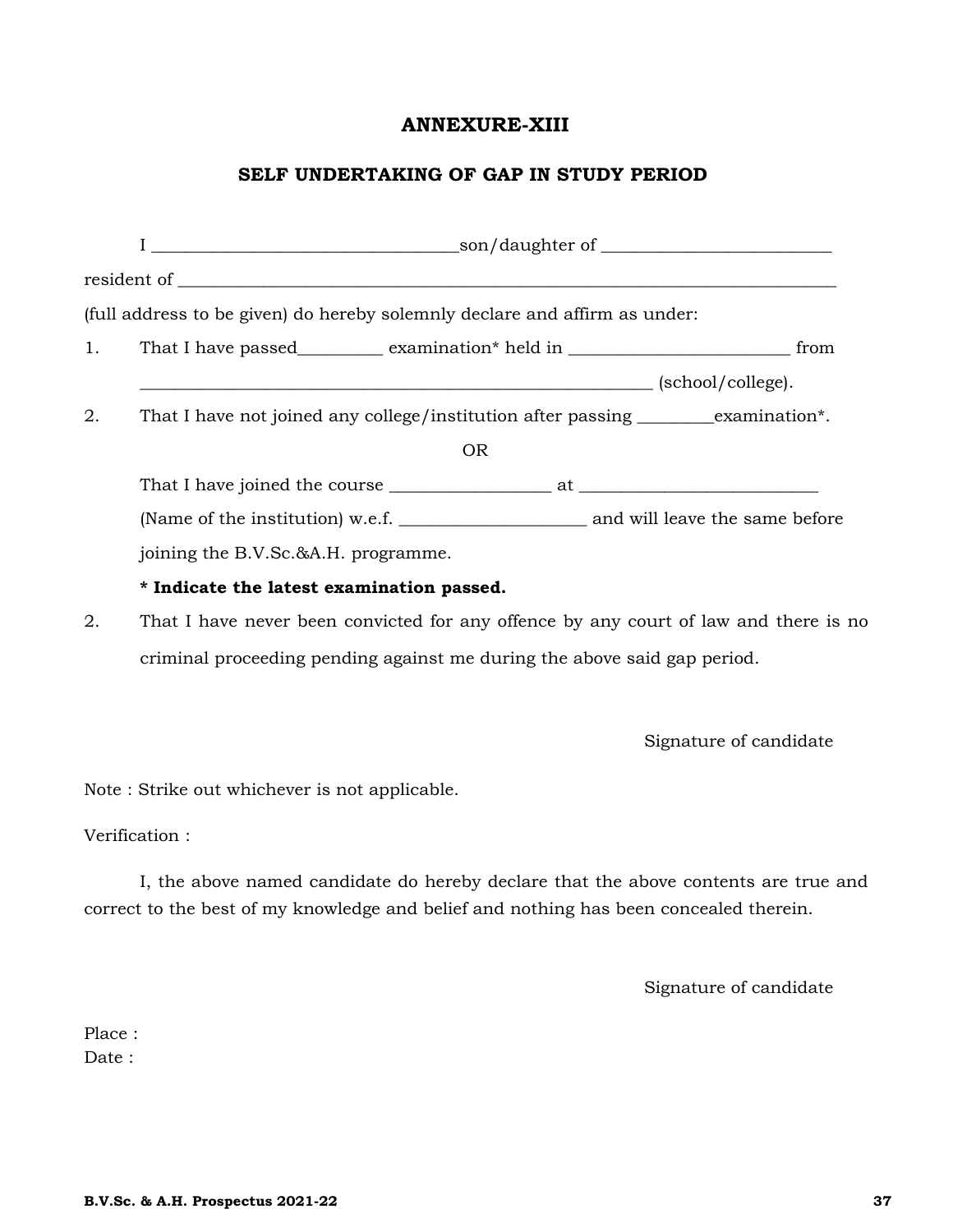## **ANNEXURE-XIV**

## **UNDERTAKING**

|                               |                                                                                        |  |  |  |  |  | $\sim$ s/o/d/o Sh. |  |  | have                            |
|-------------------------------|----------------------------------------------------------------------------------------|--|--|--|--|--|--------------------|--|--|---------------------------------|
| (programme) in the College of |                                                                                        |  |  |  |  |  |                    |  |  |                                 |
|                               |                                                                                        |  |  |  |  |  |                    |  |  | in the academic year _________. |
|                               | I undertake that I shall not use motorized vehicle while occupying                     |  |  |  |  |  |                    |  |  |                                 |
|                               | accommodation in the hostel. In case I disobey the rules the university shall have the |  |  |  |  |  |                    |  |  |                                 |
|                               | right to deprive me of hostel facility. I shall have no claim whatsoever.              |  |  |  |  |  |                    |  |  |                                 |

| Signature of the student |
|--------------------------|
|                          |
| Father's Name            |

Date .....................

I do undertake to the above statement in respect of my son/daughter/ward.

| Signature of Father/Mother/Guardian |
|-------------------------------------|
|                                     |
|                                     |
|                                     |
|                                     |
|                                     |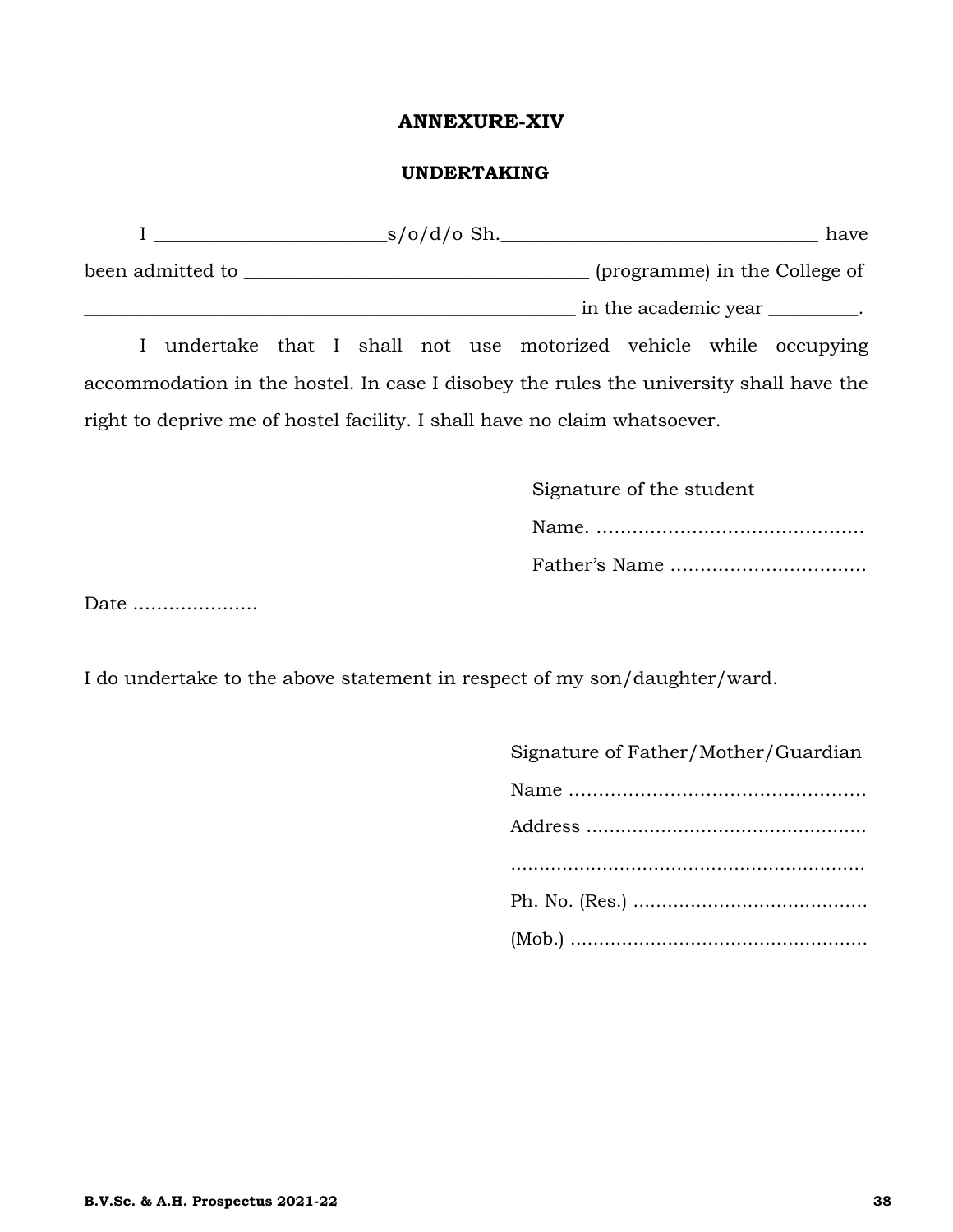## **ANNEXURE-XV**

## **RULES REGARDING PREVENTION OF RAGGING**

#### **Title, Commencement and Applicability**

These Rules shall be called the "Lala Lajpat Rai University of Veterinary and Animal Sciences Rules on Curbing the Menace of Ragging, 2013". The University has adopted the UGC Regulations on Curbing the Menace of Ragging in Higher Educational Institutions, 2009 as well as the directions of the Hon'ble Apex Court.

They shall apply to all the students enrolled in certificate, diploma, UG and PG degree programmes or any other category of courses in which instruction/education is imparted by the Lala Lajpat Rai University of Veterinary and Animal Sciences and which includes its Departments, Constituent/Affiliated colleges and all the premises, whether being academic, residential, playgrounds, canteen or other such premises of the University whether located within the campus or outside/outstations/Research Stations, and to all means of transportations of students, whether public or private, accessed by students for the pursuit of studies in this University.

#### **Objectives**

To prohibit any conduct by any student or students whether by words spoken or written or by an act which has the effect of teasing, treating or handling with rudeness a fresher or any other student, or indulging in rowdy or indisciplined activities by any student or students which causes or is likely to cause annoyance, hardship or psychological harm or to raise fear or apprehension thereof in any fresher or any other student or asking any student to do any act which such student will not in the ordinary course do and which has the effect of causing or generating a sense of shame, or torment or embarrassment so as to adversely affect the physique or psyche of such fresher or any other student, with or without an intent to derive a sadistic pleasure or showing off power, authority or superiority by a student over any fresher or any other student; and thereby, to eliminate ragging in all its forms from this University, by prohibiting it under these Rules, preventing its occurrence and punishing those who indulge in ragging as provided for in these Rules and the appropriate law in force.

## **What constitutes Ragging**

Ragging constitutes one or more of any the following acts:

- i) any conduct by any student or students whether by words spoken or written or by an act which has the effect of teasing, treating or handling with rudeness a fresher or any other student;
- ii) indulging in rowdy or undisciplined activities by any student or students which causes or is likely to cause annoyance, hardship, physical or psychological harm or to raise fear or apprehension thereof in any fresher or any other student;
- iii) asking any student to do any act which such student will not in the ordinary course do and which has the effect of causing or generating a sense of shame, or torment or embarrassment so as to adversely affect the physique or psyche of such fresher or any other student;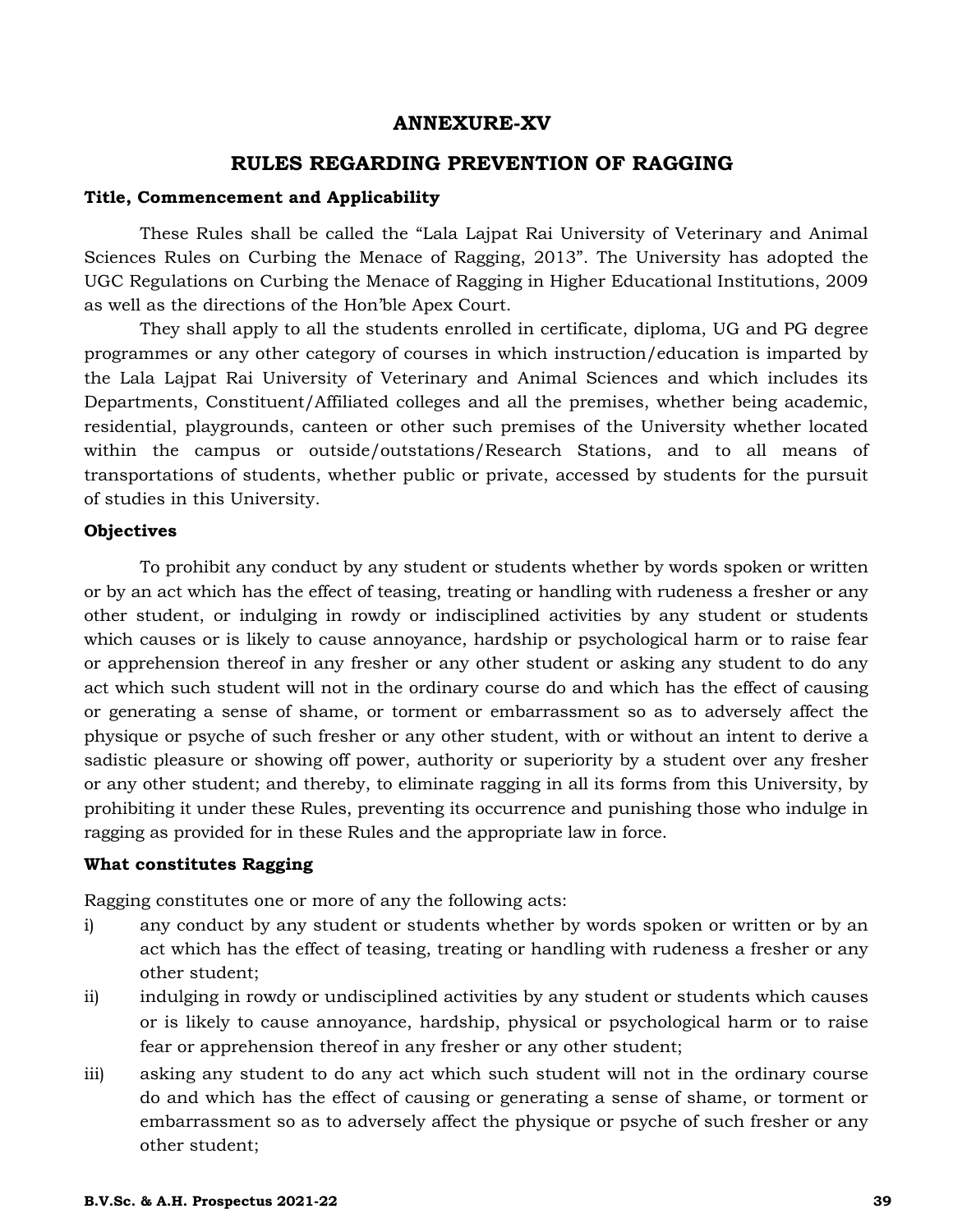- iv) any act by a senior student that prevents, disrupts or disturbs the regular academic activity of any other student or a fresher;
- v) exploiting the services of a fresher or any other student for completing the academic tasks assigned to an individual or a group of students;
- vi) any act of financial extortion or forceful expenditure burden put on a fresher or any other student by students;
- vii) any act of physical abuse including all variants of it: sexual abuse, homosexual assaults, stripping, forcing obscene and lewd acts, gestures, causing bodily harm or any other danger to health or person;
- viii) any act or abuse by spoken words, e-mails, post, public insults which would also include deriving perverted pleasure, vicarious or sadistic thrill from actively or passively participating in the discomfiture to fresher or any other student;
- ix) any act that affects the mental health and self-confidence of a fresher or any other student. With or without an intent to derive a sadistic pleasure or showing off power, authority or superiority by a student over any fresher or any other student.

## **Anti-Ragging Committee**

To be proposed by the DSW and headed by the Registrar, and consisting of representatives of civil and police administration, local media, Non Government Organizations involved in youth activities, representative of faculty members, representatives of parents, representatives of students belonging to the fresher's category as well as senior students, non-teaching staff; and shall have a diverse mix of membership in terms of levels as well as gender. Action to be taken by the Deans/Principals of the Constituent Colleges on receipt of the recommendation of the Anti Ragging Squads or on receipt of any information concerning any reported incident of ragging, the Deans/Principals shall immediately determine if a case under the penal laws is made out and if so, either on his own or through a member of the Anti-Ragging Committee authorized by him in this behalf, proceed to file a First Information Report (FIR), within twenty four hours of receipt of such information or recommendation, with the police and local authorities, under the appropriate penal provisions relating to one or more of the followings, namely;

- (i) Abetment to ragging;
- (ii) Criminal conspiracy to rag;
- (iii) Unlawful assembly and rioting while ragging;
- (iv) Public nuisance created during ragging;
- (v) Violation of decency and morals through ragging;
- (vi) Injury to body, causing hurt or grievous hurt;
- (vii) Wrongful restraint;
- (viii) Wrongful confinement;
- (ix) Use of criminal force;
- (x) Assault as well as sexual offences or unnatural offences;
- (xi) Extortion;
- (xii) Criminal trespass;
- (xiii) Offences against property;
- (xiv) Criminal intimidation;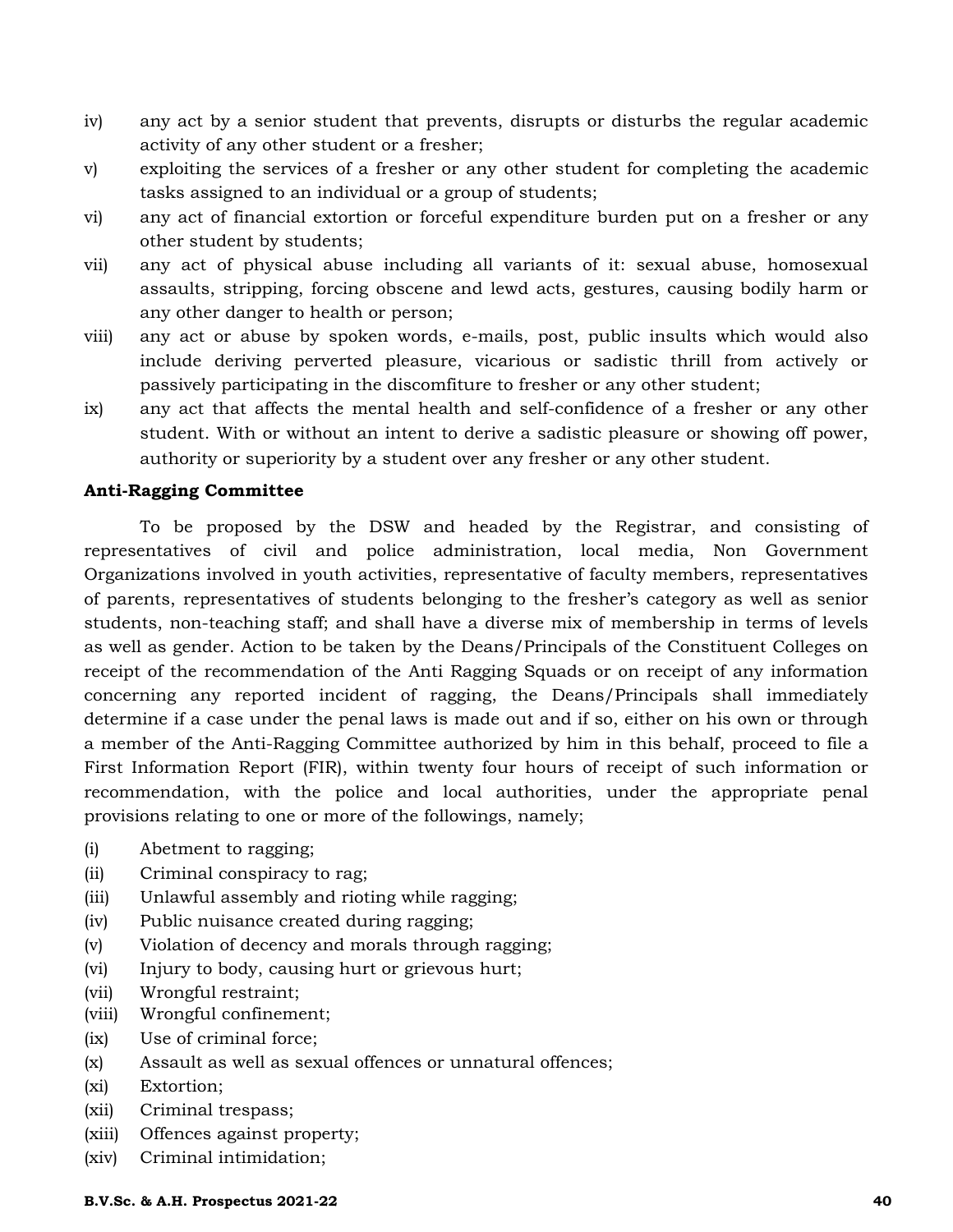- (xv) Attempts to commit any or all of the above mentioned offences against the victim(s);
- (xvi) Threat to commit any or all of the above mentioned offences against the victim(s);
- (xvii) Physical or psychological humiliation;
- (xviii) All other offences following from the definition of "Ragging".

Provided that the Deans/Principals shall forthwith report the occurrence of the incident of ragging to the Vice-Chancellor. Provided further that the Constituent College shall also continue with its own enquiry and other measures without waiting for action on the part of the police/local authorities and such remedial action shall be initiated and completed immediately and in no case later than a period of seven days of the reported occurrence of the incident of ragging.

## **Administrative action in the event of ragging**

- 1 The Deans/Principals shall punish a student found guilty of ragging after following the procedure and in the manner prescribed hereinunder:
	- i) The Anti-Ragging Committee of the University shall take an appropriate decision, in regard to punishment or otherwise, depending on the facts of each incident of ragging and nature and gravity of the incident of ragging established in the recommendations of the Anti-Ragging Squad.
	- ii) The Anti-Ragging Committee may, depending on the nature and gravity of the guilt established by the Anti-Ragging Squad, recommend, to those found guilty, one or more of the following punishments, namely;
	- a. Suspension from attending classes and academic privileges.
	- b. Withholding/withdrawing scholarship/fellowship and other benefits.
	- c. Debarring from appearing in any test/examination or other evaluation process.
	- d. Withholding results.
	- e. Debarring from representing the institution in any regional, national or international meet, tournament, youth festival etc.
	- f. Suspension/expulsion from the hostel.
	- g. Cancellation of admission.
	- h. Rustication from the institution for period ranging from one to four semesters.
	- i. Expulsion from the institution and consequent debarring from admission to any other institution for a specified period. Provided that where the persons committing or abetting the act of ragging are not identified, the institution shall resort to collective punishment.
- 2 The appeal shall lie with the Vice-Chancellor within fortnight from the date of issue of orders.
- 3 Where in the opinion of the appointing authority, a lapse is attributable to any member of the faculty or staff of the University, in the matter of reporting or taking prompt action to prevent an incident of ragging or who display an apathetic or insensitive attitude towards complaints of ragging, or who fail to take timely steps, whether required under these Rules or otherwise, to prevent an incident or incidents of ragging, then such authority shall initiate departmental disciplinary action in accordance with the prescribed procedure of the institution, against such member of the faculty or staff.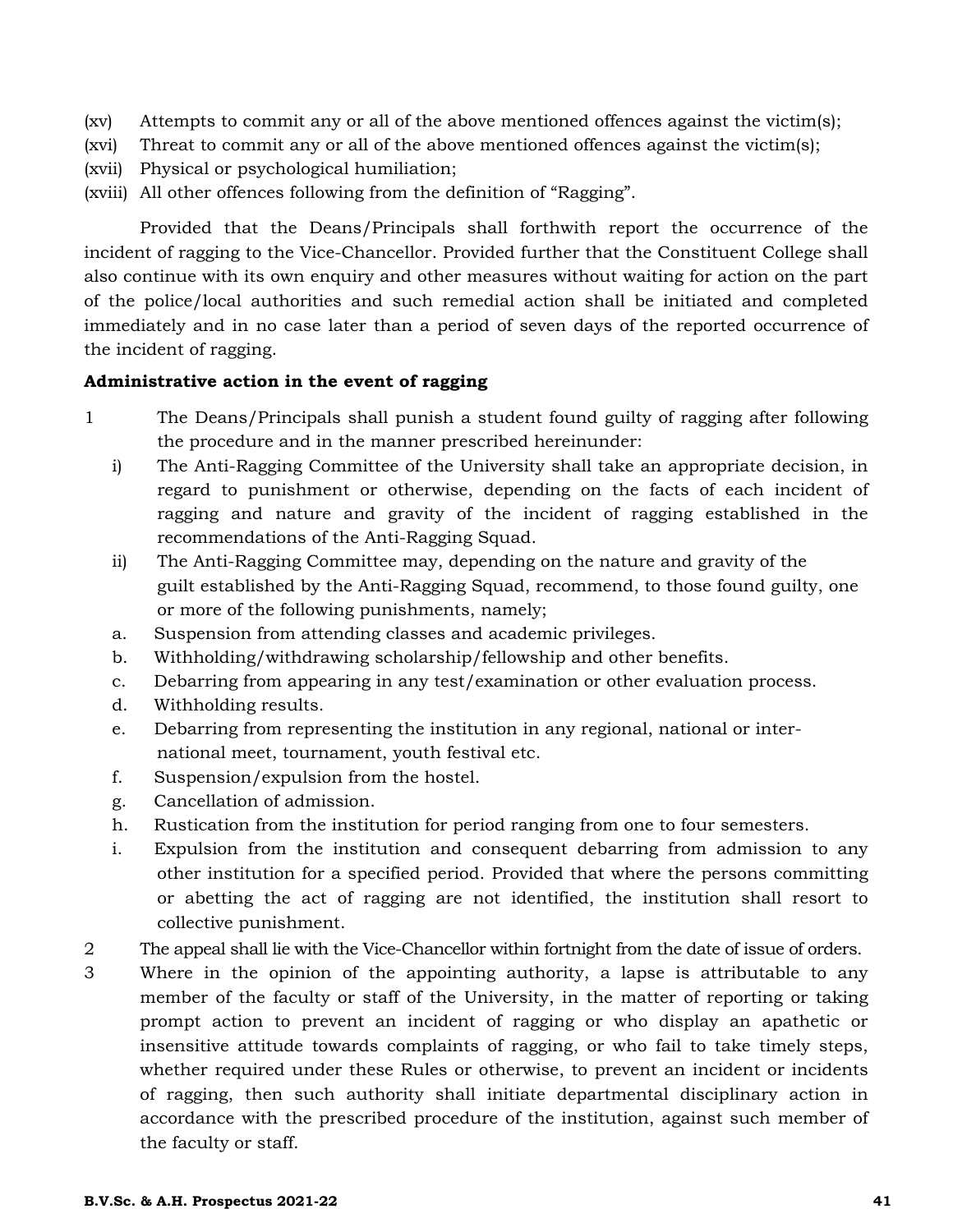#### **SUSPENSION**

- 1 After having regard to the nature and gravity of the incident of ragging, the Dean of the college concerned/Principal of the Constituent/Affiliated College with respect to the students is satisfied that it is necessary/desirable in the interest of the University to place under suspension, the student found involved in an act of indiscipline, he/she may place such student under suspension. Such suspension will not amount to any penalty having been imposed under the provisions under these rules.
- 2 Such suspension will debar a student from availing any facility of the University.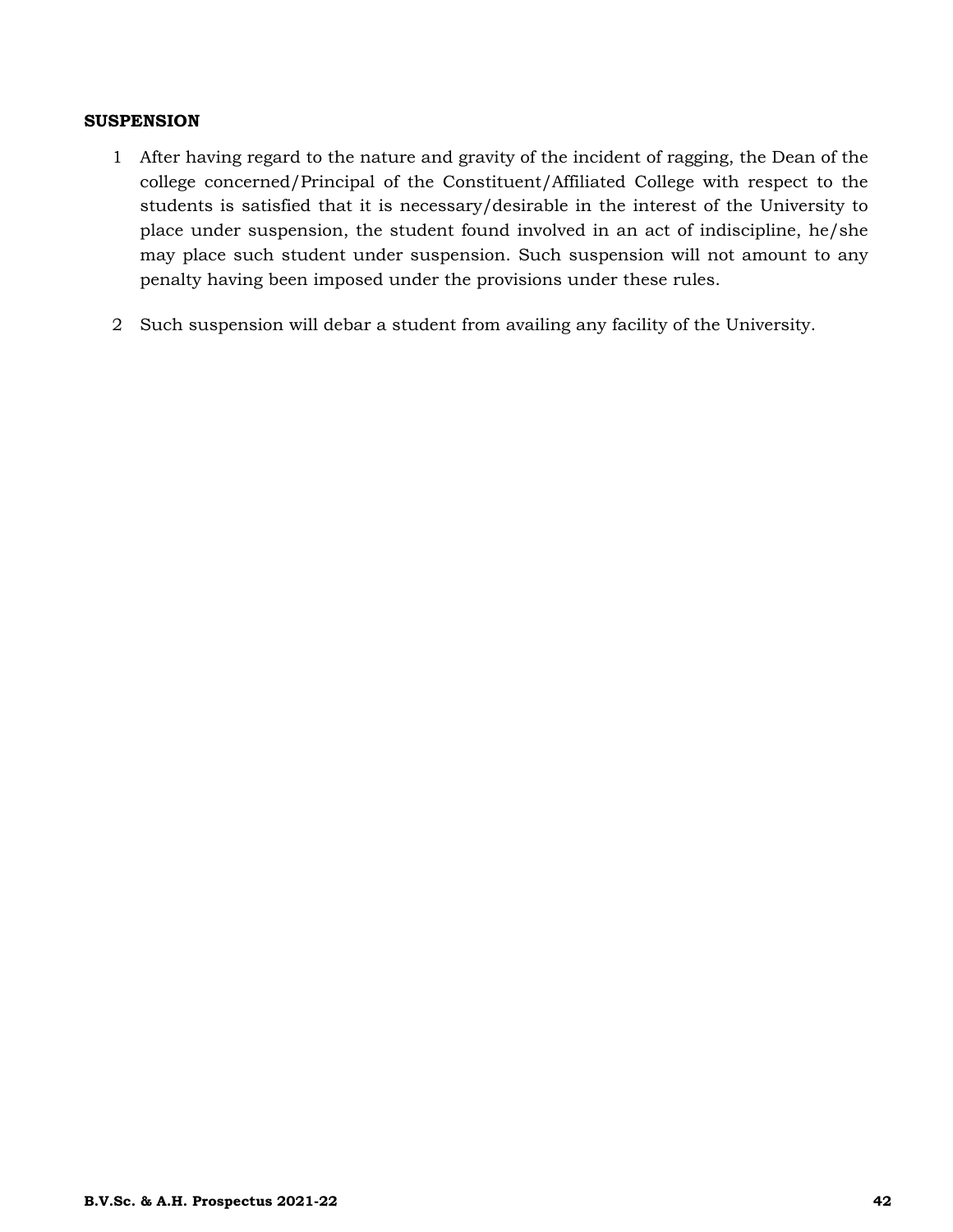## **ANNEXURE-XVI Affidavit by The Student**

I, \_\_\_\_\_\_\_\_\_\_\_\_\_\_\_\_\_\_\_\_\_\_\_\_\_\_\_ S/o D/o Sh. \_\_\_\_\_\_\_\_\_\_\_\_\_\_\_\_\_\_\_\_\_\_\_\_\_\_\_\_, having been admitted to \_\_\_\_\_\_\_\_\_\_\_\_\_\_\_\_\_\_\_\_\_\_\_\_\_\_\_\_\_\_\_\_\_ (Name of institution), have received a copy of the LUVAS Rules on Curbing the Menace of Ragging, 2009, (hereinafter called the "Rules") carefully read and fully understood the provisions contained in the said Regulations.

2) I have, in particular perused clause 3 of the Rules and am aware as to what constitutes ragging.

3) I have, in particular, perused clause 7 and clause 8.1 of the Regulations and am fully aware of the penal and administrative action that is liable to be taken against me in case I am found guilty of or abetting ragging, actively or passively, or being part of a conspiracy to promote ragging.

- 4) I hereby solemnly aver and undertake that
	- a) I will not indulge in any behaviour or act that may be constituted as ragging under clause 3 of the Rules.
	- b) I will not participate in or abet or propagate through any act of commission or omission that may be constituted as ragging under clause 3 of the Rules.

5) I hereby affirm that, if found guilty of ragging, I am liable for punishment according to clause 8.1 of the Rules, without prejudice to any other criminal action that may be taken against me under any penal law or any law for the time being in force.

6) I hereby declare that I have not been expelled or debarred from admission in any institution in the country on account of being found guilty of, abetting or being part of a conspiracy to promote, ragging; and further affirm that, in case the declaration is found to be untrue, I am aware that my admission is liable to the cancelled.

Declared this \_\_\_\_\_\_\_\_\_\_\_\_\_\_\_ day of \_\_\_\_\_\_\_\_\_ month of \_\_\_\_\_\_\_\_\_ year.

Deponent

## **Verification**

Verified that the contents of this affidavit are true to the best of my knowledge and belief and no part of the affidavit is false and nothing has been concealed or misstated herein.

Verified at \_\_\_\_\_\_\_\_\_\_\_\_ this \_\_\_\_\_\_\_\_\_\_ day of \_\_\_\_\_\_\_\_ month of \_\_\_\_\_\_\_ year.

Deponent

Solemnly affirmed and signed in my presence on this the \_\_\_\_\_ day of \_\_\_\_\_\_ month of \_\_\_\_\_\_\_ year after reading the contents of this affidavit.

## **OATH COMMISSIONER**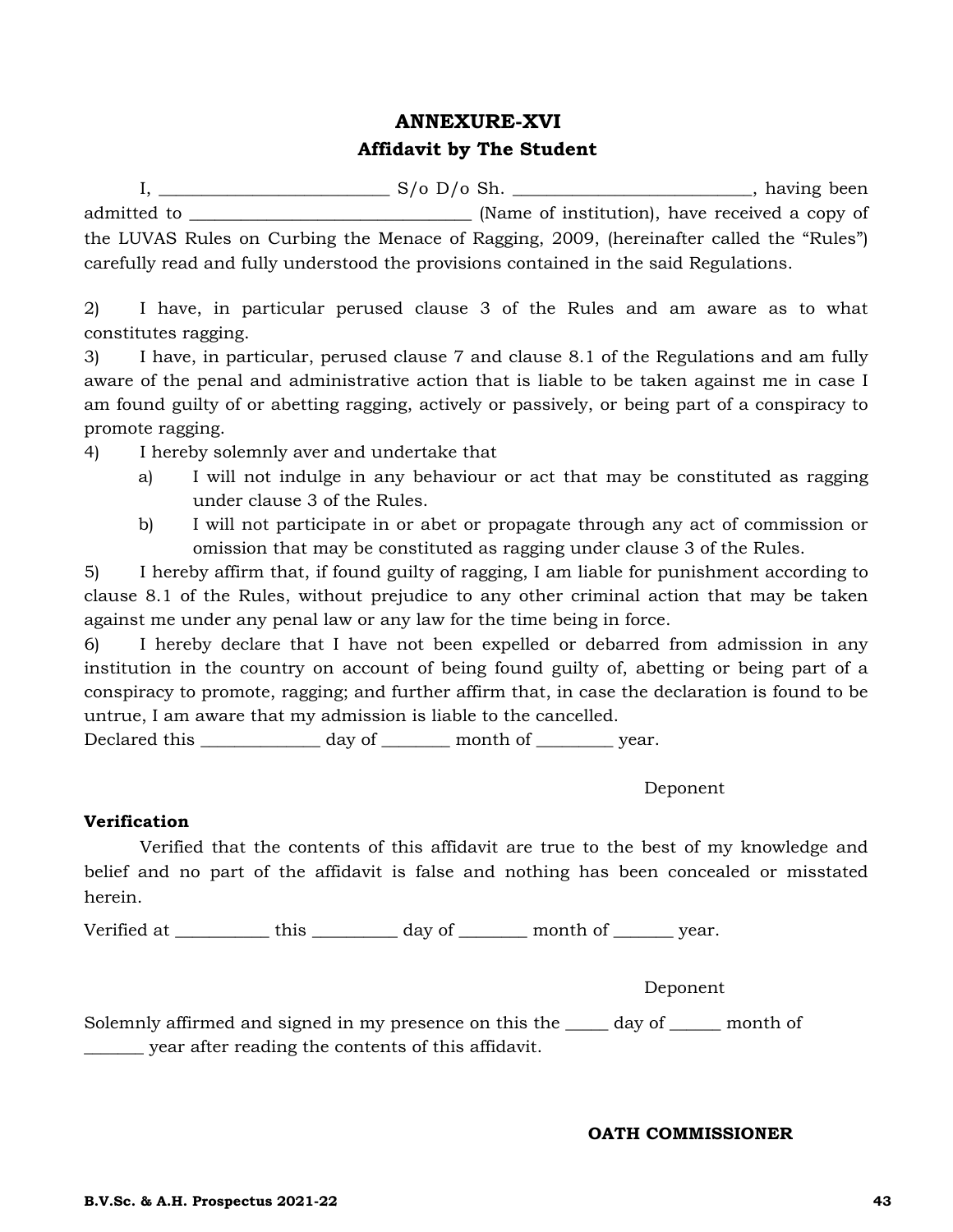## **ANNEXURE-XVII**

## **Affidavit by the Parent/Guardian**

I, \_\_\_\_\_\_\_\_\_\_\_\_\_\_\_\_\_\_\_\_\_\_\_\_\_ father/mother/guardian of \_\_\_\_\_\_\_\_\_\_\_\_\_\_\_\_\_\_\_\_\_\_\_\_\_\_, who has been admitted to **with a set of institution**, have received a copy of the LUVAS Rules on Curbing the Menace of Ragging, 2009, (hereinafter called the "Rules") carefully read and fully understood the provisions contained in the said Regulations.

2) I have, in particular perused clause 3 of the Rules and am aware as to what constitutes ragging.

3) I have, in particular, perused clause 7 and clause 8.1 of the Regulations and am fully aware of the penal and administrative action that is liable to be taken against my son/daughter/ward in case he/she is found guilty of or abetting ragging, actively or passively, or being part of a conspiracy to promote ragging.

- 4) I hereby solemnly aver and undertake that
	- a) My ward will not indulge in any behavior or act that may be constituted as ragging under clause 3 of the Rules.
	- b) My ward will not participate in or abet or propagate through any act of commission or omission that may be constituted as ragging under clause 3 of the Rules.

5) I hereby affirm that, if found guilty of ragging, my ward is liable for punishment according to clause 8.1 of the Rules, without prejudice to any other criminal action that may be taken against him/her under any penal law or any law for the time being in force.

6) I hereby declare that my ward has not been expelled or debarred from admission in any institution in the country on account of being found guilty of, abetting or being part of a conspiracy to promote, ragging; and further affirm that, in case the declaration is found to be untrue, I am aware that the admission of my ward is liable to be cancelled.

Declared this \_\_\_\_\_\_\_\_\_\_\_\_\_\_\_ day of \_\_\_\_\_\_\_\_\_ month of \_\_\_\_\_\_\_\_\_ year.

|         | Deponent             |
|---------|----------------------|
| Name    |                      |
| Address |                      |
|         | Telephone/Mobile No. |

## **Verification**

Verified that the contents of this affidavit are true to the best of my knowledge and belief and no part of the affidavit is false and nothing has been concealed or misstated herein.

Verified at \_\_\_\_\_\_\_\_\_\_\_\_\_ this \_\_\_\_\_\_\_\_\_\_\_ day of \_\_\_\_\_\_\_\_ month of \_\_\_\_\_\_\_ year.

Deponent

Solemnly affirmed and signed in my presence on this the \_\_\_\_\_\_\_\_\_\_ day of \_\_\_\_\_\_\_ month of \_\_\_\_\_\_\_\_year after reading the contents of this affidavit.

#### **OATH COMMISSIONER**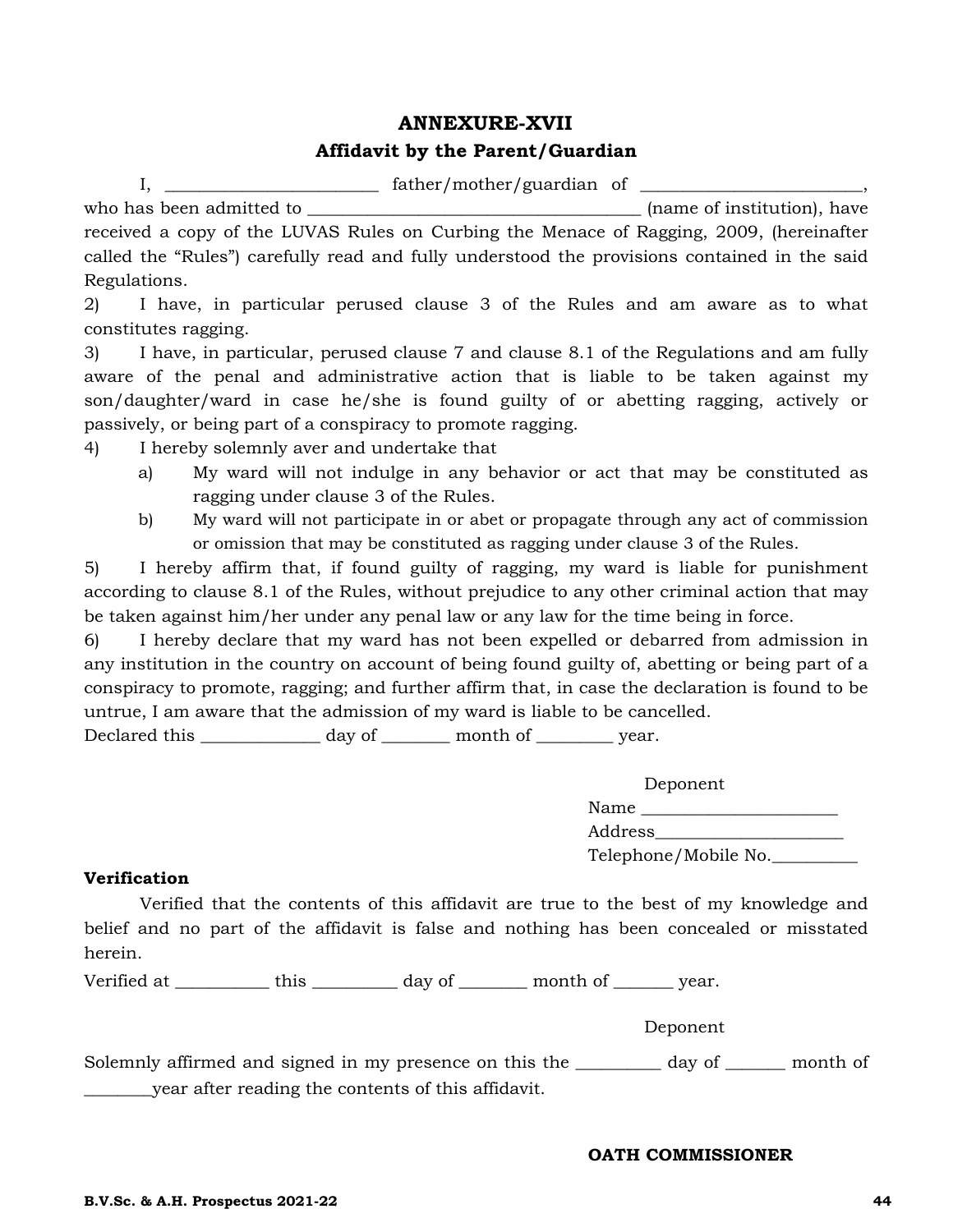## **ANNEXURE‐XVIII**

## **Lala Lajpat Rai University of Veterinary and Animal Sciences, LUVAS, Hisar**

## **Application form for B.V.Sc. & A.H. Programme - 2021-22 to be filled online**

|    | <b>Reg. No./Application No.:</b>                                                           |                         | <b>Confidential No.:</b>                      |                                                                               |                    |                                                                      |  |       |  |
|----|--------------------------------------------------------------------------------------------|-------------------------|-----------------------------------------------|-------------------------------------------------------------------------------|--------------------|----------------------------------------------------------------------|--|-------|--|
|    |                                                                                            |                         | 1. Name of the candidate (IN BLOCK LETTERS) : | <b>Photo of Candidate</b><br>$2" \times 2"$<br>Size<br>(Taken on<br><b>or</b> |                    |                                                                      |  | after |  |
| 2. | Aadhar No.:                                                                                |                         |                                               |                                                                               |                    | 01.08.2021), 80% face coverage,<br>clearly visible background white. |  | ears  |  |
|    | 3. Father's name (IN BLOCK LETTERS) :                                                      |                         |                                               |                                                                               |                    |                                                                      |  |       |  |
| 4. | Mother's name (IN BLOCK LETTERS) :                                                         |                         |                                               |                                                                               |                    |                                                                      |  |       |  |
| 5. | Date of birth:                                                                             |                         |                                               |                                                                               |                    |                                                                      |  |       |  |
| 6. | Parivar Pehchan Patra (Family ID) No.:<br>(for availing benefits of Haryana Govt. Schemes) |                         |                                               |                                                                               |                    |                                                                      |  |       |  |
|    | 7. Father's / Guardian occupation :                                                        |                         | <b>Signature of Candidate</b>                 |                                                                               |                    |                                                                      |  |       |  |
| 8. | Gender:                                                                                    |                         |                                               | 9.                                                                            | <b>Nationality</b> |                                                                      |  |       |  |
|    | 10. Category:                                                                              |                         |                                               | 11. Religion:                                                                 |                    |                                                                      |  |       |  |
|    | 12. Domicile:                                                                              | 1. Haryana<br>4. Others | 2. Kashmiri Migrant<br>3. J & K Resident      | 13. $E$ -mail:                                                                |                    |                                                                      |  |       |  |
|    | 14. ESM Priority:                                                                          |                         |                                               |                                                                               |                    |                                                                      |  |       |  |

**15. Are you ward of LUVAS (Regular) employee:** 

## **16. Address (IN BLOCK LETTERS) :**

| <b>Permanent Address</b> | <b>Address of Correspondence</b> |
|--------------------------|----------------------------------|
| <b>Address:</b>          | <b>Address:</b>                  |
|                          |                                  |
| District/State:          | <b>District/State:</b>           |
| PIN:                     | PIN:                             |
|                          |                                  |
| <b>Mobile:</b>           | <b>Mobile:</b>                   |
|                          |                                  |

## **17. Education Details:**

Examination Status of 10+2 (as per admit card):

| <b>Passing Year</b> |                       |                 | Roll No.                 |                              | <b>Centre Code</b> |                    |              | <b>School Code</b> |     |           |
|---------------------|-----------------------|-----------------|--------------------------|------------------------------|--------------------|--------------------|--------------|--------------------|-----|-----------|
|                     |                       |                 |                          |                              |                    |                    |              |                    |     |           |
| Sr.<br>No           | Exam<br><b>Passed</b> | <b>Subjects</b> | Name of<br><b>School</b> | Board /<br><b>University</b> |                    | Year of<br>Passing | Max<br>Marks | Marks<br>Obt.      | (%) | OGPA/CGPA |
|                     |                       |                 |                          |                              |                    |                    |              |                    |     |           |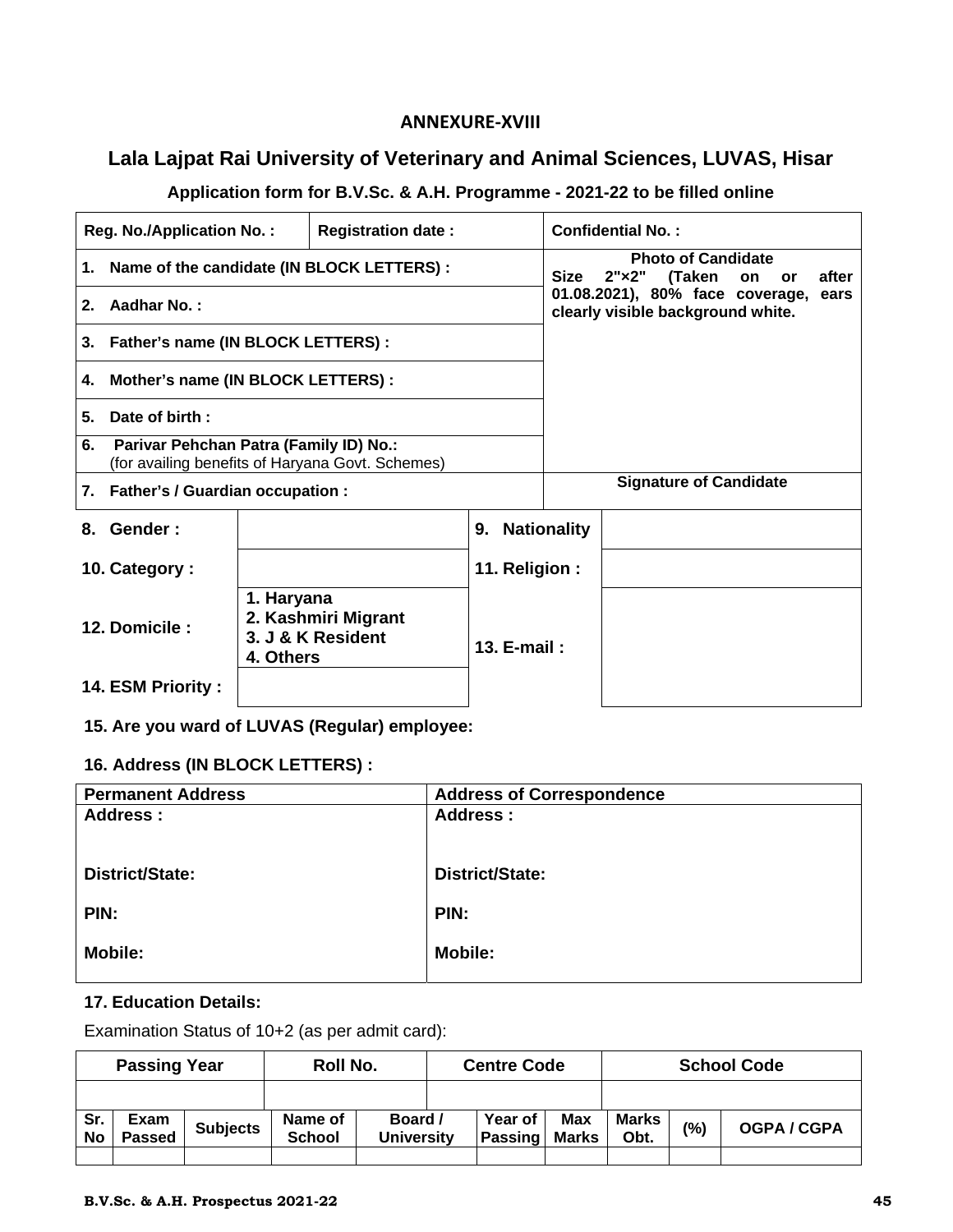| . .                | ⊿ ∧th            |  |  |  |  |
|--------------------|------------------|--|--|--|--|
| $\sim$<br><u>.</u> | $10^{th}$<br>. . |  |  |  |  |

| Sr.<br>No. | Subjects of 10+2          | <b>Max. Marks</b> | <b>Marks Obtained</b> | Percentage (%) |
|------------|---------------------------|-------------------|-----------------------|----------------|
|            | English (E)               |                   |                       |                |
| 2.         | Physics (P)               |                   |                       |                |
| 3.         | Chemistry (C)             |                   |                       |                |
| 4.         | Biology/Biotechnology (B) |                   |                       |                |
|            | Overall Percentage (%)    |                   |                       |                |

#### **18. NEET(UG)-2021 Examination and Result Details (as per admit / result card):**

| <b>Name</b> | <b>Registration / Application No.</b> | Roll No. | <b>Total Marks</b> | <b>Marks Obtained</b> |
|-------------|---------------------------------------|----------|--------------------|-----------------------|
|             |                                       |          |                    |                       |
|             |                                       |          |                    |                       |
|             |                                       |          |                    |                       |

- **19. Found guilty in any examination or in a criminal case?** Yes/No  **Give Details (if Yes):**
- **20. Any pending criminal case in a court of law?** Yes/No **Give Details (if Yes):**

**21. Payment Details:** 

| a) | Transaction | <b>L</b><br>ומ<br>. . | \mount: | $\sim$<br> | Date of  |  |
|----|-------------|-----------------------|---------|------------|----------|--|
|    | Id.         |                       |         |            | Deposit: |  |

## **Declaration :**

- 1) I declare that the information furnished in the form are correct to the best of my knowledge and belief. I am conscious that if any certificate / document submitted for admission by me found fake / incorrect, my admission is liable to be cancelled during my degree programme. I also certify that to the best of my knowledge, I fulfil the eligibility conditions for the course for which I am applying for admission.
- 2) I shall abide by the rules and regulations of discipline and good conduct which may be framed in this regard by the university from time to time.
- 3) I shall not indulge in the acts of ragging. If found to have been involved in such an act, my admission shall be liable to be cancelled besides any panel action under the law. Yes, I agree to the above terms & conditions and those mentioned in the Prospectus 2021-22 of **Lala Lajpat Rai University of Veterinary and Animal Sciences, Hisar.**

**Signature of the Applicant**